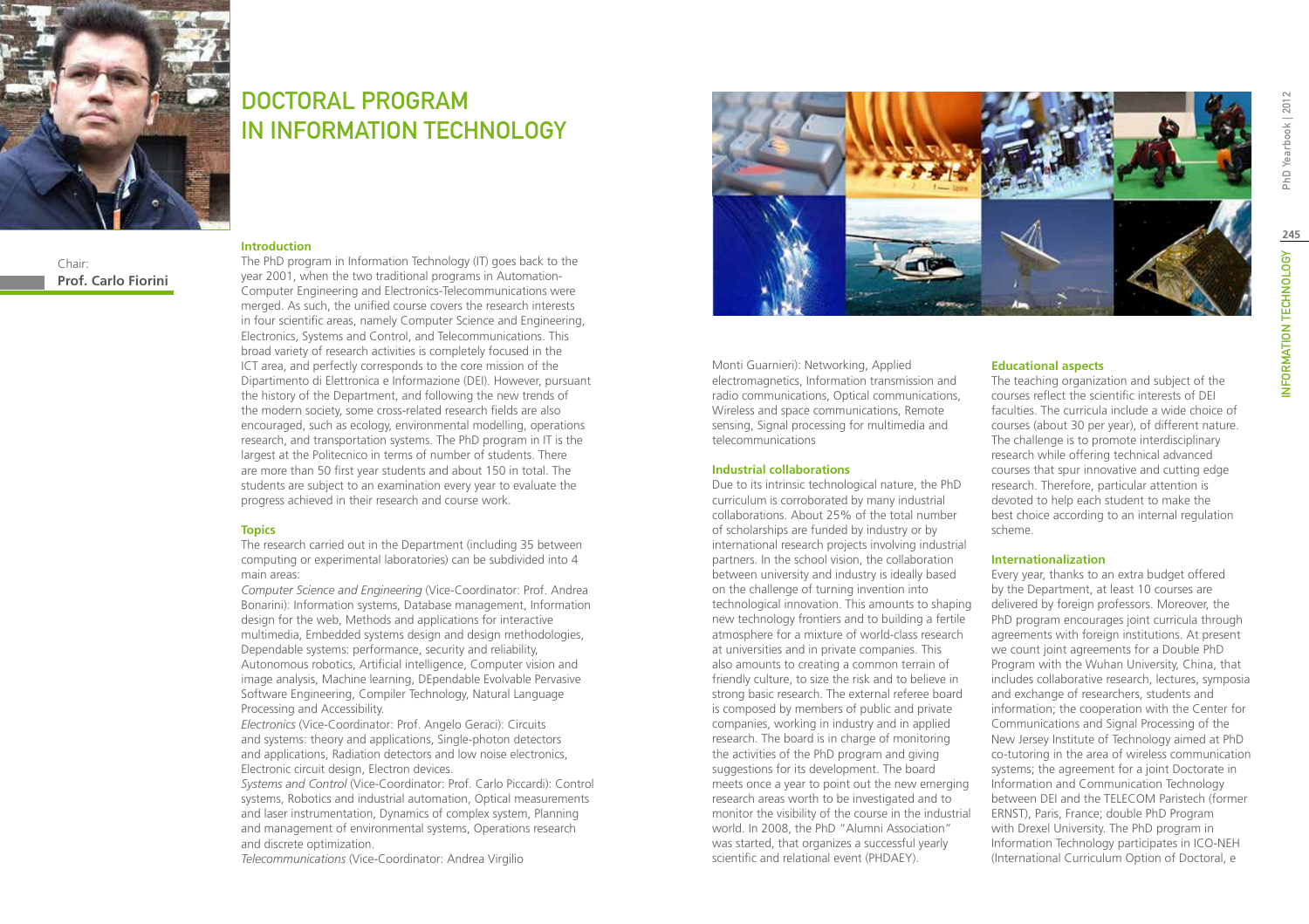some activities are organized within the Network of Excellence EURO-NF (Network of the Future) and of ACCM, Austrian Centre of Competence in Mechatronics.

Every year at least 4 fellowships are assigned to foreign students, selected on the basis of their CV and research interest.

## **Conclusions**

It is quite clear that the core mission is to offer an excellent PhD curriculum, through high quality courses, a truly interdisciplinary advanced education, cutting-edge research, and international and industrial collaborations.

| <b>ADVISORY BOARD</b>                                                                        |  |  |  |
|----------------------------------------------------------------------------------------------|--|--|--|
| Livio Baldi (Numonyx Spa)                                                                    |  |  |  |
| Claudio Bertolini (HP Labs - USA)                                                            |  |  |  |
| Marc Dacier (Symantec Research Labs Europe)                                                  |  |  |  |
| Riccardo De Gaudenzi (European Space Agency)                                                 |  |  |  |
| Stefano De Panfilis (Engineering Ingegneria Informatica Spa)                                 |  |  |  |
| Giuseppe Desoli (ST Microelectronics S.r.l)                                                  |  |  |  |
| Giuseppe Fogliazza (MCM Spa)                                                                 |  |  |  |
| Flavio Gaj (Unicredit Spa)                                                                   |  |  |  |
|                                                                                              |  |  |  |
| <b>Prizes and awards</b><br>In 2011 the following awards have been obtained by PhD students: |  |  |  |
| <b>Chorafas Foundation Award: Andrea Abba, Carlo Ferrari</b>                                 |  |  |  |

## **Prizes and awards**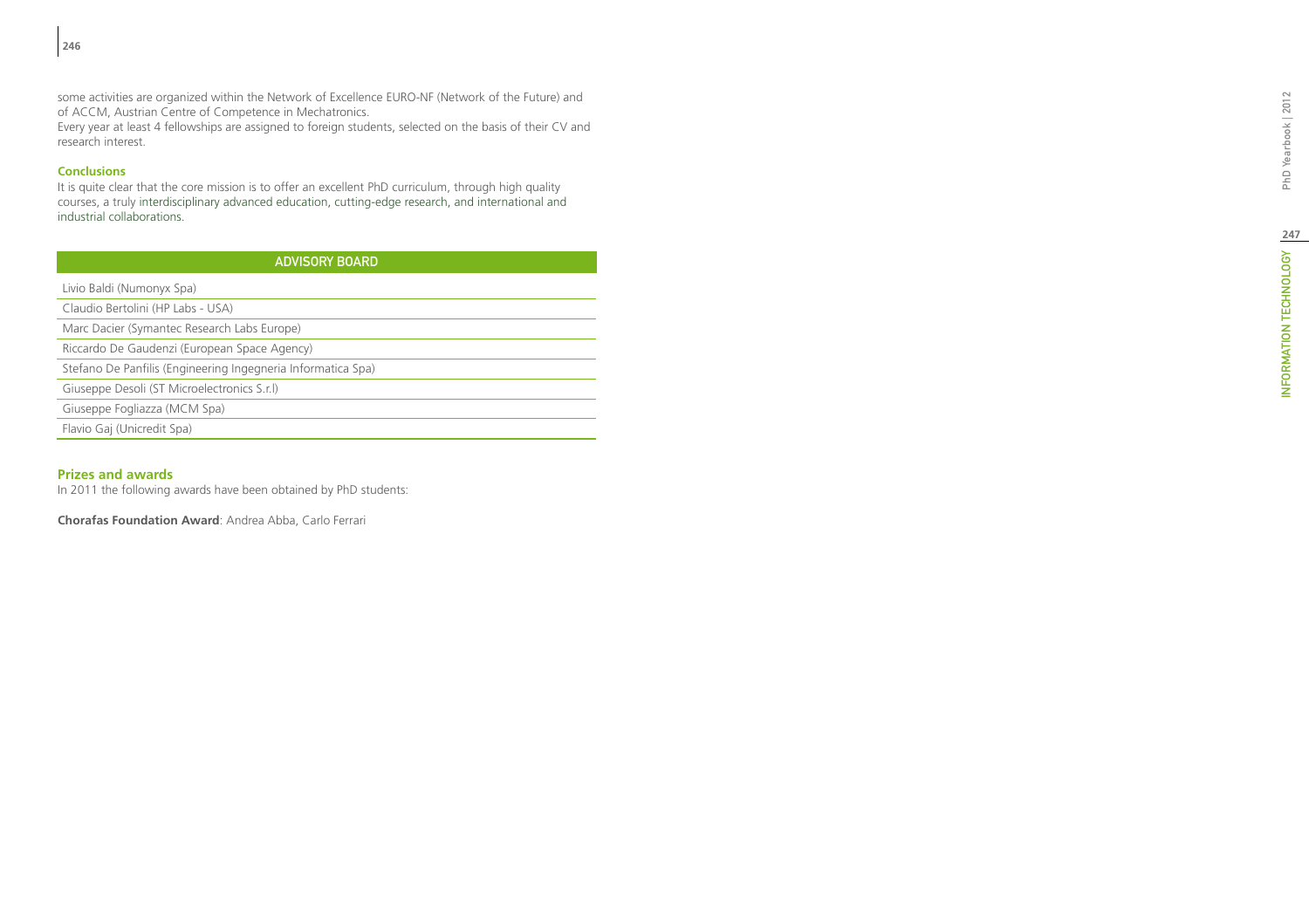# RANK JOINS FOR WEB BASED DATA SOURCES<br>Adnan Abid

Rank join operators perform a relational join among two or more relations, assign numeric scores to the join results based on the given scoring function and return K join results with the highest scores. The top-K join results are obtained by accessing a subset of data from the input relations, provided these relations provide the tuples in descending order of score. Several rank join operators have been proposed to compute top-K joins with various different settings and assumptions. are concerned with data stored within databases, whereas, very few of them have considered top-K query processing for Web based data sources.

In this thesis, we address the problem of computing top-K join results from Web based data sources. Unlike the data stored in databases, the Web based data sources are characterized by non-negligible response time. Most of the rank join operators This delay in data extraction slows down the execution of classical rank join algorithms, and they take a long time to get top-K joins. In this thesis, we propose score guided rank join algorithms with the following objectives: i) minimize the time to get top-K join results; ii) avoid the access to the data that does not contribute to the top-K join results.

Furthermore, two main join topologies are defined in databases, namely, parallel and pipe joins.

In parallel join topology, data extraction from data sources is independent of one another, and we can extract data in parallel. Instead, in pipe join topology, data extraction of one source depends upon data extracted from another source, hence, data extraction has to be pipe-lined. We present rank join algorithms for both these join topologies which are customized data for the Web based data analyse the effectiveness of our proposed rank join algorithms with extensive experimental evaluation with synthetic and real data sets. The results reveal that our propose algorithms minimize the time to get top-K joins, while incurring a few extra data accesses as compared to the optimal number of data accesses.

store the results in an output buffer before reporting them. Because reporting of these results depends upon the score upper bound of all unseen join results. Especially, in the case of Web based data sources there is a large delay between observing and reporting of a join results, as they involve non-negligible response time. Therefore, we augment rank

joins with a method to efficiently report a join result as soon as it is observed, with certain probabilistic guarantees to be among the final top-K joins. The experimental analysis of the results shows that on average our proposed probabilistic reporting algorithm reports the join results much earlier than the deterministic algorithms.

Classical applications of rank join for Web based data sources. We sources to process rank joins can There are several future directions out of this work, for example, incorporating uncertain be an area to work. Similarly, processing rank joins with data sources for which we do not know chunk size or response time, which will be useful while using parallel and pipe joins in a single complex query plan. Apart from this, provisional reporting for pipe joins is another possible extension to this work. Lastly, computing maximum number of rank joins with a given number of fetches is again an interesting problem that emerges from the work done in this thesis.

PhD Yearbook | 2012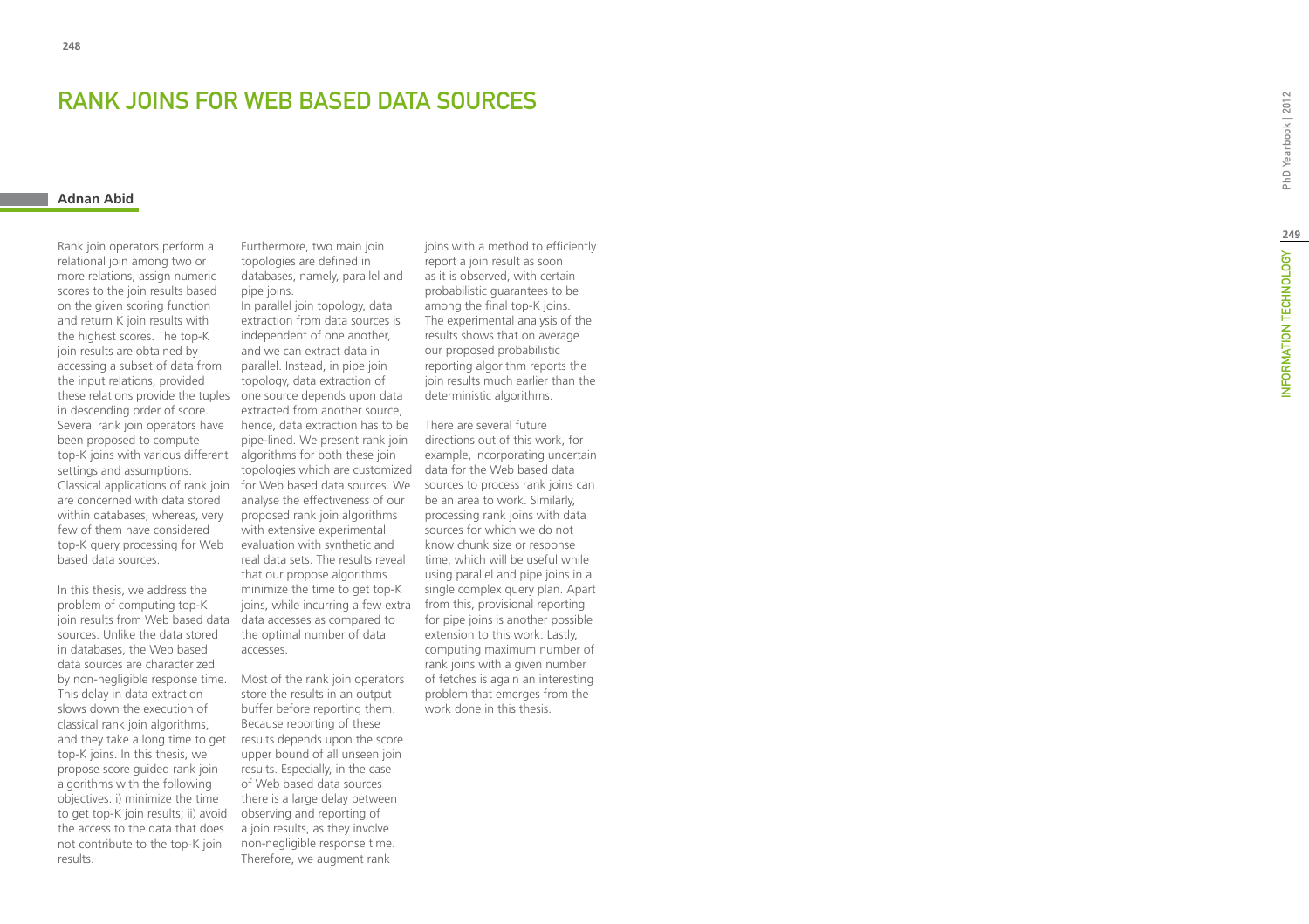## InGaAs/InP SINGLE PHOTON AVALANCHE DETECTORS FOR THE NEAR INFRARED RANGE

#### **Fabio Acerbi**

In the last years, single photon detection has become more and more important when very faint or ultra-fast optical signals must be measured. Advanced applications are found in many fields, such as measurement of fluorescent decays (in physics, chemistry and biology), single molecule detection, characterization of new materials, non-invasive testing of VLSI circuits, single-photon sources characterization, fiber-optics testing, laser-ranging in space and telemetry, quantum cryptography, quantum computing and studies of quantum physics. In order to be able to detect single photons, the sensor must have a very high sensitivity.

Different kinds of single-photon detectors have been developed. Among the others, solid-state detectors have the advantage of high reliability and robustness, and they can be very compact and portable. Single-photon Avalanche Diodes (SPADs) are very sensitive solid-state detectors with high detection efficiency and very sharp time resolution (tens of picoseconds). SPAD made in silicon have very low noise and high efficiency in the visible wavelength range, but they cannot be employed to detect photons in the near-infrared range, due to silicon absorption coefficient. Alternative materials must be explored, such as Germanium or InGaAs.

My Ph.D. research was focused on the study, the design, the fabrication and the characterization of new InGaAs/ InP SPADs, for the detection of photons in the nearinfrared range, up to 1700nm. This research exploited the collaboration with the Canadian National Research Council (NRC), where the devices were fabricated.

A detailed simulation activity was carried out to obtain the optimal structure for InGaAs/ InP SPADs, analyzing the effect of all structural parameters on SPAD performance. Initially, a commercially-available simulator was employed to calculate the electric field inside the device, but it was inadequate to simulate the particular working conditions of SPAD. Thus, a custom "SPAD simulator" was developed, able to simulate the detection efficiency at different wavelength, the dark count rate and afterpulsing, at different temperatures and excess biases. Moreover, another 2D version of the simulator was developed to simulate the dependence of avalanche trigger efficiency on radial position, thus quantifying edge effects.

Thanks to several considerations and analysis on device structure and the simulation results, the new SPAD structure was properties of InGaAs and InP

were not completely known and the simulation results were based on values reported in literature. Many different SPAD structures were designed with different diffusion masks, in order to experimentally study the effect of diffusion geometries on SPAD performances and to extract the unknown parameters. Moreover, some specific new structures were introduced, with special patterns in the diffusion masks, to improve SPAD performances. The manufacturing processes involved in SPAD production were analyzed in depth and, thanks to the collaboration with NRC, it was possible to slightly adapt it to our specific requirements. The zinc diffusion process was studied by means of several blanket and patterned diffusion tests, at different temperatures and flux rates of precursor gasses. The optimal ranges of diffusion conditions were obtained and employed in SPAD manufacturing. Moreover, different wafers were grown, with the same doping and thicknesses but with different growth conditions in order to obtain the optimal conditions, giving lower defects concentration, thus the best SPAD performances.

designed. However, some physical available InGaAs/InP SPADs (with Another important part of the present research activity was the characterization of commerciallystate-of-the-art performances).



**1. Structure of a planar frontilluminated InGaAs/InP SPAD.**

Detection efficiency, dark count rate, afterpulsing, timing jitter and uniformity of electric fields were measured and analyzed, not just to acquire data on their performances, but also to obtain information about behaviors and problems related to their fabrication. The main contributions to dark count rate were identified. Electric field uniformity was characterized with three different methods: bi-dimensional map of detection efficiency, acquisition of infrared emission and bi-dimensional scan of timing jitter. Results confirm that edge effect in commercial SPADs (with high multiplication region thickness) is strong and electric field in the center of active area is lower. This affects also the time resolution of the detector. Moreover, afterpulsing probabilities of different SPADs were measured by means of

#### **2. Timing response distribution of PoliMi SPADs and commercial available SPADs.**

concentrations and release time constants.

SPADs were produced and characterized. Unfortunately, it was observed that doping of charge layer cannot be controlled with sufficient precision by the fab, thus MOCVD reactor calibrations and other solutions was employed to obtain the designed values. Moreover, a large variation in semiconductor quality from one production batch to another was observed. The performances of the first runs of PoliMi SPADs were promising. Afterpulsing, which is the main bottleneck of InGaAs/InP SPADs in many applications, is significantly lower in PoliMi SPADs than in commercial SPADs. This allows operating these detectors at higher repetition rates. Moreover, measurements show that the

field uniformity of PoliMi SPADs are better than commercial SPADs and their time response shows a reduced tail and no second peaks, which demote the time resolution of new generation commercial InGaAs/InP SPADs. Detection efficiency is slightly lower than commercial SPADs (probably due to a lower absorption region thickness) and the dark count rate is comparable at low temperature, but it is higher at room temperature: this is likely due to the InGaAs quality, which must be improved. Moreover, by comparing the dark count rate of two PoliMi SPAD diffused at different temperatures, we observe that diffusion process significantly affect the defects concentration inside multiplication region.

time resolution and the electric

PoliMi SPAD excess bias = 7 V  $\lambda$  = 1550 nm rcially avai state-of-the-art SPAD

different methods, obtaining trap

Then, the PoliMi InGaAs/InP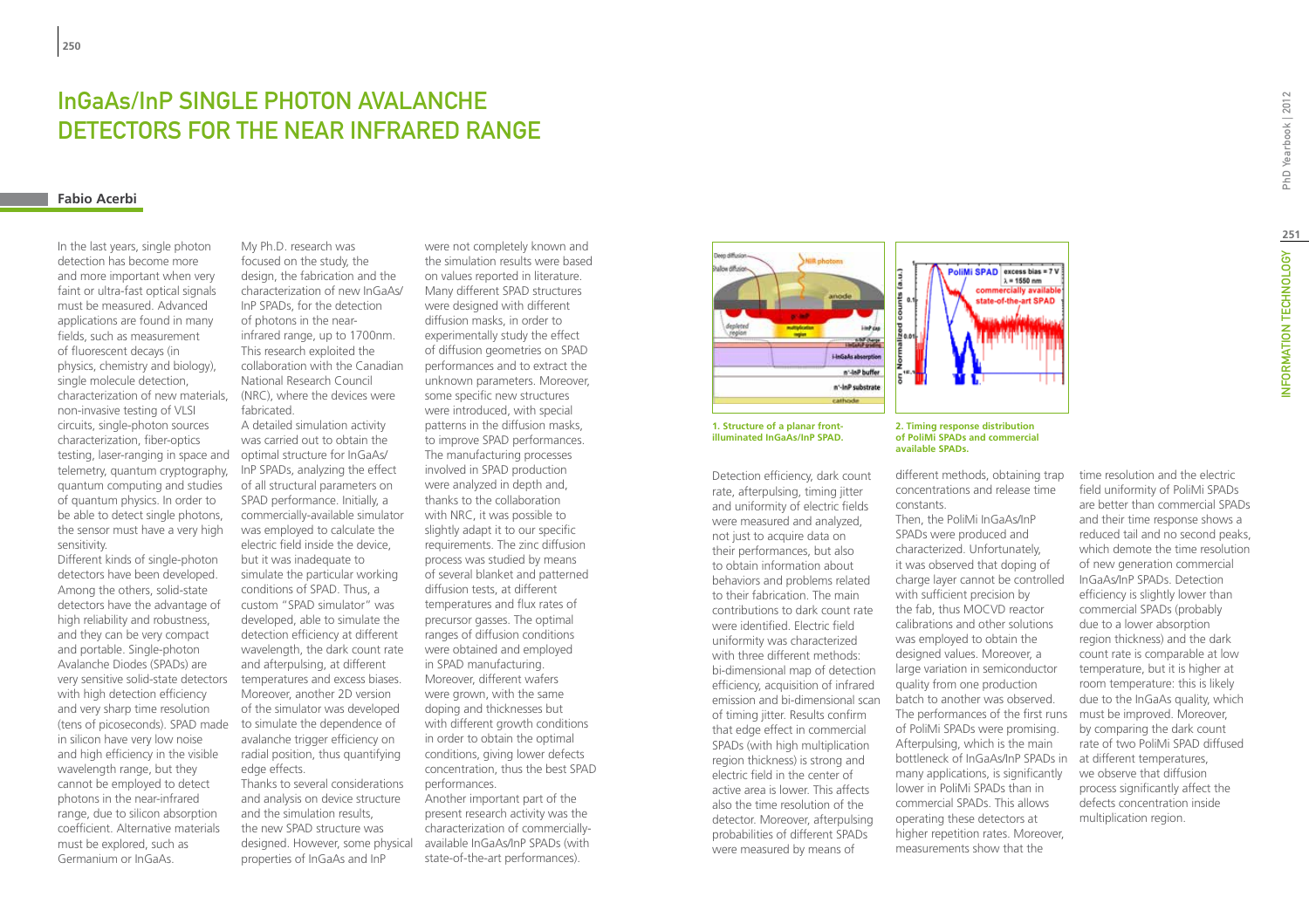# **ADVAN(<br>FOR LIG<br><sup>Giovanni Alli**</sup> ED RIDE-BY-WIRE SYSTEMS t FOR LIGHT AND ELECTRIC VEHICLES

In this thesis the development of two innovative vehicles for personal transportation will be described.

The first is a micro-vehicle, named Flyboard, which fits the mobility needs in internal wide areas (e.g. Expositions, Airports, Railway stations). Flyboard is basically a platform suspended on 4 wheels (2 driving wheels and 2 pivoting wheels). This vehicle can be driven by balancing the weight on the plantar foot sensors or by using a smartphone as a joystick. The second vehicle is an electric a smartphone application the pedal assisted bicycle (EPAC) that user can access all the system is energetically autonomous, that is the battery has never to be recharged. "Bike+", that is its name, maximize the metabolic

efficiency of the cyclist, that is minimize his fatigue, by utilizing the system energy in a smart way. In order to achieve that goal the metabolic efficiency of the human engine has been inspected when a man is pedaling. After that an energy management algorithm has been developed in order to maximize the cyclist's efficiency. Finally a new concept of multivehicle/multi-business vehicle sharing has been designed. It is based on the "key-less mobility" idea, that is thanks to services including, for instance, the vehicle ignition command.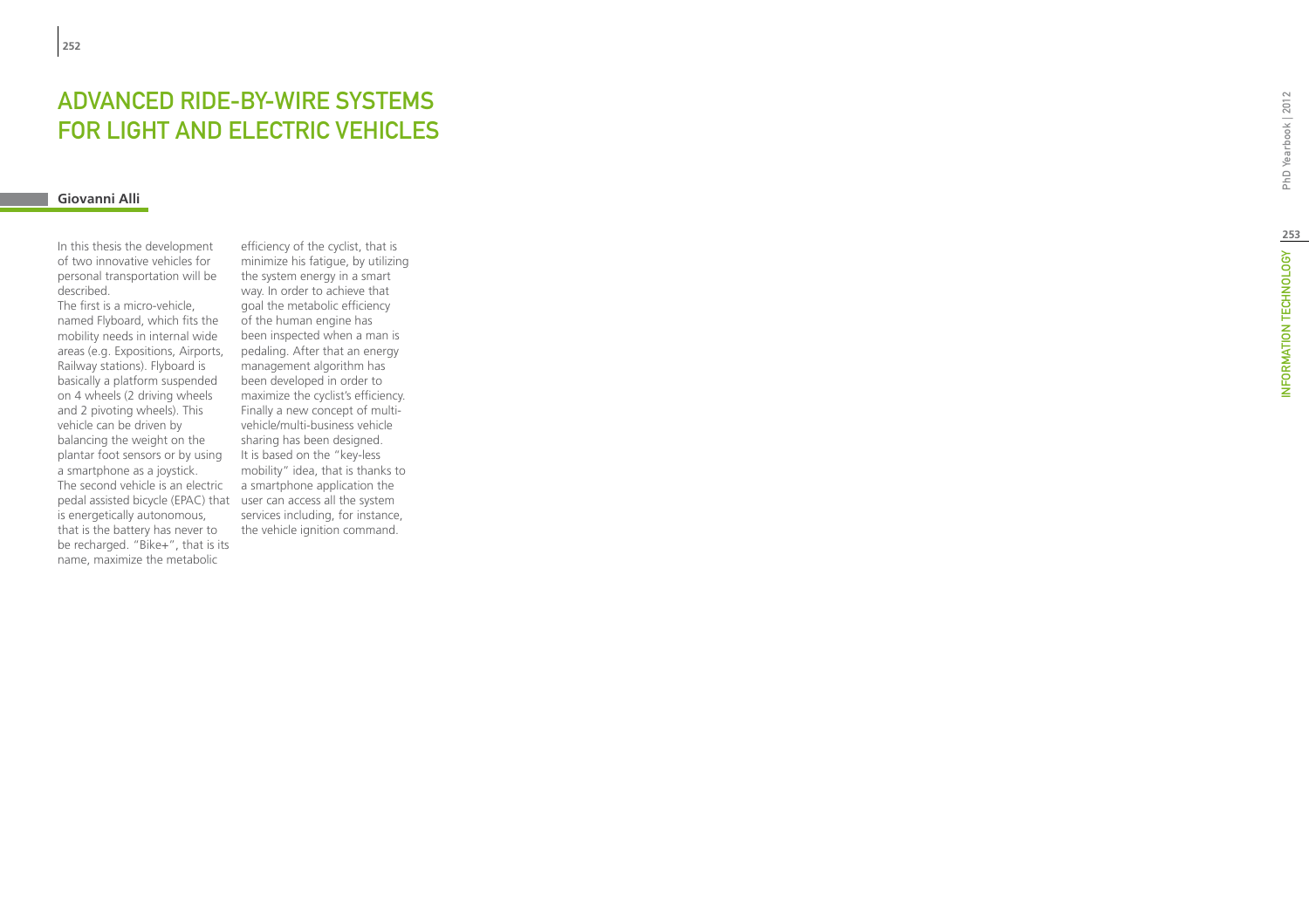## TEST AND DIAGNOSIS STRATEGIES FOR DIO DEVICES: METHODOLOGIES AND TOOLS t

## **Luca Amati**

This work proposes an adaptive diagnosis technique for complex digital device and system called Automatic Fault Detective. This technique is based on Bayesian Networks, it allows the description of the system at an high level of abstraction to simplify the task of test engineer teams. In this thesis, different directions of research are covered, aiming at an optimization of the cost of a diagnostic process: the identification of minimum cost initial test set for fault detection, an adaptive step-by-step execution sequencing of tests, a robustness analysis of the obtained diagnostic conclusions. The proposed methods are verified on both simulated systems (to prove correctness of results) and implemented on some real industrial case studies.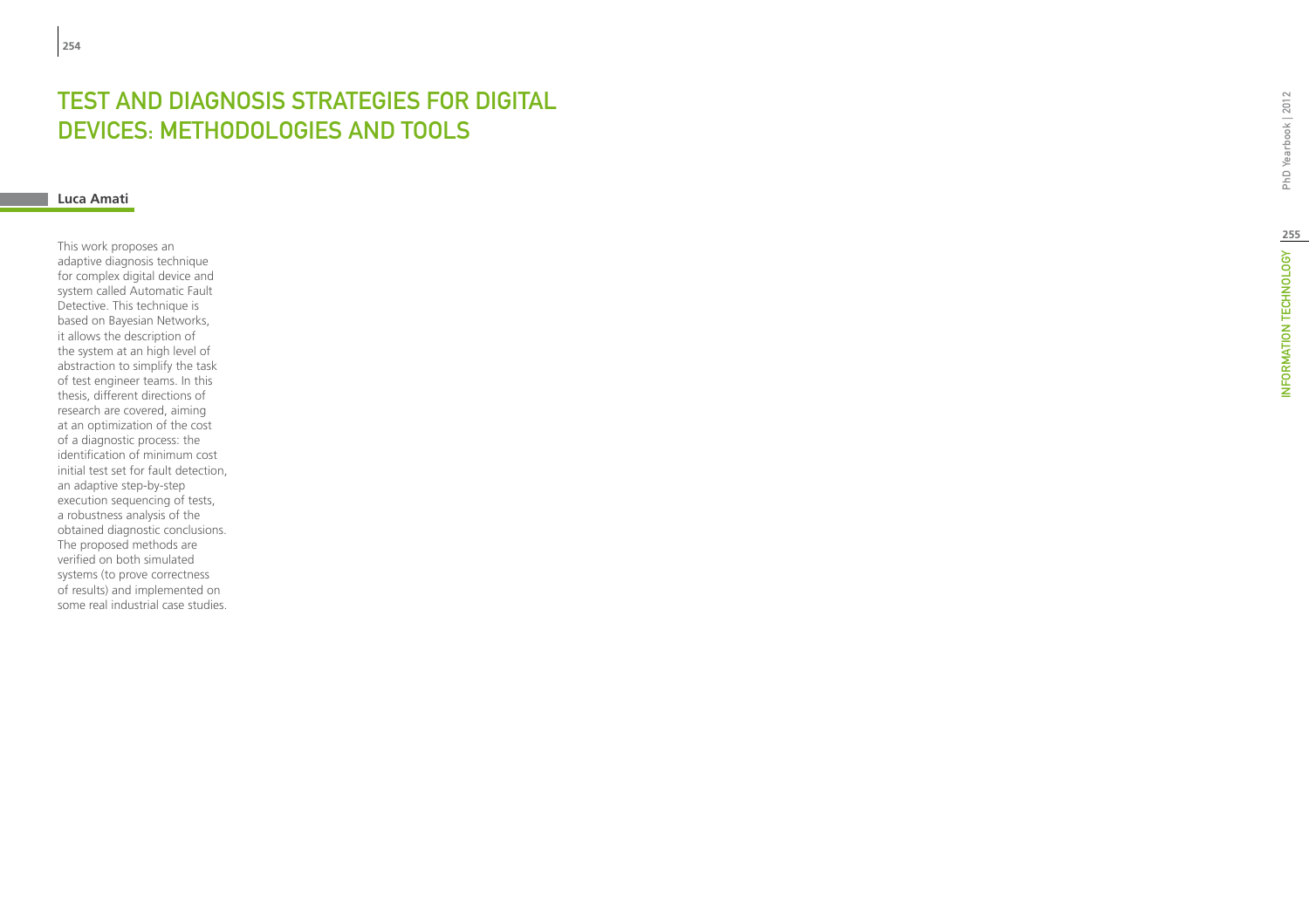## MODELING OF STATISTICAL VARIABILITY in Nanoscale Charge-trap Flash Memories

## **Salvatore Maria Amoroso**

The ever growing market of mobile communication and digital consumer electronics has stimulated the rapid development of Flash memory technology. For more than 20 years the conventional floatinggate technology has been able to meet the requirements of higher storage density, higher programming/erasing speed, higher reliability and lower power design through a continuous scaling of the cell size. However, the floating gate technology faces nowadays difficult technical challenges and some physical limitations towards further scaling. The charge-trap memory cell is considered today the most practical evolution of the floating-gate Flash cell, allowing improved reliability and scaling perspectives. However, the discrete nature of the stored charge necessarily gives rise to statistical issues related to the number and position fluctuation of the electrons in the storage-layer, determining a statistical dispersion of the threshold voltage shift after the program operation. This statistical dispersion is expected to be further worsened when considering the additional contribution of atomistic doping to non-uniform substrate inversion, enhancing percolative source-to-drain conduction. Moreover the statistical nature

of the process ruling the injection of charge from the substrate into the storage layer, may represent a further important variability source for the program operation of nanoscale charge-trap memory devices, compromising the tightness of the programmed threshold-voltage distribution, as already pointed out for floating-gate devices. Cell scaling increases the impact of these variability sources, as the number of charges (electrons and ionized dopants) decreases shrinking the cell dimensions. This thesis focuses the attention on the statistical variability affecting the reading and programming operations of nanoscale charge-trap memories. Chapter 1 briefly introduces the floating-gate Flash technology, pointing out the main scaling limits for both NAND and NOR architectures. Then the charge-trap technology is presented highlighting its potential benefits in terms of reliability, scaling perspective and technological feasibility. The physics-based 3D TCAD model end of the chapter is devoted to present the major sources of statistical variability for the charge-trap technology. Chapter 2 gives a thorough overview of the issues related to the resolution of individual discrete charges in 3D driftdiffusion simulations. Three possible approaches to deal

with this problem are outlined, the first being the use of charge smearing over a fine mesh, the second being the splitting of the Coulomb potential into short and long range components, and the third being the introduction of quantum corrections for both the electrons and the holes in the solution domain. It will be shown that even the quantum corrections are not enough to remove the artificial charge localization introduced in driftdiffusion simulations dealing with single Coulombic attractive centers and a mobility model correction will be proposed to relieve this artifact from simulation results. Chapter 3 presents a comprehensive investigation of threshold voltage shift variability in deeply-scaled charge-trap memory cells, considering both atomistic substrate doping and the discrete and localized nature of stored charge in the nitride layer. The first part of the chapter outlines the developed for this study: the statistical dispersion of the thresh- old voltage shift induced by a single localized electron in the nitride is evaluated in presence of non-uniform substrate conduction. The role of 3-D electrostatics and atomistic doping on the results is highlighted, showing the latter

as the major spread source. The threshold voltage shift induced by more than one electron in the nitride is then analyzed, showing that for increasing numbers of stored electrons a correlation among single-electron shifts clearly appears. The second part of the chapter is devoted to the scaling trend and the practical impact of these statistical effects on cell operation: for fixed density of trapped charge, the average threshold voltage shift decreases with scaling the cell dimensions as a consequence of fringing fields, not predictable by any 1-D simulation approach. Moreover, the distribution statistical dispersion increases with technology scaling due to a more sensitive percolative substrate conduction in presence induced by stored electrons in of atomistic doping and 3-D electrostatics. The impact of the discrete electron storage in the nitride on random telegraph noise (RTN) in- stabilities is also investigated, showing that despite single cell behavior may be modified, negligible effects result at the statistical level. Chapter 4 addresses the study of charge-trap memory programming variability. The first part of the chapter presents the physics-based Monte-Carlo model developed to simulate the statistical electron injection process from the substrate to the storage layer: for a correct evaluation of the threshold-voltage dynamics, cell electrostatics and drain current are calculated by means of a 3D TCAD approach in presence of atomistic doping, largely contributing to percolative substrate conduction, and in presence of discrete traps in the storage layer. Results show that the low average programming

efficiency commonly encountered in nanoscale chargetrap memories mainly results from the low impact of locally stored electrons on cell threshold voltage in presence of fringing fields at the cell edges. The second part of the chapter evaluates the impact of the statistical process ruling electron injection on the statistical dispersion of cell threshold voltage during the program operation: it is shown that the discrete electron injection process plays the dominant role in determining the threshold voltage spread, compared to the fluctuation in the number and position of the trapping sites and to the fluctuation of the threshold-voltage shift presence of percolative substrate conduction. As will be shown in chapter 3, a further burden for the programming ac- curacy is given by RTN instabilities, whose amplitude is enhanced by percolative substrate conduction in presence of atomistic doping5. In particular, the threshold-voltage shift given by single RTN traps was shown to follow an exponential distribution6, with standard deviation proportional to the square root of the channel doping concentration when a uniform doping profile is adopted. These results reveal that channel doping is one of the most important parameters for RTN in MOS devices, opening the possibility for technology optimizations by engineered doping profiles. To this purpose Chapter 5 presents a thorough numerical investigation of the effect of non-uniform doping on random telegraph noise

in nanoscale Flash memories, considering both discrete RTN traps and discrete channel dopants. For fixed average threshold voltage, the statistical distribution of the random telegraph noise fluctuation amplitude is studied with nonconstant doping concentrations in the length, width or depth direction in the channel, showing that doping increase at the active area edges and retrograde and δ-shape doping appear as the most promising profiles for random telegraph noise suppression. The conclusions of this work are summarized at the end of the manuscript, outlining what has been accomplished and proposing some future work that can extend and improve the understanding of the effects of variability on the charge-trap memory performances.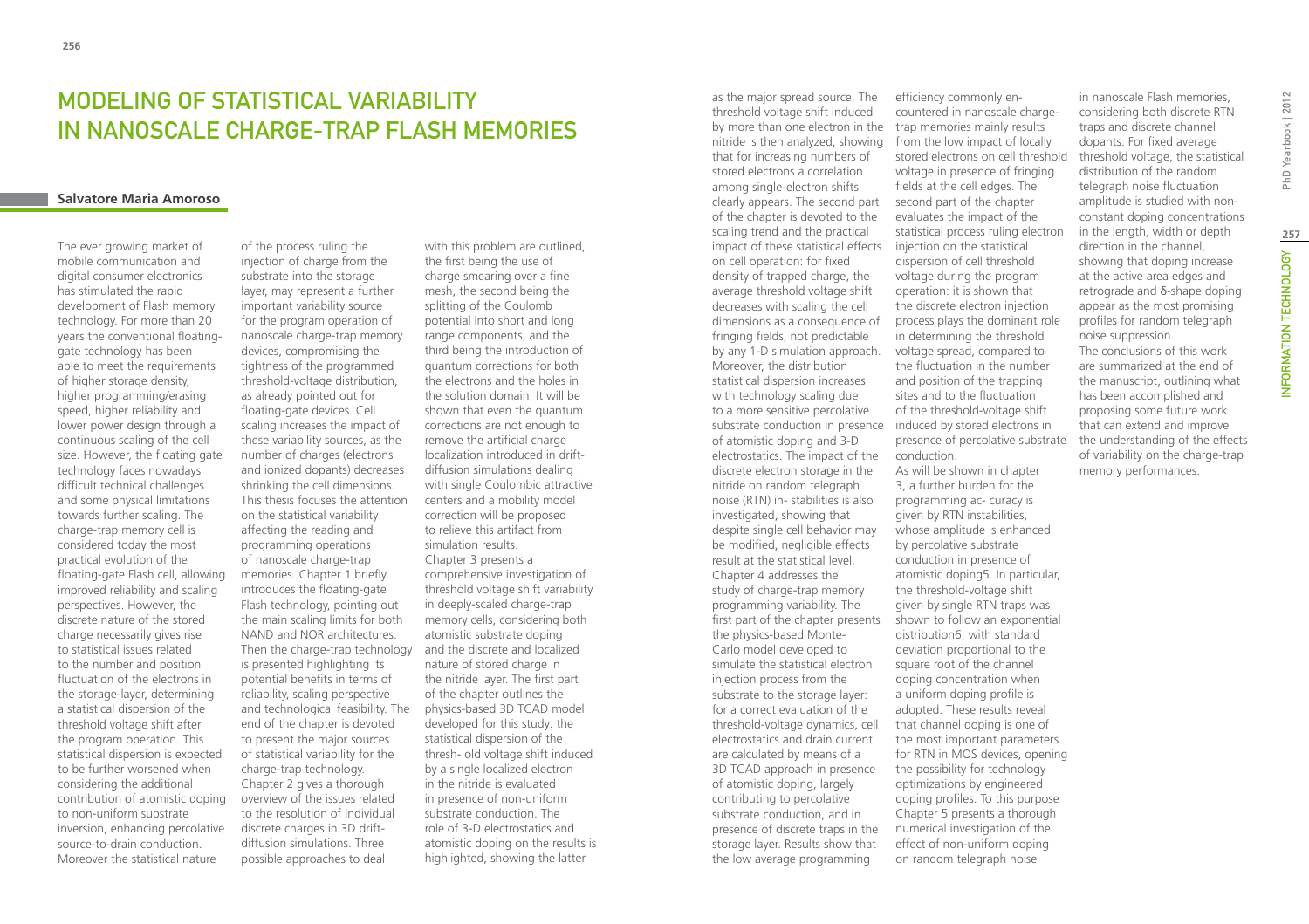## P-N Junction Avalanche Modeling for High Performance Single Photon Detector Array

#### **Mattia Assanelli**

**258**

In recent years we observed a growing interest in using SPADs in various fields of research, ranging from biology to astronomy. In this class of applications Singlephoton detectors are employed in conjunction with the timecorrelated single photon counting technique (TCSPC) to reconstruct the ultra-fast and ultra-faint optical signals emitted from the object under test. This technique requires single-photon detectors with high photon detection efficiency (PDE) and good timing resolution. SPADs are now the winning technology because not only they provide the typical advantages of solid state devices compared to vacuum tubes, but they also offer higher PDE. Until now, the above mentioned applications, were mainly based on a single TCSPC measurement chain and, as a consequence, they have been relying on scanning when an image of the sample was necessary. In addition, some measurements are not feasible with single-chain systems because concurrent acquisitions are mandatory over multiple channels (e.g. Forster resonance energy transfer (FRET)). For these reasons there is now a strong effort towards the parallelization of such systems. In photon-timing measurements (such as TCSPC), it is critical to detect the arrival time of the incident photons with the smallest attainable jitter. When

employing a SPAD detector a suitable current pick-up circuit and a comparator that senses the rising edge of the avalanche current is needed. The first problem to overcome when building a SPAD array is the crosstalk between pixels. In order to avoid the crosstalk, it is necessary to employ high threshold values 100 mV or more) in the avalanche discrimination comparator.

Recent generation SPAD devices have been engineered in order to reduce the Dark Count Rate (DCR) and to make it more sensible to the temperature reduction. However, as a side effect, an increase of the photontiming jitter dependence on the comparator threshold has been observed. These devices are so unsuitable for timing arrays where high thresholds are mandatory to avoid electrical crosstalk. From this, the importance of understanding the statistical phenomena involved in the avalanche current growth in order to be able to design timing enhanced devices suitable for arrays: with good timing performance at high threshold levels. A complete reassessment of the statistical phenomena involved in photon-timing jitter is mandatory because models tailored on past generation devices do not properly describe the behavior of recent fieldengineered devices.



**1. Carrier distribution, 700ps after injection, simulated with the 2D avalanche spread simulator. It is worth nothing the secondary injections, due to photon-assisted propagation, which dramatically affect the avalanche propagation.**

The attainable photon-timing jitter of a device can be basically ascribed to two contributions: the buildup statistics, which is related to the growth of the first filament of current, and the statistics introduced during the lateral spread of the avalanche current. At the beginning of my PhD work I assessed the contribution of the avalanche buildup statistics to the overall photon-timing jitter. A 1-D Monte Carlo buildup simulator employing both local and non-local impact-ionization models had been developed. From these simulations emerged that the buildup contribution to the overall photon-timing jitter is only appreciable at ultra low thresholds and cannot be considered responsible of the poor photon-timing performance

at high threshold levels. Past studies stated that in thin SPADs the avalanche injection position statistics is the main contribution to photon-timing jitter. As a matter of fact, avalanches experience different growth speeds as a function of the injection position. An avalanche injected in the center of the device will always experience a faster growing current than a border-triggered one. Indeed, in the bordertriggered case, when the activated area reaches the border of the device, the current growth pace will slow down because only the front that faces toward the inner part of the device will propagate effectively. The role of injection position statistics is questioned in recent devices. To address this issue we developed an experimental setup able to characterize the photon-timing jitter as a function of the injection position by means of a laser focused on the device active area. Results not only confirmed that the injection position statistics is not the main contribution to photontiming jitter, but also evidenced interesting dependencies of the timing performance on the specific resistance of the devices. At that time the main cause of jitter in our devices was not yet identified. Finally these measurements allowed us to devise and validate a figure-of-

merit for the photon-timing jitter (PTFOM). This tool has proven to be effective in comparing different SPAD designs for what concerns the photon-timing performances. Therefore, the PTFOM is an important design tool that can serve as guide in developing new device structures. In order to find the cause of the poor timing resolution at high threshold in recent SPAD devices a very simple 2D simulator of the avalanche propagation was then developed. In this simulator the simplicity was privileged with respect to the rigorous physical modeling of the device. The lack of rigorous physical modeling was balanced out employing some fitting parameters. The speed of this simulator was its distinctive feature and allowed us to carry out the fitting procedure in a reasonable time. Thanks to this simulator we could state that the photon-assisted propagation phenomenon is the main cause of jitter in our devices. This phenomenon was always considered negligible in past generation devices. Even if photon-assisted propagation cannot be reduced, thanks to this simulator we found that a device with smaller space charge resistance is less sensitive to this statistical phenomenon. The reduction of the space charge resistance is so mandatory in order to fabricate devices with good photon timing jitter at high

thresholds.

The shortcomings of the simple simulator were patched with some fitting parameters. So we developed a more advanced 2D avalanche spread simulator. To date, this is the most advanced SPAD devices simulator present in literature. At its core the avalanche spread is regulated by a diffusion equation. The model includes excess bias dependent current growth time constants. Furthermore both non-local space charge effects and distributed bulk resistance are included. This simulator confirmed the results obtained with the simpler one, this time, without any fitting parameter (at this link http:// tinyurl.com/av-prop are reported some animations of the current growing inside the devices obtained with the advanced simulator). Once assessed the role of the space charge resistance in determining the photon-timing performance of a device we explored various possible ways in order to reduce it and to fabricate timing enhanced devices suitable for arrays. In particular we suggested, for the first time, to employ a P-i-N device as SPAD. We found that this solution would have a dramatic effect in reducing the space charge resistance (and in improving the jitter performance) without affecting the dark count rate.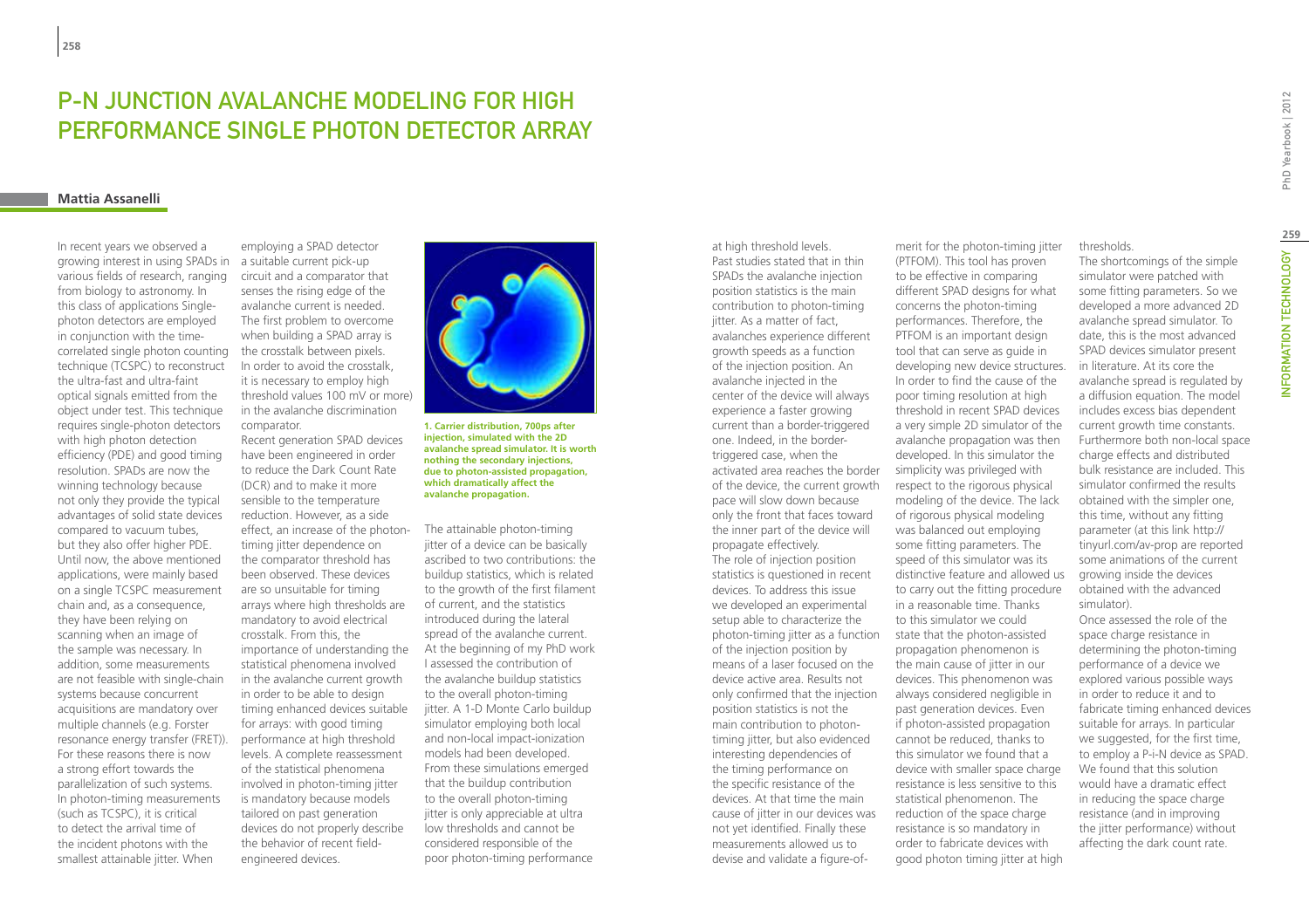# **BOUNDED APPROACHES FOR<br>VERIFICATION OF INFINITE-STATE<br><sub>Marcello Maria Bersani</sub> SYSTEMS** t

Many verification problems involve checking and synthesis of infinite state systems. In this thesis we study how to solve general verification problems by means of instances of, possibly different, problems of bounded size. Informally, we say that a problem is of bounded size when the object (or solution) which we take into consideration while solving the problem can be defined by a bounded representation with respect to the dimension of the initial problem. In par- ticular, we will face with the satisfiability problem of qualitative specification defined by formulae of linear temporal logic and model-checking problem defined for a specific class of counter systems. We define the problem of *k*-bounded satisfiability for formulae of LTL(**FO**), which is a language obtained by adding to linear temporal logic (LTL) a firstorder language, and we give an encoding in the decidable theory of equality and uninterpreted functions. Moreover, we consider a fragment of this general logic and we show that the satisfiability problem for LTL (with past operators) over arithmetical constraints can be answered by solving a finite amount of instances of *bounded* satisfiability problems when atomic formulae belong to certain suitable fragments of

Presburger arithmetic. A formula is boundedly satisfiable when it admits an ultimately periodic model of the form *uv*<sup>ω</sup>, where *u* and *v* are finite sequences of *symbolic valuations*. Therefore, for every formula there exists a *completeness bound c*, such that, if there is no ultimately periodic model with |*uv*| ≤ c, then the formula is unsatisfiable. In this case, we say that the language has the completeness property. Whenever a fragment of LTL(**FO**) benefits of such a completeness property then *k*-bounded satisfiability can be exploited to solve the satisfiability problem for the language.

Most verification problems on counter systems are known to be undecidable in general; decidability can be retained by considering a more specific prob- lem than the general one which is defined with respect to runs with bounded features. We study model-checking problems on counter systems when the spec- ification languages are LTL-like dialects with arithmetical constraints. Guards characterizing transitions of counter systems are Presburger definable formulae and runs are restricted to reversalbounded ones. We introduce a generaliza- tion of reversalboundedness that captures both original Ibarra's notion as well as more recent ones. We show

the NexpTIME-completeness of the reversal- bounded modelchecking problem and the reversal-bounded reachability prob- lem. We show the effective Presburger definability for reachability sets and for 1sets of configurations for which there is a reversalbounded run verifying a given temporal formula. Moreover, we show that reversal-bounded model-checking problem can be solved by looking for ultimately periodic runs with bounded length satisfying a given property. Therefore, since we are restricting the anal- ysis to bounded runs, we can exploit a reduction to *k*-bounded satisfiability of a temporal formula encoding the transition relation of a counter systems and the semantics of a given temporal specification over ultimately periodic runs.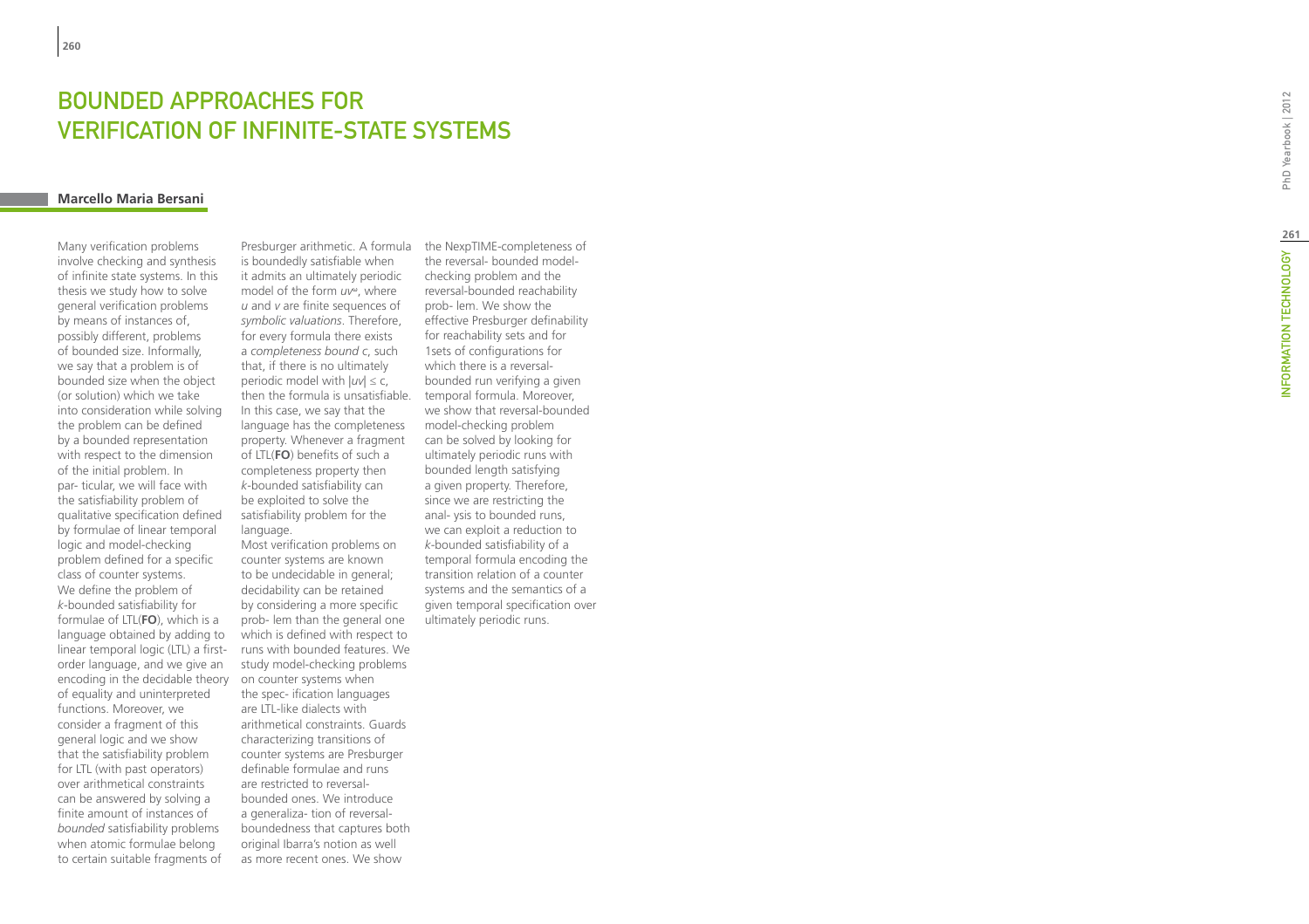## Silicon SPAD Arrays for Parallel Photon Timing Applications

#### **Corrado Cammi**

Recent discoveries and evolutions in the medical and biological fields have drastically increased the need for novel analysis and consequently have led to a rising quest of suitable diagnostic instruments. Among these, Time Correlated Single Photon Counting (TCSPC) has reached a considerable importance and a great deal of techniques has been developed based on it, such as: Fluorescence Lifetime Imaging Microscopy (FLIM), optical tomography and Lifetime Förster Resonance Energy Transfer (FRET). In order to satisfy fields), over the last decade, the required specifications, new analytical systems with improved performance have to be developed; particularly the ability to work at high counting rate and to perform multidimensional analysis are of the utmost importance. Nowadays TCSPC systems can

rely on fast and high power lasers and on parallel timing acquisition electronics. However, the development of multi-pixel detectors is still incomplete. Commercially available solutions are mainly based on multi-anode Photo Multiplier Tubes (PMTs, 16 channels) that, however, present some intrinsic drawbacks such as: bulky and fragile structure, high power dissipation, low Photon Detection Efficiency (PDE) and sensibility to electromagnetic disturbances. Consequently the major effort towards

multidimensional TCSPC systems is devoted to the implementation of new single-photon detector arrays.

Concerning single channel systems, silicon Single-Photon Avalanche Diodes (SPADs) have nowadays replaced PMTs in many applications. The bestin-literature results have been obtained exploiting custom technologies for their fabrication; this solution guarantees the starting from intrinsic advantages best performance in terms of (ruggedness, integrability, high PDE, low power dissipation, insensitivity to magnetic SPADs have undergone further improvements. In particular, custom SPADs developed by the Politecnico di Milano show a large PDE (50% @550 nm) and further improvements have been recently demonstrated by using a thicker absorption layer, enhancing the PDE peak to 60% at 650 nm, and reaching a value of 40% at 800 nm. Regarding noise, an optimized electric field profile has led both to a reduction in room temperature Dark Counting Rate (DCR) and to a stronger temperature dependence that increases the advantages attainable by cooling the detector. This resulted in large area devices (50 to 100 µm action on the current flowing diameter) with a DCR as low as 10 cps when cooled down to  $-15^{\circ}$  C.

Unfortunately, field engineering also introduced a stronger

dependence of the photodiode timing jitter on the threshold used for avalanche detection. Therefore, in order to obtain the best timing performance, the avalanche signal is read by a suitable external timing circuit (patented by the Politecnico of Milano) connected to a fast comparator with a low threshold (5-10 mV); although timing jitter (FWHM < 30 ps), this approach is not suitable for parallel systems. The presence of electric couplings between adjacent channels due to the use of multiple Active Quenching Circuits (AQCs), combined with low threshold comparators, leads the parallel timing chains to interfere with each other causing unacceptable electrical crosstalk and preventing low threshold operation. As a consequence, the development of photon timing SPAD arrays relying on the replica of the typical single channel configuration is simply not possible.

The problem has been solved by integrating the timing pick-up circuit close to the detector: in this way, parasitic capacitances are minimized and the filtering through the device is reduced, enabling the extraction of stronger and steeper signals. The integration of the frontend circuitry close to the device



**1. Cross section of a custom SPAD and of a nMOS fabricated by the same technology.**

allows to attain remarkable timing performance with a higher threshold hence limiting the electrical crosstalk issue. Capacitance reduction also decreases the number of carriers particular attention to the flowing through the SPAD during effects of its dimensioning on avalanche with a significant benefit in terms of afterpulsing probability and optical crosstalk.

The purpose of this work has been the implementation of the front-end integration solution exploiting custom technology, thus maintaining all the previously described features of the photodetector, in order to enable the fabrication of high performance time-resolved arrays of SPADs. A great effort has been consequently devoted to the integration of MOS transistors (Figure 1), needed to fabricate the timing circuit, since their implementation has required several modifications

to the process flow employed for custom SPAD fabrication. The temporal behavior of the novel timing pick-up circuit has been fully investigated, paying the extraction of the avalanche signal, in order to achieve the best timing performance at high threshold. The pixel is completed by an external AQC made with a standard CMOS technology that allows the system to work at high counting rate, while guaranteeing stable timing performance. The proposed pixel architecture has been replicated, aiming at the development of a 8x1 array, as required by the European project called PARAFLUO (PARAllel FLUOrescence, 7th framework). A compact module  $(12 \text{ cm} \times 5 \text{ cm} \times 5 \text{ cm})$ , including the whole photodetection system, a custom microlens array

PhD Yearbook | 2012

**2. Compact module including the 8x1 photodetection system.**

and a liquid cooling system, has been finally fabricated (Figure 2).

Characterization measurements underlines that the structure and process dependent SPAD performance, such as DCR and PDE, match the ones obtained with standalone SPAD - without front-end integration - proving the modified process flow to be effective. Finally, the designed system shows remarkable timing performance: in particular, a FWHM of 45 ps, at 1 Mcps, with all pixels working in parallel at the same count rate, has been obtained.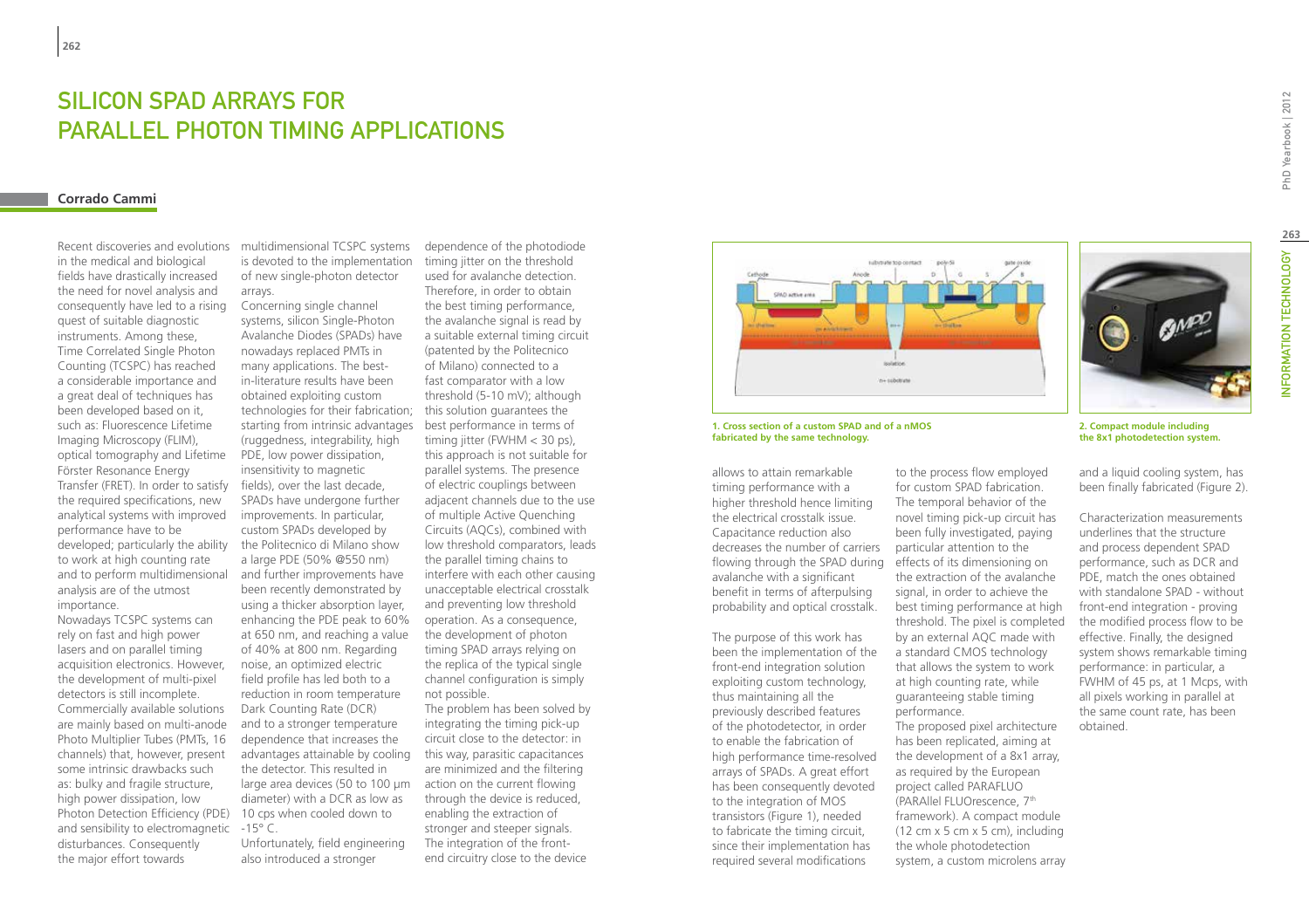# A GEOMETRIC APPROACH TO ANALYSIS AND SYNTHESIS OF ACOUSTIC WAVE FIELDS FOR MULTIMEDIA APPLICATIONS

## **Antonio Canclini**

In this thesis we propose a novel approach to wave field analysis and synthesis based on the geometric description of a sound field. Under the hypothesis of homogeneous medium, wave propagation can be approximated by means of acoustic rays that originate from a point source and spread in all the directions. The interaction with the environment causes the rays to reflect over the obstacles following the geometrical acoustic laws. Contiguous bundle of rays can be represented as acoustic beams that split and branch during the propagation as they encounter reflectors. An acoustic wave field can be seen as the superposition of acoustic beams, each characterized by the origin (source), direction and angular aperture. Due to the projective nature of rays, the most suitable tool for their representation is projective geometry, which gives also a compact and efficient description of more complex acoustic entities such as sources, receivers, reflectors and beams.

As far as the wave field analysis is concerned, projective geometry makes it possible to convert standard acoustic measurements (TOAs, TDOAs, DOAs) into homogeneous quadratic constraints, which all share the same mathematical formulation. This way, through

the combination of multiple constraints it is possible to formulate a cost function whose form is equivalent for several estimation problems, ranging from standard ones (e.g. acoustic the quality of wave fields source localization), to novel ones such as the inference of the geometry of the environment.

As far as the sound field synthesis is concerned, the geometric description of a wave field leads to developing a methodology that aims at reproducing a complex wave field by superimposing elementary beams rendered by means of a loudspeaker array. The knowledge of the map of the environment, which can be estimated in the analysis stage, can be exploited to compensate for the environment hosting the loudspeakers, thus making the rendering system environment-aware. In particular, the reverberations (in terms of early reflections) are seen as determined by a set of image loudspeakers, which are inserted into the model and contribute to the reproduction of the wave field.

This thesis also includes various novel validation methodologies for the proposed techniques. As far as wave field analysis is concerned, we show that it is possible to predict the accuracy of estimation algorithms as a

linear mapping between the error on the measurements and the estimation error. As for the sound field synthesis, we propose a methodology for assessing reproduced by real loudspeakers. The wave field is sampled over a circle with a pair of rotating microphones and extrapolated by means of the circular harmonic decomposition. The deviation between the extrapolated and the expected wave fields are then evaluated by means of standard (MSE-based) and novel (modal analysis) metrics. In this thesis we also show the results of some simulations and experiments of room compensation and virtual environment rendering.

The solutions proposed in this thesis find potential application in a wide range of fields, including advanced telecommunications (telepresence), immersive gaming, distributed music production, spatial audio at home.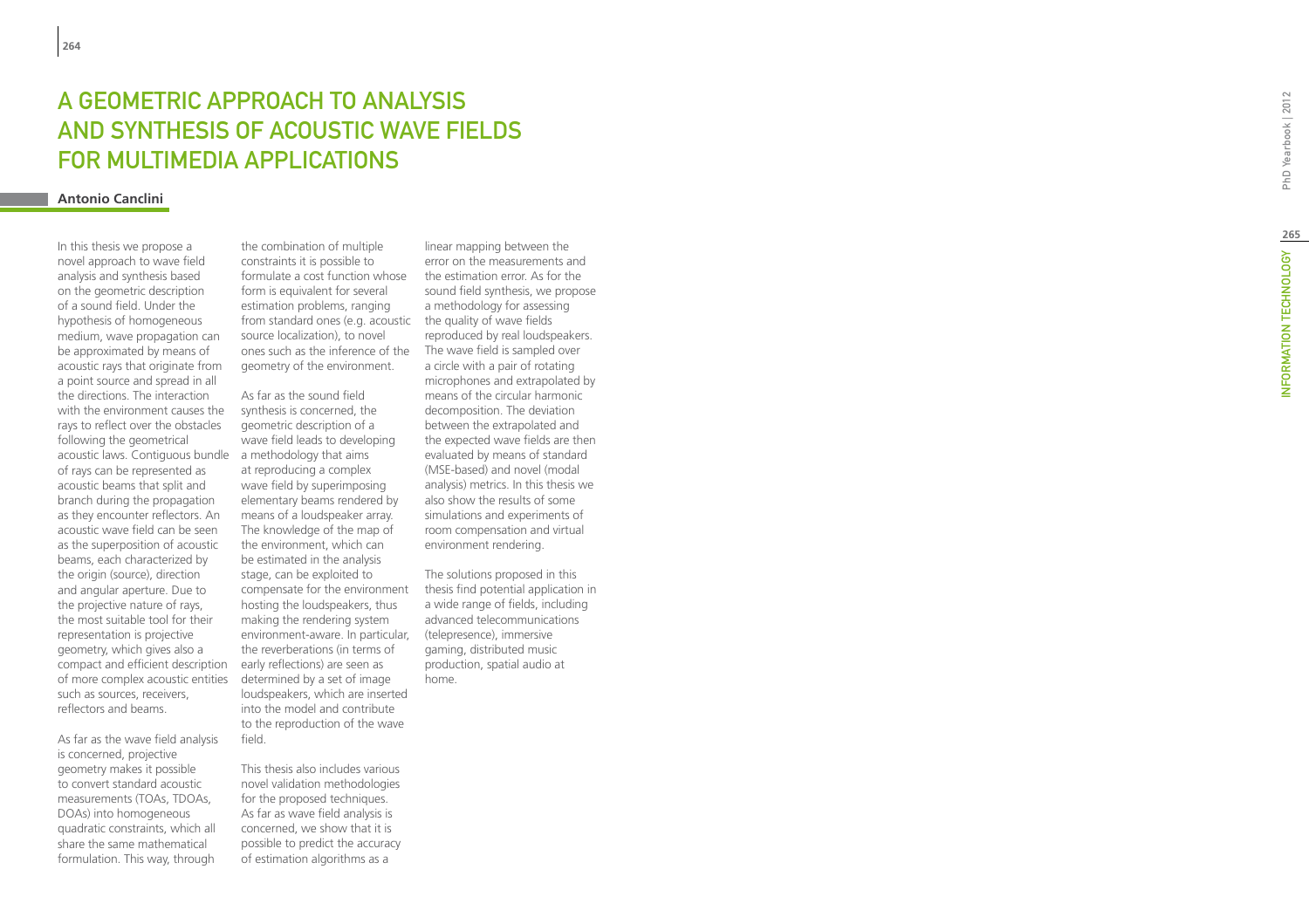## **EVOLUTIONARY LEARNING AND SEARCH-BASED** Content Generation in Computer Games

## **Luigi Cardamone**

**266**

It has been almost 60 years since 1952, when one of the first videogames, Tennis for two, was played using an oscilloscope. During these years, videogames have been going through a constant and rapid evolution towards realism and playability. Modern computer games feature realistic 3D graphics and sophisticated physics engines which reproduce real or fictional environments with an impressive level of detail. The majority of new titles are multi-player oriented and are played on the internet against or in cooperation with other players. However, the level of complexity achieved in computer games poses several challenges for developing the Artificial Intelligence (AI) of the non-player characters (NPCs). Usually, the non-player characters present very simple and predictable behaviors. Once the player discovers a weakness in the game AI, this weakness can be exploited indefinitely without any possibility that the behavior will change. In general, modern computer games need an AI which is adaptive and able to show human-like behaviors. The AI should be able to adapt both to new environments (e.g. new maps not available in the original game) and to the player to improve the user's fun or to dynamically balance the challenge. Another problem of the increasing complexity in

computer games is related to the game content, e.g., maps, levels, racing tracks available within a game. Game content represents an important element for the game longevity, i.e., the time required to complete the game. Unfortunately, in modern games levels and maps have a huge amount of detail and can require many months of work by several designers to generate the few levels that will be shipped with the game.

In this context, Computational Intelligence might represent an interesting approach for dealing with some of the open problems in computer games. Computational Intelligence is a field of Artificial Intelligence which includes techniques and mathematical models which are inspired by nature, like Evolutionary Algorithms, Neural Networks and Reinforcement Learning. Computational Intelligence has already been applied to computer games in several academic works. The number of scientific publications on this topic is fast growing and the results show that Computational Intelligence can be a valid tool to support the development of computer games. A large number of research works focus on learning behaviors for non-player characters. Almost all the early works in this area focused on board games like Go, Checkers, Backgammon, Chess.

**1. One of the racing tracks generated with the proposed approach.**

More recently, the application domain has broadened to include many game types: arcade games, first person shooters, racing games, real time strategies. Overall, many games have been used and a variety of techniques have been investigated: evolutionary computation, fuzzy logic, neural networks and reinforcement learning. However, very few works focus on (i) on-line learning, i.e., a learning process that is performed ingame; (ii) transfer learning, i.e., a set of techniques for exploiting the knowledge of a source domain to facilitate learning in a target domain. Computational intelligence for game content generation, is a more recent research topic and some of the early examples were only published as recently as 2006. Thus, many research directions are still open or explored by only a



**1. One of the best maps generated for a First Person Shooter using the proposed approach.**

few works, such as, for example, first person shooters. Among the others, an interesting research direction is the generation of personalized game content which uses the feedback of the user to generate content which can maximize his/her preferences. In my thesis, I focus on the application of Computational Intelligence to computer games. In particular I focus on Evolutionary Algorithms and Neural Networks. I take into account two main topics in the design of computer games: the development of non-player characters and the generation of game content. In the first part I investigate different learning paradigms which can support the development of non-player characters. In particular I examine (i) off-line learning, a learning process applied out-of-game to generate strong and competitive behavior; (ii) on-line learning, a learning process applied in-game to generate non-player characters which can evolve over time by learning new behaviors from scratch or by adapting an existing

one; (iii) transfer learning, a set of techniques for transferring behaviors across different games, by exploiting the knowledge of a source domain in order to accelerate the learning in a target domain. The proposed approaches are tested using a state-of-the-art open source car racing simulator. The results show that the approaches presented in my thesis are promising for supporting the development of sophisticated non-player characters.

non-player characters with a static comes from a theoretical study of In the second part of my thesis, I examine search-based procedural content generation to automatically generate content in different game types. I investigate two key aspects: the representation of the game content and the fitness function. In particular I consider two types of fitness functions: (i) theorydriven fitness function, which the problem and aims to generate content which presents some interesting characteristics like variety and diversity; (ii) userdriven fitness function, which aims to generate personalized

game content that maximizes user preferences. The second type of fitness was investigated using an Interactive Genetic Algorithm, i.e., an interactive system in which the user directly scores the proposed game content. The approaches presented in the thesis were tested in several games, which involve completely different representations of the game content. In particular, the proposed approaches were applied to generate racing tracks for a racing game, maps for a First Person Shooters and levels for a platform game. The empirical results and the feedback received from the user study show that the proposed approaches are able to generate game content with a good potential for interesting

game-play.

Hall of Fame  $+34$ 

**3. Screenshot of the Interactive Genetic Algorithms for evolving racing tracks.**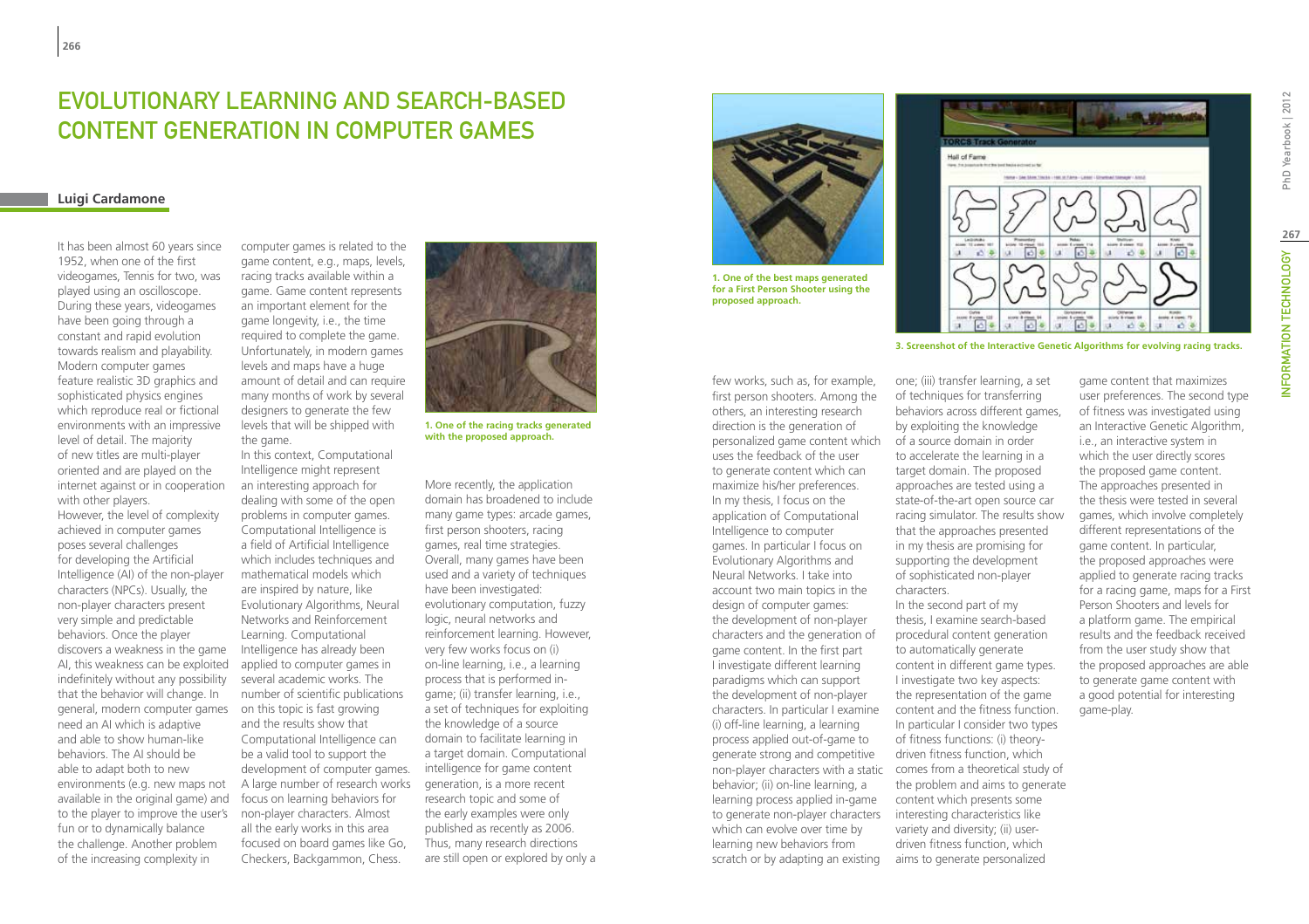## STABILITY CONTROL SYSTEMS for tilting vehicles

## **Pierpaolo De Filippi**

#### **Summary**

Motorcycle dynamics control is one of the most interesting applications of control system theory. Dealing with motorcycle dynamics, in fact, is more complex than it is for four-wheeled vehicles, as the dynamics are coupled due to the large roll angle that a motorcycle can achieve. This is one of the reasons that caused a lagging in the design of electronic control systems for two-wheeled vehicles. Moreover, there are also cultural and economic factors: in fact, many riders believe that they do not need any help riding their bikes and that active control systems alter the riding experience. Finally, as the market of two-wheeled vehicles is smaller than the four-wheeled one, the amount of investments on R&D is limited and thus the control strategies must have the simplest possible architecture and a reduced sensor layout in order to reduce production costs.

Furthermore, the packaging constraints of the actuators are more stringent than those for four-wheeled vehicles and higher static and dynamic performance requirements are requested to the actuators. The recent technological advances in actuators which have led to semi-active steering dampers and suspensions, drive and brake-by-wire systems have

radically changed the starting point of control systems design. In recent times, motorcycle manufactures have been working on production version of traction control systems, ABS and slow-adaptive control of steering dampers. This thesis has been developed within this interesting and evolving context, with the aim of providing a thorough analysis of semi-active and active control systems to enhance the stability of two-wheeled vehicles and proposing innovative solutions, which are both effective from the application viewpoint and theoretically sound from a methodological perspective. To the best of the author's knowledge, this is one of the first attempts to devise industrially amenable electronic control systems for two-wheeled vehicles.

The Thesis is organized into three different parts. After an introductory chapter which describes the modes of vibrations typical of twowheeled vehicles, the first part of the thesis presents an overview on the actuators and sensors that can be used to control the stability of twowheeled vehicles. The second and third part of the thesis will focus on presenting original solutions to the design of semi-active and active control strategies: the second part

is devoted to the design of algorithms to control a semiactive steering damper and semi-active suspensions, while the third part is devoted to the design of an active control system that restores the stability of the vehicle acting on the front and rear braking torque and rear traction torque.

#### **Main Contributions**

The main contributions of this thesis can be summarized as follows:

- ∙ The problem of forward speed estimation in two-wheeled vehicles is solved by means of an extended Kalman filter. In the open scientific literature only simple signal-based solutions to this problem exist which do not guarantee a good estimate while cornering. It is shown that combined use of a nonlinear model derived on straight-running and a timevarying longitudinal friction coefficient of the road allows us to get a reliable estimation of the forward speed.
- ∙ A new control approach named Mix R-SH/R-GH algorithm is proposed for the control of a semi-active steering damper. A switching control law that allows to better damp some critical modes of the vehicle is derived. This strategy turns out to be very powerful and flexible as it uses an off-the-shelf steering

damper and a reduced number of sensors. Some preliminary experimental results obtained on a prototype motorcycle assess the industrial suitability of the proposed control strategy.

∙ An original online steering angle estimation algorithm for two-wheeled vehicles is studied, which is the enabling step to move toward an industrial implementation of the proposed control strategies for the semi-active steering damper. The estimation method is based on a sensor configuration which may be suitable for industrial purposes. The validity of the proposed approach is first assessed in simulation and then also on an instrumented test motorbike.

∙ A new algorithm is proposed to control semi-active suspensions for stability enhancement. To the best of the Author's knowledge, semiactive suspensions have been employed only to improve comfort and handling in twoand four-wheeled vehicles. The proposed control strategy, named Stability algorithm, aims **of Future Research** at improving the stability of the Even though all the topics motorcycle by acting on the rear semiactive dampers. To this end, the controlled variable open issues to be explored is the roll rate of the vehicle. The proposed control strategy is scheduled on the roll angle and it is fed by the roll rate and by the same signals used by the common comfort-oriented control strategies.

∙ To the best of the Author's knowledge, the first attempt to devise an electronic stability control (ESC) for two-wheeled vehicles is discussed. In fourwheeled vehicles, ESC is now

part of most commercial cars. For two-wheeled vehicles, the design of such a control system is an open problem, and it constitutes a challenging task due to the complexity of two-wheeled vehicles dynamics and to the strong interaction between the vehicle and the rider. An innovative control architecture, named Fullauthority with time-varying saturation (FA-SAT) which allows us to enhance the active safety while guaranteeing a good riding feeling is proposed. The control variables are the front and rear wheel braking torque and the rear wheel traction torque, while the regulated variables are the roll rate, to increase the stability of the vehicle, and the longitudinal acceleration, to guarantee the riding feeling. An activation and deactivation control logic is also devised, which constitutes a very important step towards the implementation on a real motorcycle.

## **Open Issues and Topics**

force delivered by the front and been extensively analyzed and covered in this thesis have tested, yet there are some in future research. Moreover, some of the findings of the performed research suggest future directions which seem to be worth further investigation. First of all, as up to now only the control strategy discussed in Chapter 4 has been tested on a real vehicle, in the next future the attention will be focused on experimentally testing the other proposed control algorithms. This phase

will most probably unveil some new issues to be considered and some adjustments or slight modifications of these control strategies will be needed to optimize their performance and their implementation on vehicle ECUs. As far as active control of two-wheeled vehicles is concerned, this thesis represents the first attempts in this direction and many problems are still open. First of all, a formal proof of the closedloop system stability is an open issue. In order to tackle this problem, appropriate models of the vehicle dynamics of interest should be derived. The currently available models, namely multibody models or simple analytical models, are either too complex to be employed for control design purposes or fail to model the lateral dynamics. To move on a real test vehicle it will be necessary to test and validate the proposed control strategy on a physical simulator, in order to evaluate the interaction between different riders and the control system in a safe manner. Finally, in the future a motorbike will be equipped with front and rear active brakes and an electronic control body. In medium/long term, an interesting research path can be anticipated. The approach followed in this thesis, in fact, consists of an independent design of the different chassis subsystems. However, to gain maximum safety, comfort and performance at the same time, an integrated

design needs to be considered.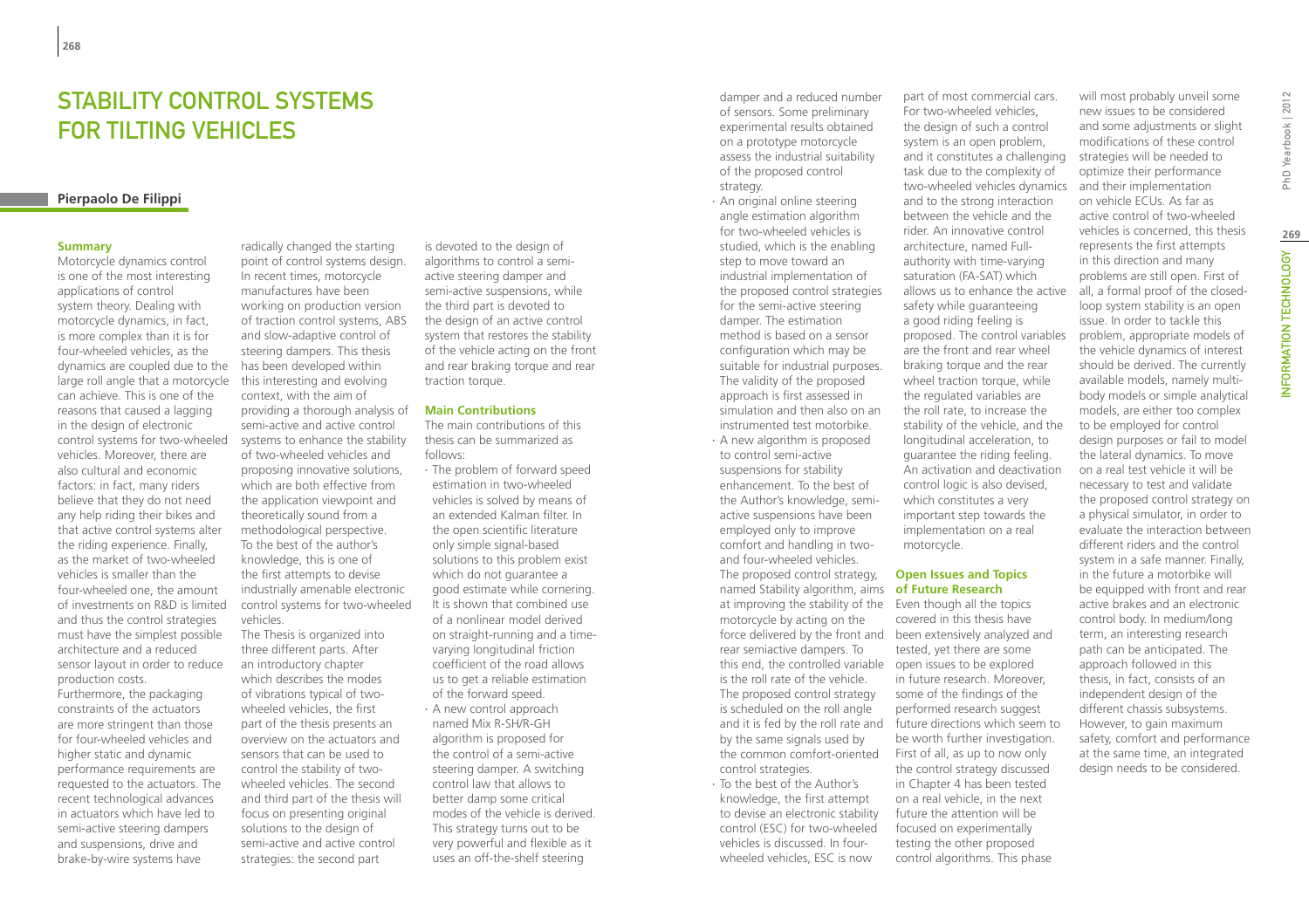## **TWO-PARA<br>AND PIECE<br>NEW THEO<br><sup>Fabio Della Rossa**</sup> ETER BIFURCATIONS IN SMOOTH t AND PIECEWISE-SMOOTH DYNAMICAL SYSTEMS: t NEW THEORETICAL RESULTS AND APPLICATIONS w

Nonlinear systems of ODEs depending on parameters are ubiquitous in all fields of science. The discussion of the impact of parameters on the asymptotic behavior of the dynamical system is typically the major concern. This discussion requires the determination of the socalled bifurcations, namely the parameter combinations at which some degeneracies create a structural change in the dynamics bifurcation diagrams. Most of of the system. The computation of the bifurcations can be rarely performed analytically, so that one must rely upon numerical techniques. The aim of this thesis is to improve the available techniques and their software implementations and to extend

them to cases which have not yet been covered: particular relevance is given to bifurcations (in smooth and non smooth systems) concerning multiple degeneracies, the so-called codimension-2 bifurcaiton points. Those points assume a strategic importance in the bifurcation analysis, since more bifurcation curves depart from them, so that they become the organizing centers of the the identified theoretical results are implemented in MatCont, a standard software used for the bifurcation analysis, and are applied to various significant problems in engineering, biology and sociology.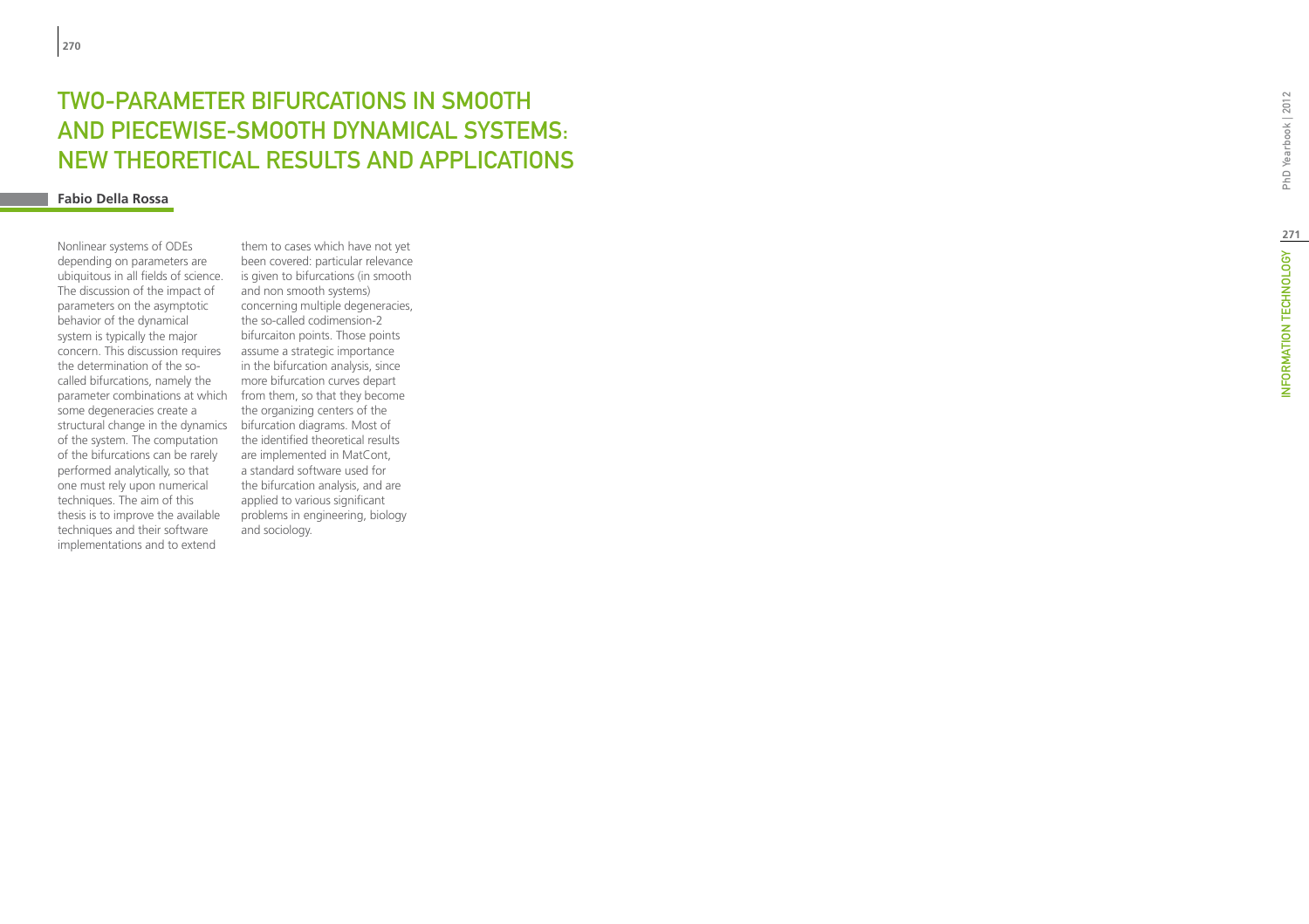## DESIGN AND ANALYSIS OF SEMI-ACTIVE SYSTEMS FOR VEHICLES t

## **Diego Delvecchio**

This Thesis deals with the analysis and the design of control systems of semi-active suspensions for ground vehicles. In particular the Thesis discusses the following topics:

- ∙ Analysis and modeling of semiactive actuators. A protocol for the characterization and nonlinear models of semi-active dampers are proposed.
- ∙ A new comfort-oriented control strategy based on the half car model is presented to compensate the limitations of the state-of-art algorithm designed for quarter-car representation of the vehicle.
- ∙ A new handling-oriented control strategy has been developed to maximize the efficiency of the transmission of force between the tire and the ground.
- ∙ The application of the model reference control technique to semi-active dampers is discussed. In particular, the description of an industrial application of such control approach is illustrated.

∙ A simulation study of the influence of suspension systems on the out-of-plane dynamics of a motorcycle is deeply analyzed. Furthermore, a novel control strategy which aims at increasing the stability of the motorcycle during critical maneuvers is designed.

∙ For industrial application of semi-active suspensions system, information regarding the vertical dynamics of the vehicle is required to be as much robust and cost effective as possible. Observers based on Kalman-filtering technique for estimation of suspension stroke speed and tire deflection with different sensors layouts are designed and analyzed. Finally, a sensor reduction in a 4-wheels vehicle equipped with semi-active suspensions is presented.

∙ In the last Chapter an innovative architecture of suspension, the dual stage suspension system, is presented and analyzed. Such system is able to approximate the behavior of a reactive system in which both the damping and the stiffness coefficients can be modulated.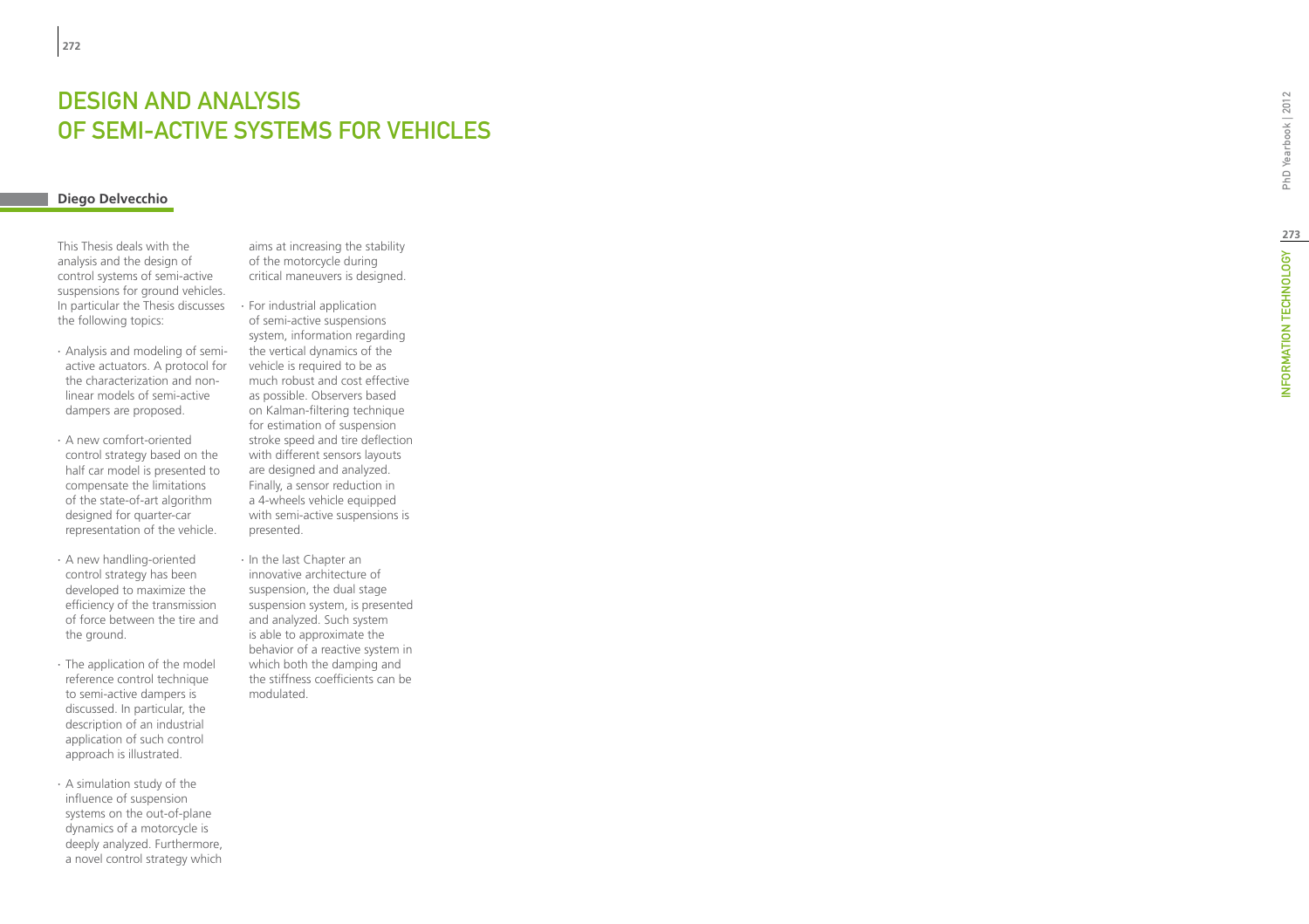# QUALITY DRIVEN MODEL TRANSFORMATIONS FOR FEEDBACK PROVISIO

## **Mauro Luigi Drago**

Verifying that a software system has certain non-functional properties is a primary concern in many engineering fields. Although several model-driven approaches exist to predict the quality attributes of a system from design models, they still lack the proper level of automation envisioned by Model Driven Software Development. In particular, when a potential issue concerning the non-functional properties is discovered in system models, the identification of a solution is still entirely up to the engineer and to his/her experience. Automation for the interpretation of the analysis results, for the identification of the potential quality-related issues, and for the identification of the possible solutions and design alternatives is mandatory for the successful application of Model Driven Engineering techniques in the current development practice.

literature with the term *feedback* quality, and provides an engine which our research concentrates. Solution space and identify valid This problem, known in *provisioning*, is the problem on In this thesis we present QVT-Rational, our multi-modeling and programmable framework to automate the detectionsolution loop characteristic of feedback provisioning. QVT-Rational proposes the adoption of quality-driven model transformations to specify how alternative system variants exhibiting certain quality properties can be automatically generated and proposed as feedback to the engineer. Our framework represents a valid improvement in the process of designing for quality. It provides a language to define the non-functional properties of interest for a particular engineering domain, a language to specify requirements about them, a convenient mechanism to integrate existing analysis

tool-chains in order to predict to automatically explore the system alternatives.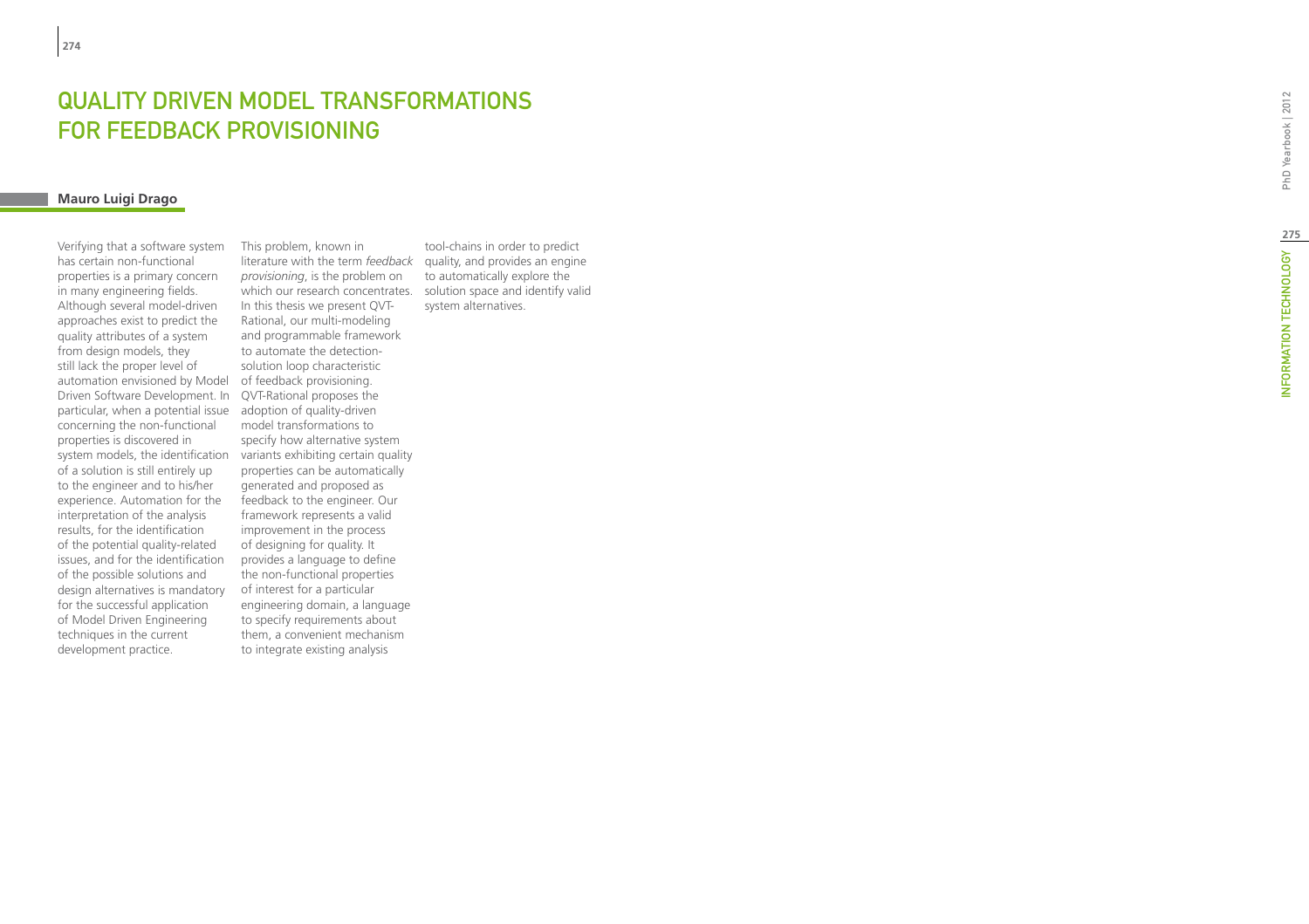# **DIRECT DAT<br>DESIGN: TH<br><sup>Simone Formentin**</sup> -DRIVEN CONTROL SYSTE t DESIGN: THEORY AND APPLICATIONS

In many industrial applications, a mathematical description of the plant is not available or the modeling study is too expensive and time-consuming. Data-driven methods overcome these problems, allowing the control system designer to quickly select the best model of the process in a specific class, in order to use it for controller tuning purpose. Nevertheless, in classical system-identification procedures, it is difficult to find a model, which is both simple and reliable. Moreover, detecting which dynamics is relevant for the final control objective is not a simple task.

In the so-called "direct" data-driven methodologies, a controller is directly selected from data, without need to identify a model of the system. In this way, process dynamics are automatically considered relevant or not, depending only on their weight on the final control index. Moreover, if only "non-iterative" techniques are considered, this approach has the additional nice feature that the experimental effort is the same required by the classical approach, where a model is identified from data and the controller is designed based on the resulting model. So far, the largest part of the research in this topic has been limited to linear time-invariant plants and classical reference

tracking control schemes, whereas only few preliminary studies focused on nonlinear plants or on different topologies for signal routing. This fact represents a strong limiting factor when such methods have to be applied on a real-world system.

In this work, existing direct data-driven design methods are extended to a larger class of industrially relevant problems, including control of time-delay systems, cascade schemes, multivariable plants and some critical nonlinear issues like linear parameter-varying dynamics and feed-forward linearization. Specifically, each theoretical development is accompanied by a thorough discussion on the implementation issues, so as to make the final extended method ready-to-use for the interested user.

In this thesis, the statistical efficiency of non-iterative methods is also analyzed and improved via optimal input design. This study shows that the input signal of the controller identification experiment can be analytically selected for optimizing the final control criterion and that the optimal spectrum has the same structure for all the considered methods. Finally, some real-world engineering applications are dealt with to prove the effectiveness of the extended

methods. Specifically, engine and vehicle dynamics problems, like air-path control in diesel engines and braking control in two-wheeled vehicles, are selected as benchmark applications for their complex dynamics and their practical interest.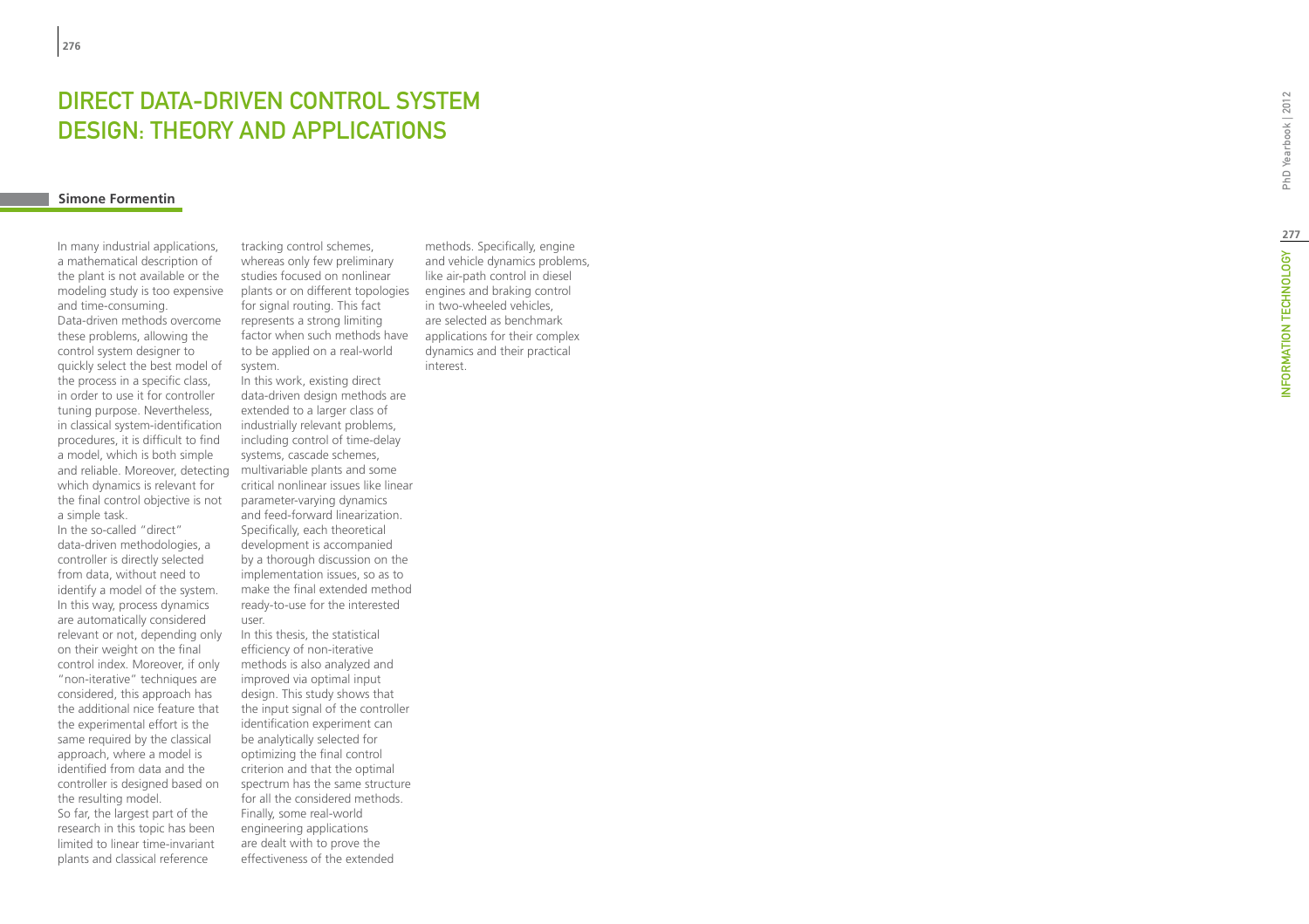## A REFERENCE MODEL AND A RUN-TIME SUPPORT FOR PERVASIVE ADAPTIVE SYSTEMS t

#### **Marco Funaro**

Computing facilities are an essential part of the fabric of our society, and an everincreasing number of computing devices is deployed within the environment in which we live. The vision of pervasive computing is becoming real. To exploit the opportunities offered by pervasiveness, we need to revisit the classic software development methods to meet new requirements: (i) pervasive applications should be able to dynamically configure themselves, also benefiting from third-party functionalities discovered at run time and, (ii) pervasive applications should be aware of, and resilient to, environmental changes. In this thesis we focused on the software architecture, with the goal of facilitating both the development and the runtime adaptation of pervasive applications. More specifically, we advocated for the adoption of the REST architectural style to deal with pervasive environment issues. Indeed, we believe that, although REST has been introduced by observing and analyzing the structure of the Internet, its field of applicability is not restricted to it. Following this belief, we created a new architectural style, called P-REST, that is derived by REST by taking into account the inherent instability of pervasive environments. Specifically,

we augmented REST with asynchronous and event-based communication, we parted with the classical client-server interactions and adopted a peer to peer coordination model, and we implemented distributed facilities like the naming service and the discovery service. In this context, the challenge was providing a middleware support allowing applications to have minimal assumptions about the environment while being able to dynamically adapt to the surroundings. Specifically, the middleware was meant to assist applications in (i) discovering the different functionalities offered in the pervasive environment and benefiting from them, and (ii) enabling easy and effective reactions to the environmental changes. To this extent, the PRIME (P-rest Run-tIME) middleware enforces the P-REST style to design, build and maintain pervasive applications. A PRIME application is composed of computational entities that comply with P-REST style and that we (following the REST nomenclature) called resources. To coordinate such resources and obtain complex behaviors, we devised a coordination language called P *a*CE (Prime Coordination languagE). Two were the requirements that drove us in the P *a*CE design. First, we needed a simple and high-level language with an

imperatively-flavoured syntax that could result intuitive for most developers; second, we wanted to make the underlying distribution and asynchronicity as seamless as possible. To meet such requirements, we were inspired by data-flow languages to make distribution and asynchronicity implicit. The data-flow semantics was coupled with an imperative syntax. P *a*CE scripts can resort to remote resources to achieve their goal but they are also allowed to use local functions written both in Java and Scala programming languages. The execution of P *a*CE scripts was entrusted to an interpreter. We choose an interpreter over a compiler because we wanted to manipulate PaCE scripts at run time. Specifically, the P *a*CE interpreter exposes the APIs to change variable bindings at run time. As a last step, we built a case study to evaluate both the complexity of the development process for a real-world system and the performance of PRIME. Performance revealed compatible with modern smartphones while, thanks to the P-REST abstractions and to P *a*CE, the development of resources and their coordination scripts resulted simple and intuitive.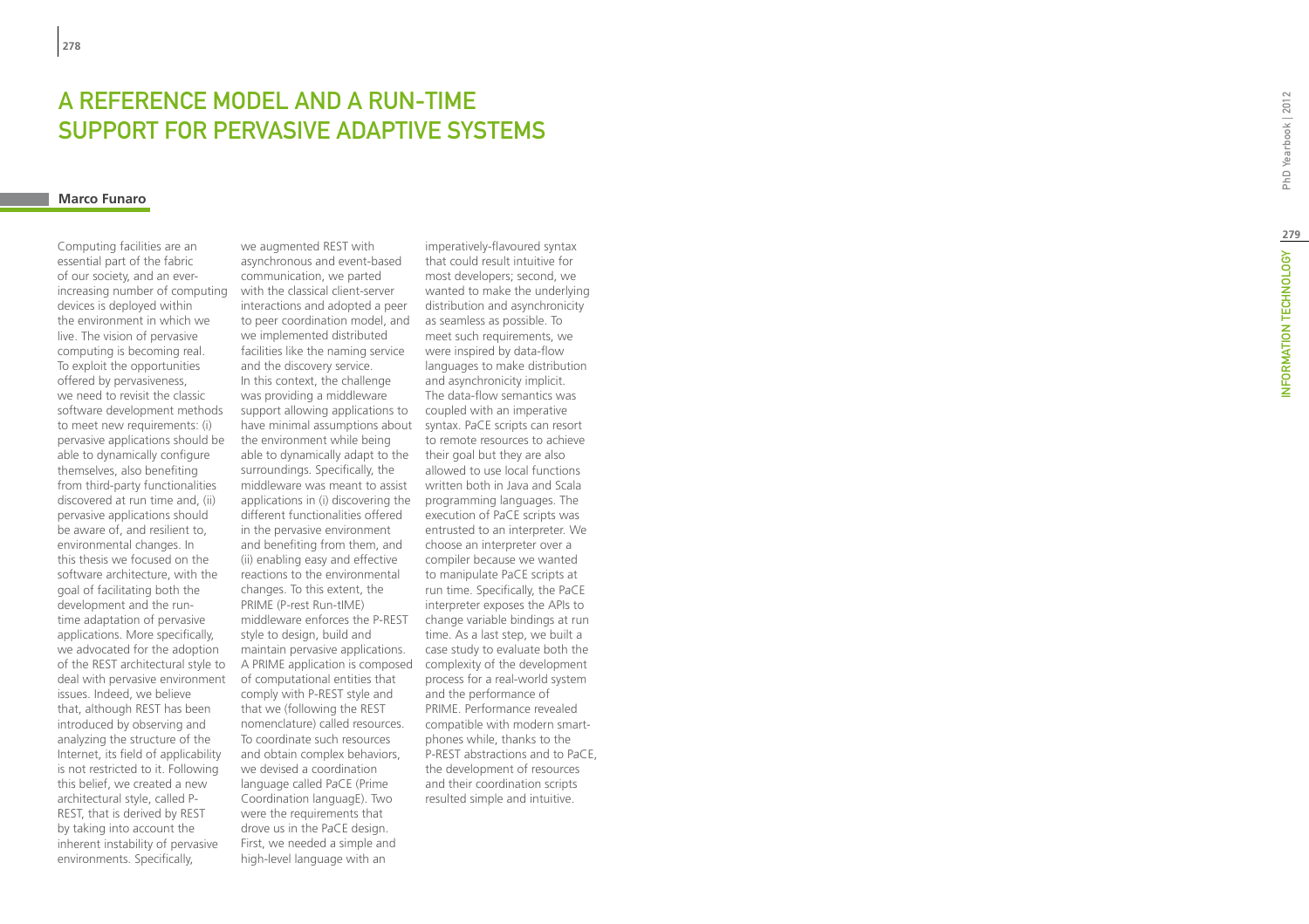## Modeling emotional interaction in affective computing experiments: a study on affect recognition in videogames

## **Maurizio Garbarino**

This thesis presents a reference model and some computational methods for the automatic detection of affective states of people interacting with artificial systems. The model can be successfully adopted to analyze and compare many Affective Computing studies evaluating similarities and differences among proposed approaches. When we first approached Affective Computing and started reviewing the literature, we noted that the same problem was being approached from different points of view. While the main question to automatically recognize emotions — was shared among various studies, a wide range of dissimilar experiments was conducted. These heterogeneous approaches, however, were sharing some key aspect of Emotion Detection problem in Affecting Computing. Nevertheless, without a welldefined model, it was difficult to deeply understand which aspects (variables) were the most relevant, and how they were related to each other. This lack of a common model motivated us to formalize the problem. Sharing a general model helps to better approach and analyze the problem (e.g., what can we infer from the model? What are we underestimating?), and to systematically verify hypotheses (e.g., is the inference we are

making correct? Should we consider a different relationship among variables?). This lead to an improvement of the formalization of the problem toward a valid, agreed, and effective formulation.

between a subject and a machine to control the possible sources We introduce a machinecentered model that characterizes the interaction as well as the affective state of the subject. The model is general enough to represent many different experimental protocols as well as more practical scenarios proposed by both the Psychophysiology and the Affective Computing communities. The model considers 5 variables: emotional state, ground truth, stimulus, acquired multimodal measurements, and the set of non-modeled variables. Then, it describes relationships between variables, highlighting the critical aspects to consider while designing an affective computing experiment. Finally, we have introduced some considerations about time dependency of variables and extended the model with a dynamic perspective. To complete the model, we discuss some methodological issues related to Emotion Detection. An agreed methodology should provide the guidelines to follow in the realm of formal use and evaluation of

the model. In fact, we propose a methodology aimed at guiding the use of the model to design experiments, data acquisition, data preprocessing (e.g., artifact removal, data normalization and feature extraction), data analysis and validation (e.g., how to get a correct estimation). Guidelines are provided for the selection of stimuli and questionnaires, of noise and their influences of the measurements. The methodology describes data, the acquisition procedure, and takes into account the devices that are currently available. It goes through the feature extraction phase that requires artifacts to be removed from signals. Then, it considers the data analysis phase, which includes data normalization, dimensionality reduction, and model estimation. Finally, it presents the validation phase that, by means of cross– validation technique, allows the estimation of reliable models.

After the formal definition of the model and the methodological discussion, we present our case study whose original purpose is to advance the knowledge about Affect Detection in video games. In particular, we are interested in investigating whether physiological measurements could discriminate the player's preference between different video game experiences. The

cognitive task in the experiment concerns playing a car racing simulation video game. During a session, each participant played a set of 7 races versus one computer driver, which was the only opponent. The only difference between races was the skill level of the opponent, set to provide 3 different game experiences: the first variant was against a relatively weak opponent, the second variant was against a challenging opponent, the last variant was against a strong opponent. The opponent skill has been changed among races considering that this has a high potential impact on player emotional state and that it could be easily adapted in a real-time affective loop to control the enjoyment level of the player.

A number of critical issues needed to be addressed during the design of the experiment. We to a novel approach, derived studied whether physiological response could provide a more robust and interesting insight, since classical metrics, such as in-game performance, are not necessarily a good estimate of the preference for a generic player. The answer to this question is an important aspect for the development of an adaptive video game able to offer different game experiences according to the preferences inferred from the player's physiological status. In principle, different players have different preferences, given their experience, their mood, the emotions they feel, and many other factors. If we could identify the player's preference on-line, we might adapt the game to match it. The physiological signals

involved were Blood Volume Pulse, Galvanic Skin Response, Electrocardiogram, Respiration, and Skin Temperature. To have a comparison with non physiology-related data, we also collected a number of in game metrics regarding position and movements of the cars, brake/ steering commands, etc.

Different analyses have been performed: from preference learning approach, to the canonical classification approach using k-NN and 3 classes of enjoyment. A comparison of performances between physiological features and in-game features showed that the latter could better predict the user reported preference. However, a deeper analysis showed that in-game features were more correlated to the task than to the preference itself. This result has been obtained thanks from our model, that exploits the correlation between stimuli, emotion, and ground truth. When classes of preferences are unbalanced, the proposed method helps to find the features that result more correlated to the reported preference. This result has been obtained thanks to a novel approach, derived from our model, which exploits the correlation between Stimuli, Emotion, and Ground Truth. When classes of preferences are unbalanced, the proposed method helps to find such features that result more correlated to the reported preference.

In conclusion, the key contributions of this work are the proposal of a well-defined model, the discussion of main

methodological issues, and the design and analysis of a real world experiment of affect detection from physiological signals based on a car racing game. The reference model of affect interaction, together with the methodology, can be used to evaluate similarities and differences among different approaches proposed in literature. The model supports the process of understanding and framing results and proposals, to help the development of a more scientific approach and organization in the area. Moreover, it can help experimental designers to formally define hypotheses and interactions between different aspects of a given proposal. The complete model adds a dynamical perspective to the Stimuli-Emotion-Measurements system taking into account their relationships over time. This model can be a reference point for future experiments in Affective Computing. With this tool, researchers can clearly put in evidence relationships between different key aspects while designing their experiments.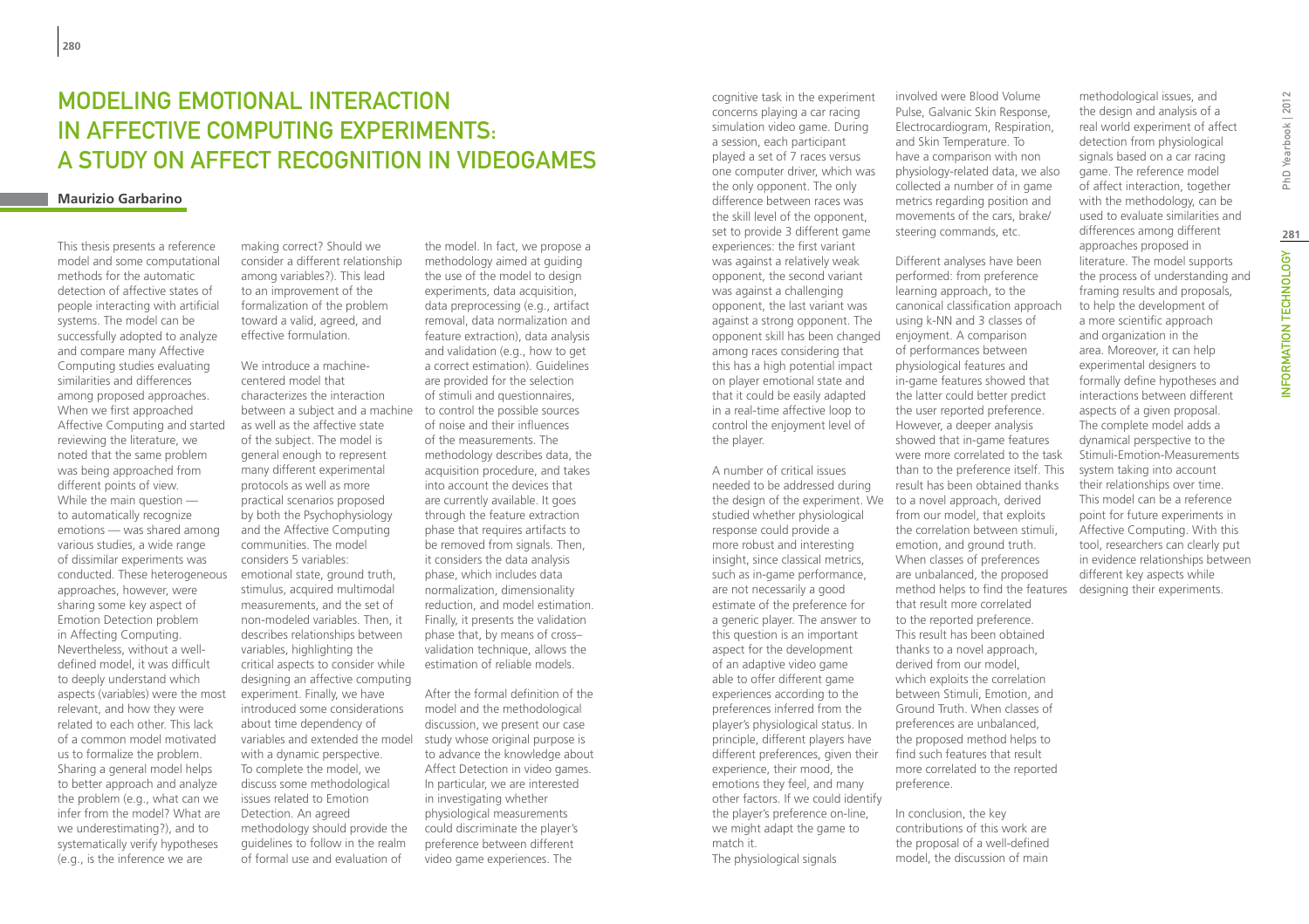## CRYOGENIC ELECTRONIC CIRCUITS OPERATING AT 1 KELVIN FOR CHARACTERIZATION OF QUANTUM DEVICES

## **Filippo Guagliardo**

In this PhD thesis we develop several circuits for measurement on quantum dots for quantum computing. The main application is to use the spin of a trapped electron inside a quantum dot, as a bit in a conventional computer; enjoying the advantages to use a quantum magnitude. The measurements are done by measuring the current flowing into or near a quantum dot thought a transimpedance amplifier which allow a perfect control of voltage on the device under test (DUT). First we described the design, realization and characterization of a complete system based on several transimpedance amplifier working at room temperature, each optimized for a particular measurement; they have resolution from 20fA to 1nA and below 80 Kelvin. The bandwidth from 12Hz to 60kHz; there is also a low offset stage that allows measurements with voltage across quantum dot in 10μV range.

The performances of this room temperature system are limited by input parasitic capacitance due to the long wire which connect the sample to electronics. In fact to study the properties on quantum dot, without being affected by thermal effect, the sample has to be cooled at 300m Kelvin and placed in magnetic field up to 12T. These conditions

were reached via a cryostat from cryogenics which permits a electrical control and sensing of the DUT only via wires of about 3-4 meters longitude. The behavior appear on mosfet's parasitic capacitance associated with them is about 1nF and limit both the resolution and the On the other hand Pmos bandwidth of transimpedance. The only way to reduce the input capacitance is insert into cryostat the detection electronics by miniaturizing it in a integrated chip. But this circuits should be able to work to the temperature present inside the cryostat, in particular we identify a good amplifier holder at 20cm far from sample in which the temperature can reach up to 1 Kelvin. We choose a cmos technology from AMS 0.35μm, as bipolar technology does not reach temperature simulation models associated with technology does not are available for temperature below 250 Kelvin, so we proceeded with the characterization of the technology at liquid helium temperature 4 Kelvin. We characterize integrated resistors, their value almost double when going from 300 Kelvin to 4 Kelvin and they has a non linear effect if the width of them is below 10μm. We tested also integrated capacitors which maintain almost the same value from 300 Kelvin up to 4 Kelvin. Finally we tested also transistor,

high conductive transistor does not work at 4 Kelvin due to freeze-out effects: a huge kink effect and hysteresis characteristic, making the devices unusable as transistor. transistor with W/L  $<$  71 and Nmos transistor with W/L  $\leq$ 35 still have a good transistor characteristic at 4 Kelvin. We extracted from them higher threshold voltages and also higher mobility respect room temperature; in Nmos at 4K still remains a small kink effect at high drain to source voltage. We notice that mobility and threshold voltages are different for different W/L. So it's not possible to extract mobility and threshold voltage valid for the technology at 4 Kelvin. We developed a transimpedance amplifier, using a operational amplifier divided into two stages. A first stage at cryogenic temperature which is composed by only one transistor, so with a known mobility overtaking the geometry dependence. The second stage is a room temperature operation amplifier, it raises the dc gain of whole opamp. We use a cryogenic feedback resistor to enjoy the reduction of thermal noise. We measure a 1.3pARMS resolution over 10kHz bandwidth with a 150μW of power consumption at 4K. But the single transistor

front-end have high offset voltage 1.3V which may be corrected but his variations may affect the measurement on quantum dots. To overtake this effect we design a whole integrated cryogenic transimpedance amplifier to reduce the input offset voltage. With a differential amplifier input stage the offset voltage can be reduced up to mV range. 40pARMS resolution, multi-We decide to use only one Pmos channel variable gain, using a 50μm x 0.7μm and one Nmos 50μm x 1.4μm and synthesizing a whole transimpedance amplifier by combine this two mosfet. In this way it is possible also to simulate the circuit at 4K, using a simple model and the parameter extracted during characterization. The measurements confirm the simulated result, we realized a transimpedance amplifier which has a current resolution 2.8pARMS over 30kHz bandwidth; a voltage offset is 0.2mV which permit very low bias voltage measurements on quantum dot. The entire circuit is on a silicon chip with dimension 1200μm x 560μm and it's supplied on  $±1.5V$  with 5mA of supply current; this characteristic make him ideal devices to be attached inside the cryostat. It also does not require others special component at room temperature just voltage supply and acquisition system. The robust design has permitted

to obtain a transimpedance working from 300K to 4K. The cryogenic transimpedance amplifier has also provided with a current output with current gain G=1000 independent from temperature, based on coupling between integrated resistors. Finally we designed realized and tested a full cryogenic system with bandwidth 100kHz and non-trivial opamp structure to improve the bandwidth without affecting the stability. Our systems is used in laboratory MDM IMM of the "Centro nazionale delle ricerche" a research institute in Milano.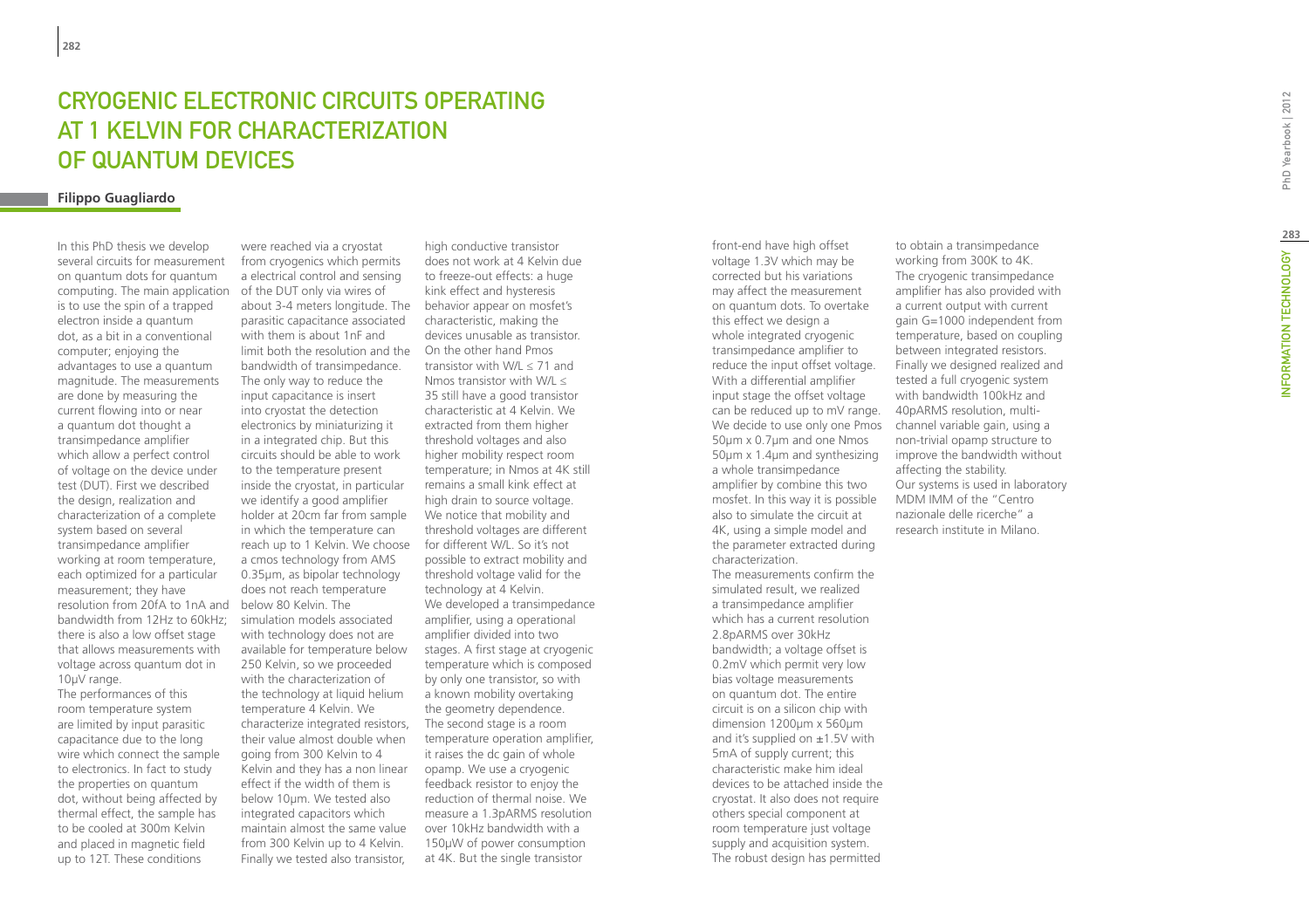## **EFFICIEN<br>FOR FIND<br>IN UNDIR<br><sup>Claudio Iuliano**</sup> ETERMINISTIC ALGORITHMS t for finding optimal cycle bases IN UNDIRECTED GRAPHS

space, i.e., a cycle basis, provides cycles. We provide a full Given a simple undirected graph G, a (generalized) cycle corresponds to a subgraph in which every node has an even number of incident edges. All cycles of a graph form a vector space over GF(2), the so-called cycle space, and a basis of this a compact representation of the cyclic structure of G. In a variety of applications, e.g., analysis of electrical circuits, network design, periodic event scheduling, computational biology and organic chemistry, we are given a graph G with a nonnegative weight assigned to each edge and we are interested in finding a minimum cycle basis, i.e., a cycle basis of minimum total weight, where the weight of a basis (cycle) is defined as the sum of the weights of its cycles (edges). The main goal of the thesis is to devise efficient deterministic algorithms for the minimum cycle basis problem. Our interest is to improve on the best worstcase complexity as well as on the actual performance over an extensive range of instances. We start by analysing the main deterministic algorithms proposed in the literature and by pointing out the respective strength and weakness. A unified computational framework is proposed and used for a detailed comparative study. Based on this analysis, we

adopt the general strategy of generating a set of candidate cycles from which a minimum cycle basis is extracted by a linear independence test. We introduce the concept of isometric cycle that gives rise to a very compact set of candidate characterization of this set and describe an efficient procedure for generating it. We also investigate further reduction of the number of candidate cycles, but we show that the set of isometric cycles achieves the best tradeoff between the size of the set of candidate cycles and the related generation time. By restricting attention to the set of isometric cycles we propose two efficient deterministic algorithms. First, we devise an independence test exploiting the characterization of isometric cycles and using a bit packing technique. The overall resulting  $O(m^2 n / log n)$  algorithm turns out to be the best one from the worst-case complexity point of view. Then, we propose an independence test whose adaptive choices aim at avoiding find a cycle basis with limited unnecessary operations, which leads to a very efficient Adaptive Isometric Cycles Extraction algorithm (AICE). Computational results show that prove that it is NP-complete to AICE outperforms the previous

algorithms by one or two order We also investigate two variants of the minimum cycle basis problem with additional structural constraints that are of interest in some applications, such as the analysis of electrical circuits and network design. In the first variant, a nonnegative length is assigned to each edge and we look for a minimum cycle basis with cycles of bounded length, i.e., such that the length of each cycle does not exceed a given constant. We prove that the general problem is NP-hard and we devise a simple fully polynomial-time approximation scheme (FPTAS). We show that the special case where all edges have equal length is polynomially solvable and the algorithm that we propose has the same worst-case complexity as the one for the unconstrained minimum cycle basis problem. In the second variant, a nonnegative bound is assigned to each edge and we wish to edge overlap, i.e., such that each edge belongs to a number of cycles of the basis not greater than its prescribed bound. We decide whether such a cycle basis exists and we propose a

of magnitude on mediumsize instances and allows to obtain an optimal solution also for large-size instances in a

reasonable time.

constructive heuristic aiming at minimizing the maximum bound violation, i.e., the excess for each edge of the number of cycles containing it over its bound.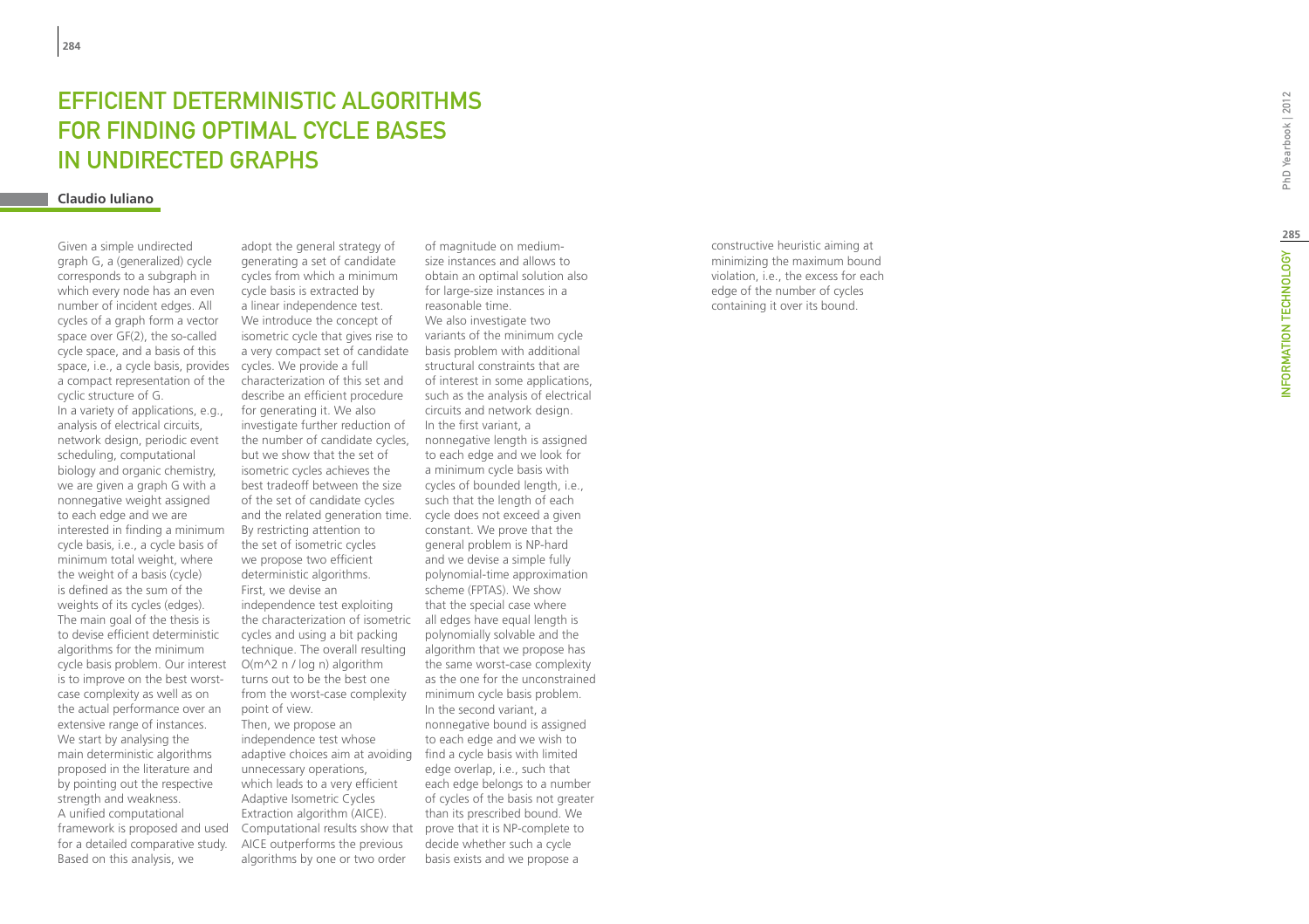## SOCIAL PRODUCTION OF KNOWLEDGE by online communities

## **David Laniado**

In recent years a new paradigm has emerged on the Web, characterized by the massive participation of users in the production of content. The results present the typical advantages of a bottom up process: information tends to cover the most various topics, keeping up to date and reflecting the point of view of the users, giving prominence to the most popular ideas but representing also the long tail of diverse views. On the downside, social Web applications suffer for a lack of organization; the absence of a single coherent point of view, in conjunction with scarcely structured content, makes it harder to retrieve and organize information.

The Semantic Web offers standards and tools for the representation of knowledge in structured format, but most online communities appear as still far and often reluctant to the adoption of these solutions, which can hardly deal with the simple and quick interfaces that characterize Web 2.0 applications, and with the messy heterogeneous data created by many different-minded users. This work presents an investigation on how the new bottom up paradigm based on the participation of large masses of users on the Web can deal with production and organization of knowledge on a large scale.

As a first case study we choose Twitter, the most popular microblogging system, and we focus on hashtags, a convention adopted by users to face information fragmentation: adding a hash at the beginning of a word, this is turned into a tag. Hashtags are potentially very useful to aggregate content and conversations around a topic, a community or a thread of conversation, and their function is similar to that of URIs in the Semantic Web. To identify the hashtags which show the desirable characteristics of strong identifiers, we represent them as virtual documents and we propose some metrics based on information retrieval. We introduce the notion of *nontag*, as the word corresponding to a hashtag after removing the hash character, and we compare the usage of each tag with its corresponding nontag. We compute entropy of tags and we study the evolution of their usage over time. We look at the various ways in which hashtags are used, and show through evaluation that our metrics can be applied to detect hashtags that represent real world entities. Then we focus on social

bookmarking systems, that leverage the very little effort of assigning quick keywords to resources, to build collective classifications of large quantities

of data. Tags are just arbitrary sequences of characters freely chosen by users, which are not explicitly associated to a specific meaning. This freedom together with the simplicity of the user interfaces has done the success of this kind of systems. However, the absence of any kind of explicit semantics represents a strong limitation for information organization and retrieval. To address this issue we propose an algorithm to disambiguate tags according to their context of usage, and to map them onto WordNet concepts; we use WordNet noun hierarchy to present a taxonomy of related tags, improving the users' navigation experience. Beyond the basic level of identifiers, and the hierarchy among tags, we inspect the problems related to the lack of semantics in a broader sense. In traditional tagging systems, a tagging action consists just in the association of a label to a resource; there is no place for specifying anything about the kind of tag, the kind of communicative action performed, or the relation intercurring between the label and the tagged resource. This simplicity of the interfaces makes the users' vocabulary excessively poor in many cases, and limits the effectiveness of annotation retrieval. The third contribution of this thesis is the proposal

of a vocabulary for tagging based on RDF named graphs. In the NiceTag ontology we represent a tag as the relation between a resource and a sign, with the possibility of typing all of these elements, including the relationship and the act of tagging itself, and we provide primitives for the description of different kinds of tagging actions as communication acts. The second part of the thesis is focused on the collaborative encyclopedia Wikipedia, which is the largest example of collaboration on the Web, and as such covers a special interest for the study of social dynamics in online production communities. All content in Wikipedia is organized around articles, whose titles serve the function of identifiers; the analogy with Semantic Web URIs is straightforward. To organize content, in Wikipedia there is also a category structure, which is collaboratively managed by the users. This hierarchy has been widely exploited for the construction of formal ontologies and knowledge bases; to this end, researchers have inspected the large and incoherent graph of Wikipedia categories looking for proper subsumption relations between classes and subclasses, and discarding the other ones. As an alternative approach, here we aim at making sense of all the associations established by the community, to assign Wikipedia articles to general topics. The naive approach of associating with a category all the articles transitively assigned to it shows to be pretty good for some well delimited categories, but impracticable in

most cases due to the extreme tangledness of the graph and to the conspicuous presence of inconsistencies. To deal with the entire graph we propose and evaluate two methods, based on the shortest path between a page and a topic in the category graph, and on the probability of reaching each topic following a random path from a given article.

To study patterns of collaboration in Wikipedia, the first challenge which we face is attributing the production of single units of content to their "real" authors. To address this issue, we present a method to individuate the authors of a wiki page as the editors who provided most of its accepted content, according to a metric of *edit longevity*. While previous works failed to study the network of collaborations in a wiki scaling up to the size of Wikipedia in a major language, by selecting the main contributors of each article we manage to represent a whole wiki as a co-authorship network, scaling up to the size of the English Wikipedia. We also focus on discussion pages associated to articles. We extract and analyze the structure of the discussions according to different criteria; to estimate contentiousness, we count the number of chains of consecutive replies between pairs of users, while as a compact and robust indicator of depth we introduce the h-index of a discussion tree. On the other hand, we are able to study the network of explicit communications that accompany the collaborative redaction of content in Wikipedia, and to compare patterns of discussion about articles with personal

## conversations.

With these two complementary approaches of studying the article content authors and the discussion structure, we are able to characterize structural units of content in a wiki along two different dimensions, corresponding to implicit and explicit coordination dynamics. Representing the networks of interactions over the whole wiki, we can study structure and dynamics of its community; in particular, we focus on assortativity measures to quantify the tendency of users to interact with similar or dissimilar users. In all networks we find evidence of the strong interaction between users in the core and in the periphery of the community, which we point out as a characterizing feature of Wikipedia. We rely on different sociometric criteria to identify the most influential users and to analyze their role. Aggregating units of content according to semantic criteria, we characterize the subcommunities active around particular topics and areas of interest, and we find evidence of significant differences in collaboration patterns over diverse semantic areas.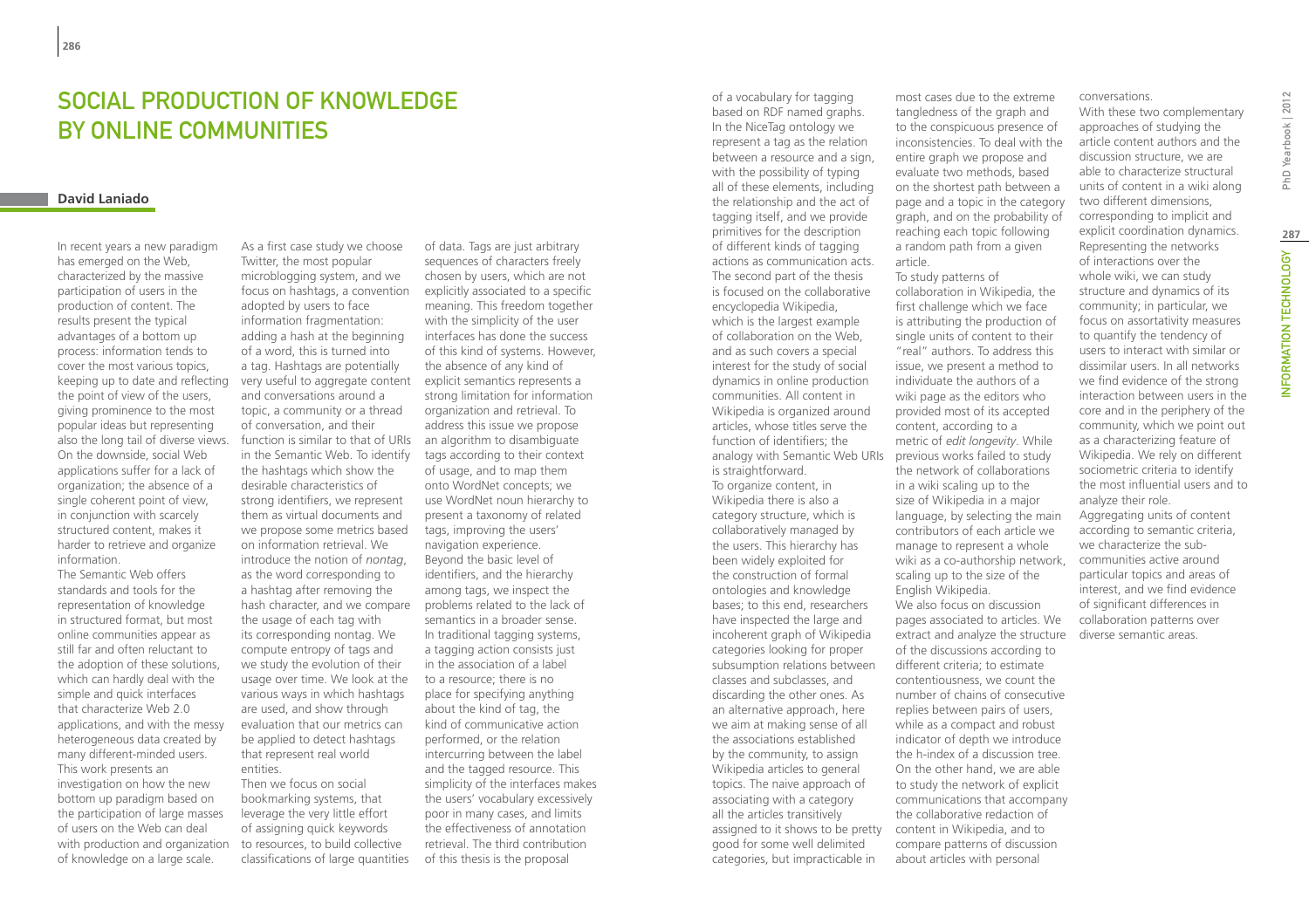## An innovative CMOS ASIC for a very wide dynamic-range Radiation Monitor Readout in Space Applications

## **Daniele Macera**

The work has consisted in the study, design and test of an innovative front-end ASIC for the semiconductor radiation detectors of a very wide dynamic-range Radiation Monitor (RM) for space satellites. Such system is intended to implement the  $\Delta E$  *vs E* technique for discriminating both energy and type of the particles hitting the satellite during its mission, which is useful to get not only a knowledge about the radiations characterizing the space environment under study but also an estimation of the level of damage of the equipment aboard the satellites itself. The RM provides a multichannel detection scheme constituted by a couple of silicon strip detectors consisting of 4 strips each and a cubic CsI(Tl) scintillator crystal with six square silicon photodiodes placed in correspondence of its faces. In the ambit of this PhD thesis, however, work has been focused on the design of the singlechannel version of the front-end electronics for photodiodes. The most critical requirement for the developed front-end consisted in its ability to process input charge signals from 25 k to 100 M elementary positive charges (holes), for an overall input dynamics of 1:4000. Other major requirements were (see Table 1) a detector capacitance

| Collected charge type        | holes                    |
|------------------------------|--------------------------|
| Input charge range           | $25 k - 100 M$ electrons |
| Shaping time                 | 3 µs                     |
| Detector capacitance         | 300 pF                   |
| Equivalent Noise Charge      | $<$ 3 k electrons r.m.s. |
| Max Detector Leakage Current | 50nA                     |
| Max Event Rate               | 50 kHz                   |
| Max Power Consumption        | 5 mW/channel             |
|                              |                          |

**Table 1. Specifications table of the front-end ASIC for photodiodes.**

of 300 pF, an Equivalent Noise Charge < 3 k electrons r.m.s. with a maximum detector leakage current of 50 nA, a maximum event-rate of 50 kHz and a DC power consumption < 5 mW/channel.

In order to process signals belonging to the required dynamics we have subdivided the whole dynamic range into smaller sub-ranges, each one covering a single decade. In particular, we have defined a Very Low Range from 25 kel to 100 kel, a Low Range from 100 kel to 1 Mel, a Middle Range from 1 Mel to 10 Mel and a High Range from 10 Mel to 100 Mel. A very simplified blocks The implementation of the schematic of the designed system is shown in Figure 1. When the Preamplifier receives a charge from the detector it produces a signal which is analyzed by a set of Amplitude Discriminators that recognize the sub-range it belongs to. This

information is delivered to a Control Logic which, by means of a Selectable Gain Amplifier, sets in real-time the gain of the channel such that the signals of each sub-range can use the whole voltage swing provided at Shaping Amplifier output. A couple of Range Identification Bits is also generated by the Control Logic such to provide the information about the recognized sub-range. This is mandatory in order that the back-end electronics used for sampling the Shaping Amplifier output signal be able to uniquely interpret what the received charge is.

described technique requires the front-end ASIC to be time-variant and so the first phase of the work consisted in a theoretical study aimed to analytically calculate its frequency-domain weight function for simulating noise



**1. Simplified blocks schematic of the designed front-end for photodiodes – single channel version. The different colors identify different ASIC sections: analog (blue), digital (red) and mixed-signal (green).**

> investigated and solved in a new design phase which has led to a new ASIC prototype (Figure 2) which is currently under

characterization.

performance. The results have been very good and so we have proceeded with the design of the complete channel and with the realization of two ASIC prototypes: one containing only the front-end analog section (A-Prototype) and the other containing the complete fullyfunctional channel. The experimental tests have been successfully carried out by testing both prototypes with input signals between 340 k and 100 M elementary charges, providing very good results in terms of functionality, noise (a Signal-to-Noise Ratio between 106 and 750 has been measured in the High Range) and nonlinearity (< 2.8% in the High Range) despite the time-variant mode of operation. The DC power consumption resulted to be 4 mW/channel. Some unexpected issues also

emerged from the test phase, but they have been carefully **channel version.** PhD Yearbook | 2012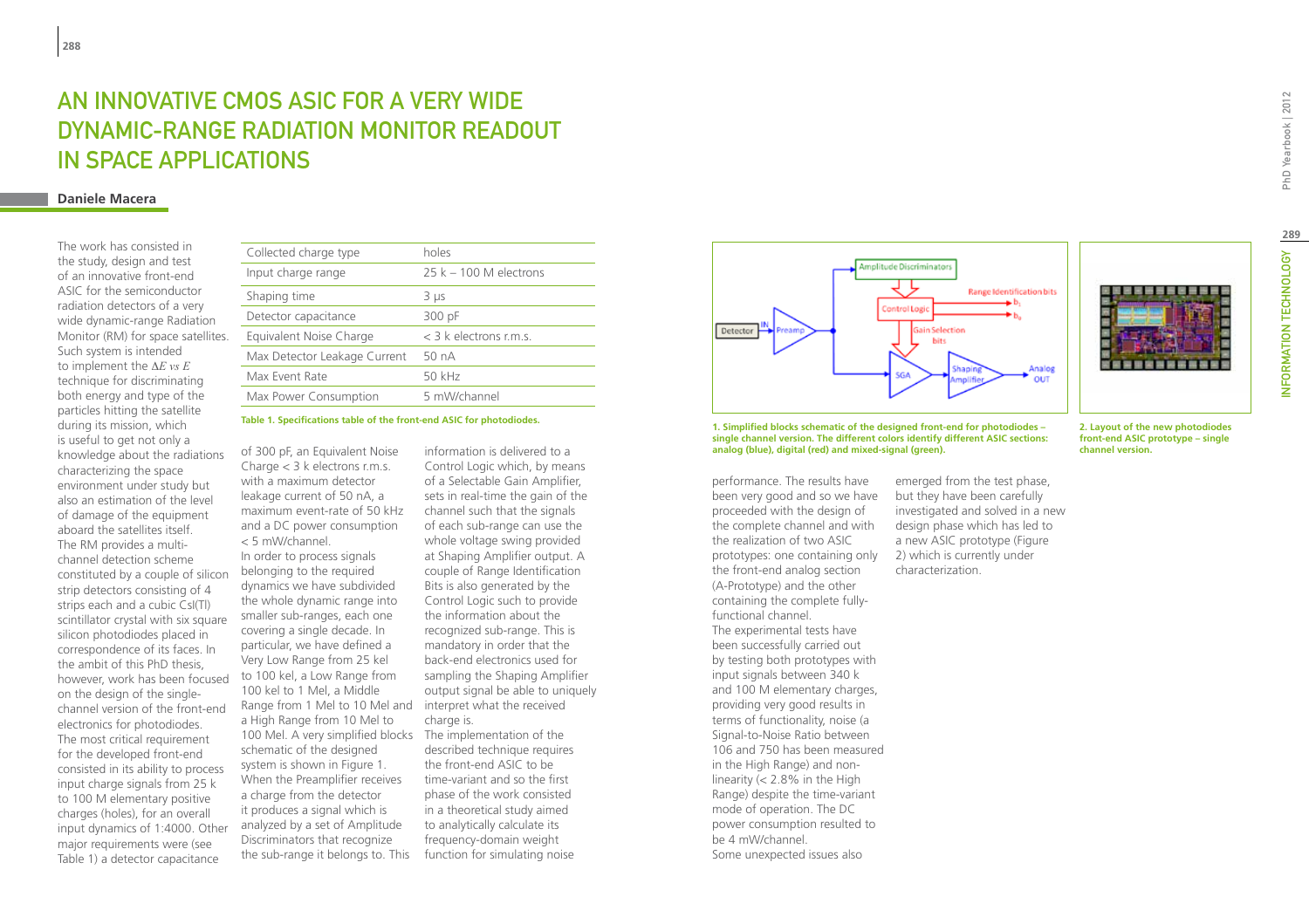## Performance and limitations of charge-trap storage for non-volatile memory technologies

## **Alessandro Maconi**

Semiconductor non-volatile memories have gained in the last decade an explosive success, thanks to the ever increasing market demand for portable consumer products requiring permanent data storage, such as digital cameras, MP3 players, removable cards, USB sticks, mobile phones, and, lately, solid state drives (SSD). The Flash technology, allowing highdensity, small volume, and lowpower devices, demonstrated the possibility to fulfill the requirements for these new applications to be developed. In particular, the NAND and the NOR Flash architectures represent today the winning solution for data and code storage, respectively. Floating-Gate (FG) Flash memories have been able so far to satisfy the market requirements, especially for the portable equipments, and to become the mainstream non-volatile memory (NVM) technology. The increase of the integration density and the concurrent reduction of the producing cost are the basis of the growth of the storage semiconductor industry, as they allow not only to offer better memories at lower price, but also to open new market possibilities. Projecting into the next decade, though, there are several problems that must be faced to further scale the FG

concept: problems like Stress Induced Leakage Current (SILC) and Random Telegraph Noise (RTN) or cell-to-cell parasitic interference are increasing their importance as the dimensions of the cells become smaller. For these reasons alternative technologies have been presented in the past years, and they can be divided in two main categories: evolutionary technologies and new storing concepts. The former ones are still based on a MOS-like transistor where the threshold voltage (VT) of the cell is changed by injecting and trapping charge in the gate oxide; instead the latter ones completely change the approach to store information putting it, for example in the resistive state more accurate numerical one, of the cell. One of the most promising

technologies in the first category be described by the former. seems to be the charge trap (CT) concept, where the polysilicon FG is replaced with a layer an insulator material with a high density of defects that act as traps where to store the charge injected from the substrate. In the thesis CT technology is fully analyzed, explaining how it can solve some of the problems of the Flash cells, and presenting the different possibilities, such as planar SONOS (Silicon-Oxide-Nitride-Oxide- Silicon) and TANOS (TaN-Alumina-Nitride-Oxide-Silicon), or 3D

architectures, briefly discussing advantages and drawbacks of the different approaches. However, the feasibility of a high-density non-volatile memory technology based on CT storage has not been clearly demonstrated so far: aim of the thesis is to investigate the performance and limitations of CT storage for future nonvolatile technologies. The first part of the thesis is dedicated to the analysis of planar CT memories: first a simple analytical model for the program operation of these devices is presented, allowing to explain some of the fundamental differences between the FG and the CT memories. This analytical model is then extended to a in order to address some of the peculiarities that cannot The obtained model is able to reproduce program and erase transients, and is tested against experimental data on SONOS devices. In order to understand the

differences between the SONOS and TANOS memories, the impact of the introduction alumina layer in TANOS devices is discussed, starting from experimental evidences that show trapping even in this layer, that is usually considered as an ideal insulator. Program, erase and retention transients

on TANOS devices were not correctly reproduced by only considering trapping in the silicon nitride layer; integrating the extracted properties in the numerical model allowed instead to correctly reproduce these experimental results. In the FG Flash, the Incremental Step Pulse Programming (ISPP) represents a mandatory programming scheme for multi-level deca-nanometer NAND Flash memories, as it allows to obtain very narrow threshold voltage distributions. With this algorithm, accurate placement of cell VT by Fowler-Nordheim tunneling is achieved by applying short pulses of equal duration and increasing amplitude to the gate, keeping the channel grounded. In the case of FG devices, a constant increase of the pulse amplitude gives the possibility to reach a stationary condition where the VT variation per step equals the increase of the gate voltage: this can be exploited to tighten the VT distribution by means of verify operations after each programming pulse. Different results are, instead, reported for nitride-based memories, displaying a VT variation per step that is usually lower than the increase of the gate voltage. A comprehensive understanding of this behavior and of its impact on device performance represents a mandatory issue for the development of multi-level SONOS and TANOS memories. The experimental analysis has been made on large area SONOS capacitors and allowed to better understand the physical differences between these devices and the FG Flash, mainly highlighting and

explaining the decrease in the trapping efficiency, due to the decrease of the free traps in the storage layer; the experimental characterization has then been extended to TANOS large area capacitors, pointing out that the role of the alumina layer is not negligible, as predicted by the previous analysis. Afterwards, with the help of

a 3D model, simulations of the ISPP on ultra-scaled decananometer devices is presented, revealing a further decrease of the programming efficiency, that is caused by the fringing field that reduces the impact of the single trapped electron on the VT shift.

The second part of the thesis is instead dedicated to the modeling of cylindrical CT memories: in order to overcome some of the problems arising in planar devices, such as the erase/ retention trade-off, and allowing to exploit the third dimension, vertical cylindrical devices have recently been proposed. A physics-based analytical model is presented, solving the Poisson equation in cylindrical coordinates to obtain the electrostatic solution and study the curvature effect impact on the electric field in the gate stack; a modification of the wellknown Fowler-Nordheim formula is then proposed for tunneling through cylindrical dielectric layers, in order to study the transient dynamics. The model is then tuned against experimental data, and a parametric analysis of the gate-all-around CT cells is presented, trying to understand the fundamental dependencies of the program, erase and retention transients on the geometrical parameters of the device.

PhD Yearbook | 2012 INFORMATION TECHNOLOGY PhD Yearbook | 2012 performed on planar cells whose **291**INFORMATION TECHNOLOGY

the retention transients on such cells with the ones obtained on capacitors with a self aligned storage layer, the impact of the lateral charge migration can be highlighted: while at room temperature the effect is negligible, at 150°C the retention transients on the cell display a faster loss with respect to the ones on the capacitor. A 2D simulator has then been developed in order to quantitatively model the retention transients and to tune the diffusion parameters. This model has then been straightforwardly extended to simulate retention on vertical cylindrical devices, allowing to carry on simulations on these structures and testing also the disturbs to neighboring cells and impact of the lateral migrated charge on the string resistance, showing a non negligible impact of the lateral diffusion even at 85°C, and thus limiting the working temperature of the devices.

In these vertical structures the nitride layer cannot be easily cut at the borders of each cell, and this can lead to worse retention transients. In order to understand the impact of this effect, an experimental characterization has been

nitride layer is not cut above the active area but extends in one direction. By comparing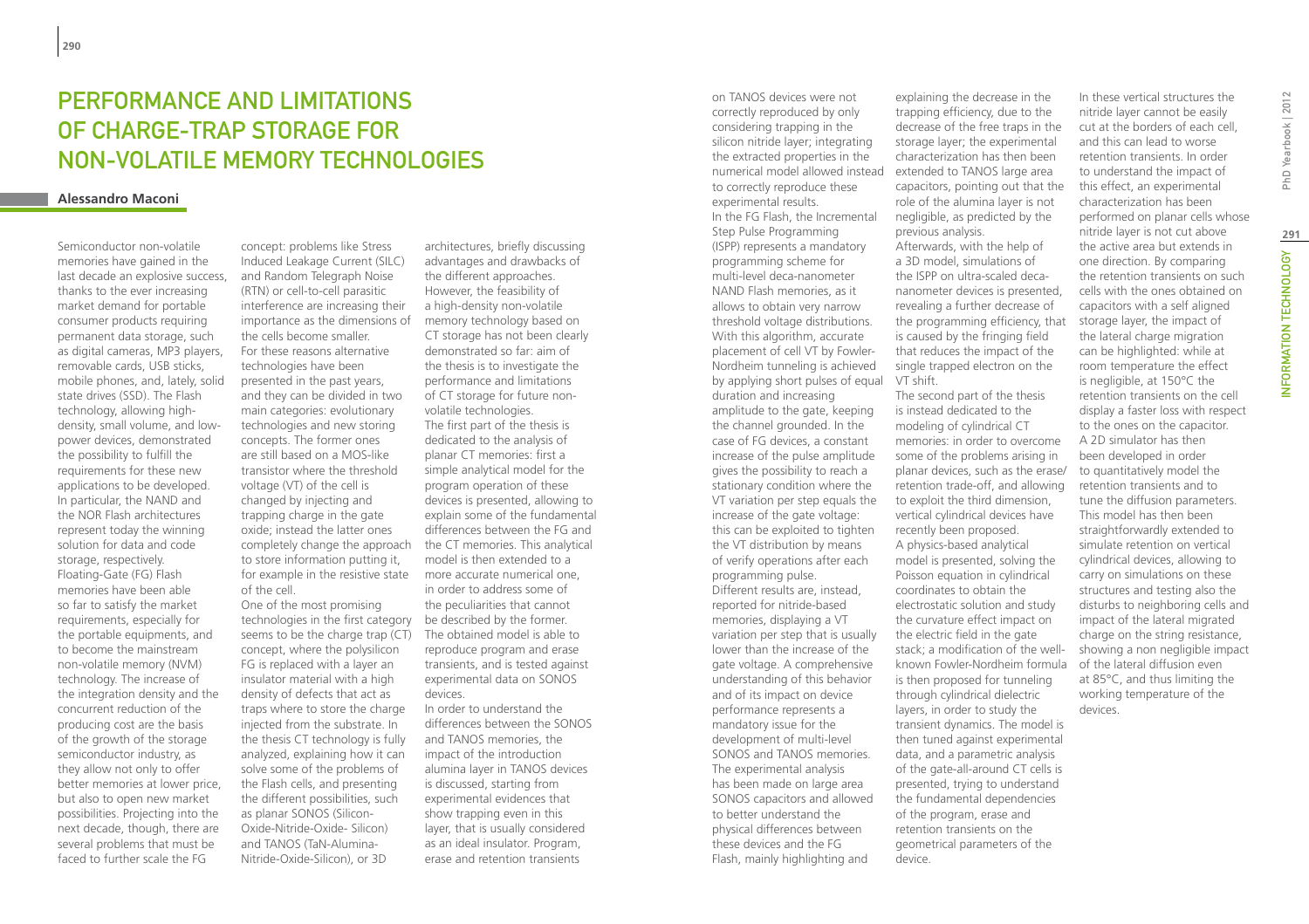## Control Based Design of Computing Systems

## **Martina Maggio**

In the domain of computing systems, two trends nowadays appear evident. One is a steadily increasing complexity of architectures and applications, the other is an attempt to make systems as "self adaptive" as possible, in order to have them maintain certain levels of performance and/or reliability in the presence of varying environmental conditions.

The two trends above are of course intertwined. More powerful hardware leads designers to devise more advanced functionalities, which in turn increases the overall complexity. On the other hand, more complex systems can be in a larger number of conditions, a more articulated interface, so that making them capable of adapt themselves is more and more difficult.

In the last years, much interest can also be observed for the use of control-related methods to control computing systems, in a view to cast the mentioned quest for adaptation in the natural framework of feedback control.

This work attempts in some sense to start synchronising all the developments above, by fostering the use of the systems and control theory also in the

design of computing systems. In the author's opinion this is a viable means to to counteract a dangerous tendency, i.e. - crudely speaking -- that toward a "computer community" designing more and more complex objects without any notion of dynamics and control, and a "control community" attempting to model said systems with correspondingly more and more complex formalisms.

To break such destabilising a feedback loop, the remark is initially made -- to the best of the author's knowledge for the first time in so explicit a manner -- that the main problem is that, when a feedback loop is closed and present to the outside world around a computing system that aroblem of computing system is already fully designed and functional, the controlled object includes some "core physical phenomenon", that normally is quite simple, plus a number of programming superstructures that were designed and introduced with little if any knowledge of dynamics. As a consequence of that, the suggestion is here made and motivated to use the systems theory as a common language and design framework, aiming specifically at concentrating the modelling effort on the mentioned core phenomenon, so that anything to control it emerge naturally as the

implementation of a controller model in the system-theoretical sense.

With this innovative approach, it is shown that not only many relevant computing system functionalities can be viewed as feedback controllers in nature, but also that adopting that point of view allows for often surprisingly simple solutions, that can be implemented into existing systems and also provide innovative guidelines to streamline the design of future ones.

In fact, in order to take the challenge of bridging the gap between the two communities, the overall control was endowed with a taxonomy, the problem classes of which were reduced to their core and structured to be comprehensible by both sides. This meant defining problem classes' characteristics so that an appropriate control strategy could be envisaged and, at the same time, the computing system re-design that was needed to achieve the correct functionalities emerged. Looking at the taxonomy from a computer scientists' perspective, one can identify the class to which any particular problem belongs to, and therefore choose the

appropriate technique to treat it, based on sound controltheoretical considerations. On the other hand, looking at the taxonomy with a controloriented viewpoint, one can identify the "core physics" of the problem, thus model all and only the relevant part of the phenomenon, thus in turn figure out and apply the simplest and most effective technique to control it.

The taxonomy classifies problems in four types, along two axes. The first axis divides problems in those that can be viewed as set point following ones, and that are better formulated as functional minimisation ones. The other axis accounts for the presence or the absence of modelling uncertainty. In this dissertation, two classes of problems (out of the four defined) were addressed, namely the set point following ones. For the treated cases, a practical example is shown as a representative problem for the whole class but generalisation is also envisaged. The other problems were not treated here due to time limitations and are deferred to future research.

The operating system task scheduling was chosen as the case study for the first class of problems, where model

uncertainties can be neglected. A general framework was proposed, to analyse and assess scheduling policies from a control-theoretical perspective, i.e., by means of dynamic systems and control properties. Within this framework, two different policies were presented and validated by means of simulations, the I+P and the I+PI schedulers. The latter one was also implemented in a kernel to be run on a microcontroller and tests were conducted on the architecture to validate the approach and gather results to be compared with classical scheduling algorithms. It can be concluded that the proposed approach yields advantages both in terms of interpretability of the involved quantities and from a practical (computer science benchmark-oriented) standpoint. More advanced techniques were also proposed, i.e., model predictive control, and their advantages (in terms of achievable results) and drawbacks (in terms of additional complexity) were evidenced.

The operating system application control through resource allocation was treated as a representative example for the second class of problems, where model uncertainties cannot be neglected. In this case, adaptive control was

shown to be necessary. For the mentioned problem, a methodology was developed, that from the analysis of sensors and actuators could lead to the control synthesis. Since the literature does not offer comparable results on the same problem, also heuristic and machine learning techniques were considered, comparing them with classical, adaptive and model predictive control. In this case, adaptive and model predictive control yields advantages with respect to the mentioned solutions.

During this work the author and her advisor were able to interact with a variety of different people and discuss a vast corpus of computing system problems. Some work is ongoing on the third class of problems, for which a representative example was found in (web) services composition. Generalising from the expertise gained so far, it is possible to conclude that the proposed approach for design and control of computing systems yielded some advantages, whenever it was applied, spanning from the (sole, but crucial) simplification of the problem to the design of novel and beneficial solutions.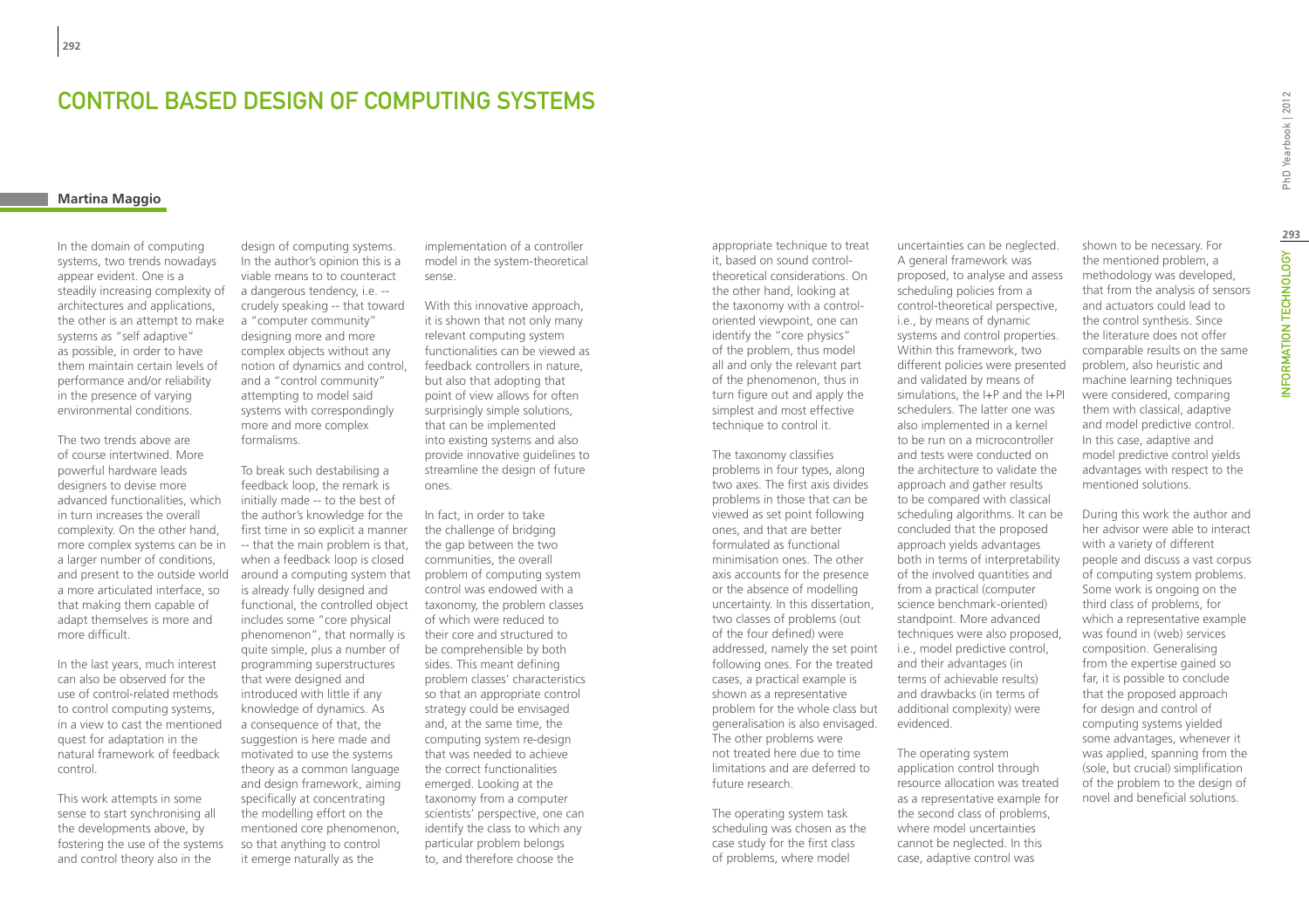## On the Geometry of Optimization based on the Exponential Family Relaxation

## **Luigi Malagò**

In this thesis, we present a geometric perspective on the study of meta-heuristics in optimization that belong to the paradigm of Model-based Search (MBS). We describe a geometric framework for the study of the behavior of model-based algorithms, based on notions of Information Geometry (IG). In particular, we focus on the optimization of pseudo-Boolean functions, i.e., real-valued functions defined over a vector of binary variables, in the black-box context when the analytic formula of the function to be minimized is unknown. The algorithms that belong to MBS introduce a statistical model over the original search space associated to the optimization problem, and exploit it, in order to guide the search for the optimum towards regions that with higher probability could include the global optimum. Such paradigm can be applied in both the discrete and the continuous domain, and it provides a unifying view over many algorithms and techniques in different communities, in particular in Evolutionary Computation (EC), and in Stochastic Optimization (SO), as well as other approaches in optimization, such as the Method of Moments (MoM), and Linear Programming (LP) and Semi-definite Programming (SDP) relaxations, among the others. In order to study the behavior of model-based algorithms, we

introduce the optimization problem of the stochastic relaxation, i.e., the minimization of the expected value of the original function with respect to a models well known and used in density in a given statistical model. The stochastic relaxation is a function defined over a statistical model for the original search space, and its variables are the parameters that identify a density in the model. By solving the new optimization problem, and by sampling its solution, we can obtain points that are feasible for the original problem, and under some conditions, correspond to global optima. At different extents, MBS algorithms search for the optimum of a function by minimizing the stochastic relaxation, often with iterative approaches that generate analysis we develop in the thesis a sequence of densities in the statistical model. Such sequences can be produced in different ways, for instance by following the direction of the gradient of the stochastic relaxation, as in gradient descent algorithms; by employing techniques based on selection of the sample, estimation of the correlations, and then sampling, as in Estimation of Distribution Algorithms (EDAs); or by estimating and sampling a to be minimized, as in the Distribution Estimation using Markov Random Fields (DEUM) framework, a relatively new family of algorithms in EC. In our

probabilistic model of the function gradient evaluated with respect to research, we focus on statistical models that belong to the exponential family of probability distributions, a class of statistical statistics, which includes many common distributions, both in the continuous and in the discrete case. We introduce a geometric framework, based on IG, for the study of the exponential family, which allows us to describe properties of the model and of the stochastic relaxation, independently of the specific parametrization. Such approach provides a unifying perspective on different techniques and heuristics in MBS, and allows the comparison of algorithms that at first sight appear different and incomparable. The theoretical focus on the characterization of the tangent space at each point of the exponential family, in order to the study the direction of maximum decrement of the stochastic relaxation, and on the description of the topological closure of the exponential family, to identify limits of sequences of densities in the model. In particular, we derive the formula for the natural gradient of the stochastic relaxation, that is, the the Fisher information metric. Differently from the regular gradient with respect to the natural parameters of the exponential family, the natural

model, and is known to suffer less selection is crucial in order to MBS literature, in particular in the selection based on  $\ell_1$ . distribution is sampled, in order to minimum of well known analysis proves how the landscape size, and thus a reduced number gradient has the intrinsic property of being invariant with respect to the parametrization for the from premature convergence in case of large plateaus. For these reasons, the natural gradient identifies a better candidate direction for gradient descent algorithms in MBS compared to the regular gradient. Moreover, the geometrical framework we introduce allows to compare gradient-based methods and function modeling techniques, where probabilities of a point in the search space are estimated according to the value of the function. Indeed, under some hypotheses, we show how a step in the direction of the gradient is equivalent to an estimation of a distribution where probabilities are proportional to the value of the function. This provides a new perspective on the behavior of many existing algorithms in the DEUM framework. In a single generation approach, an EDA learns a model for the variables of the function and estimates the parameters of a distribution from a subset of the initial sample only once. Then, the estimated look for the minimum of the function. In such a scenario, the probability of a model-based algorithm to consistently identify the global optimum of a function, strongly depends on the ability to correctly identify the relevant interactions that appear among the variables of the function. Our of the stochastic relaxation of a given function depends on the choice of the statistical model, and how the presence of local minima is determined by some missing interactions among the

sufficient statistics of the exponential family. Follows that, in black-box contexts, model identify the relevant interactions among the variables of a function, and thus obtain a good model for the stochastic relaxation. For this reason, many model-based algorithms rely on efficient model selection techniques from statistics and machine learning, able to estimate statistical models in the high-dimensional setting. In the thesis, we see how model selection in MBS can be formalized as a sparse linear regression problem, which in turn, under some assumptions, corresponds to an estimation of the gradient of the function evaluated with respect to the uniform distribution. We exploit such relationship between gradient estimation and linear regression, and we present a novel algorithm for model penalization. In this thesis we focus on gradient descent techniques, based on the natural gradient, and we present efficient algorithms in the Stochastic Natural Gradient Descent (SNGD) framework able to find the global benchmarks in pseudo-Boolean optimization. Due to the properties of the exponential family we estimate the natural gradient by evaluating empirical covariances, and as a consequence of the robustness of natural gradient, we show how SNGD requires a sample of smaller of functions evaluations, compared to other techniques in EC. In the last part of the thesis, we present an alternative approach to model selection in MBS, which we called Function

Composition Algorithm (FCA). The idea is that of applying a transformation to the original variables in the function to obtain a new set of variables, by the choice of a proper one-to-one mapping. Next, a low dimensional statistical model is employed in the new space, and once the population has been transformed, estimation and sampling are performed as in a regular EDA. The choice of the model corresponds implicitly to the choice of a different model in the original space, which in turn depends on the specific transformation among the variables. By iteratively choosing different transformations, estimating a distribution and sampling, we identify a sequence of densities each belonging to a low dimensional exponential family, able to capture higher order interactions among the variables. All algorithms we propose in the thesis have been evaluated with respect to a set of benchmarks of increasing difficulty, and their performance have been compared with other algorithms in the literature of MBS, and in particular EDAs. This thesis provides contributes at different levels. In particular, it goes into the direction of linking theory and practice in MBS, by introducing a theoretical framework based on a geometric perspective for a rigorous analysis of different model-based algorithms. The theoretical analysis not only provides a novel and unifying perspective on the subject, but also it serves as a motivation for the proposal and definition of new and efficient algorithms for black-box pseudo-Boolean optimization.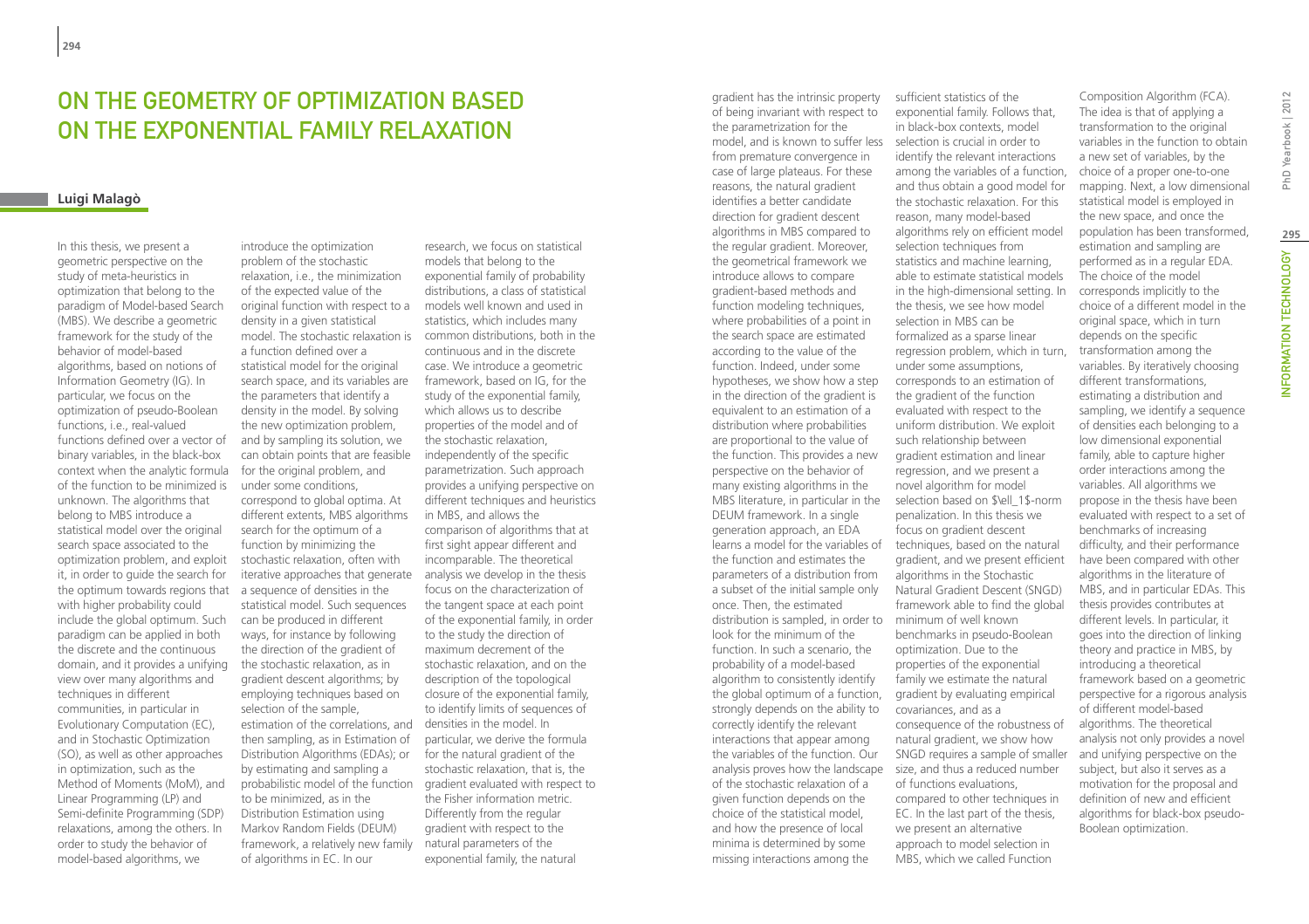## Game Theoretic Models for Resource Sharing in Wireless Networks

#### **Ilaria Malanchini**

In the last years, wireless communications have been characterized by an impressive growth of standards and technologies, and, as a result, the increasing demand in wireless spectrum has shown that current policies for the use of the available "resources" are inadequate. Furthermore, the rapid proliferation of wireless access networks and the evolution of the end–user terminal are increasing the opportunities for a mobile user to connect anytime and anywhere and, differently from the past when wireless connectivity was monopolized by a single operator/technology, the overprovisioning of access networks nowadays allows mobile users to choose among multiple access opportunities on the base of availability, cost and/or quality, eventually achieving a seamless, ubiquitous, and pervasive connectivity experience. At the same time, the increasing demand in wireless spectrum has shown that new, more flexible spectrum management schemes are necessary to improve the efficiency in spectrum usage. Within this field, recent advancements in the field of software–defined radios allow the development of spectrum–agile devices that can be programmed to operate on a wide spectrum range and

tuned to any frequency band in that range with negligible delay. Resulting cognitive radios are able to sense a wide spectrum range, dynamically classifying spectrum blocks for data communications, and "intelligently" selecting the best spectrum opportunity. To reach the ambitious goal of providing seamless and pervasive connectivity to end users, however, many technical challenges still have to be addressed in different fields, e.g., on the network side, signaling architectures are required to effectively support user's mobility among multiple networks and to manage the radio resource allocation process, on the performance modeling on the user side, effective techniques are required to discover and classify the multiple general, the quality of service connectivity opportunities based on quality parameters (actual throughput, access delay, wireless interference level) to steer eventually the dynamic selection of the best connectivity work introduces a frame- work opportunity. In a nutshell, all the opportunities introduced by the technological advances have considerably increased the degrees of freedom offered to the end users, but they have also increased complexity and heterogeneity in the network design and management. In fact, end users can now seamlessly select the "best" wireless access network to

connect to (problem of network selection), being even allowed to exploit the available spectrum, taking decisions that are based on the current availability of different spectrum opportunities (problem of spectrum sharing). These two scenarios are inherently characterized by some sort of competitive dynamics among the users, which may compete to get access to the best network and/or to the best spectrum portion. To this extent, a deeper understanding and prediction of such dynamics is central to quantitatively characterize the potentials of future wireless networks. This work aims at shedding light of radio resource sharing/ allocation situations. Since, in perceived by a system (e.g., user, network) strictly depends on the behavior of the other entities, and the involved interactions are mainly competitive, this based on non–cooperative game theoretic tools to characterize radio resource sharing/allocation. Non–cooperative game theory is suitable in distributed networks, where control and management are inherently decentralized. In detail, we propose non– cooperative game theoretic models for network selection and spectrum sharing by considering different scenarios

depends on the number of other  $\overline{\phantom{a}}$  in the analysis of the spectrum wireless and mesh networks. We a disk. Then, we leverage the Then, we refer to the problem of influence–graph approach, we where both users and networks take part in the game. First, we consider the case in which many users have to make decisions on which wireless access point to connect to. In this scenario, the quality perceived by the users mainly users, i.e., congestion, choosing the very same accessing opportunity. We provide several congestion games both in then consider the case in which also networks take part into the competition. In this context, we consider two–stage games where networks make decisions on how to use the available resources, and users react to this selecting the network that maximizes their satisfaction. spectrum sharing, where users directly compete for portions of the available spectrum. Also this problem can be modeled as a congestion game. Furthermore, we also assume a time–varying availability of the spectrum, and we introduce a repeated game. Finally, we provide a more complex model where the users utility function is based on the Shannon rate. The aim of this second part is to provide a better representation of the satisfaction perceived by the users, i.e., in terms of achievable throughput. Due to the complexity of the game,

we first provide a complete analytical study of the two–user case. Then, we extend the analysis to the N–user case. First, we analyze the game through simulations. Then, inspired by the obtained results, we introduce stochastic geometry game. Namely, we first provide a stochastic characterization of the two–player game, assuming that nodes are placed at random over analysis to give an asymptotic expression for the coupling probability in a game where the transmitter positions form a (low density) Poisson process, which may be interpreted as the fraction of players essentially playing a two–player game. Finally, using a directed– show how we can study the N–player game and predict the performance in large networks.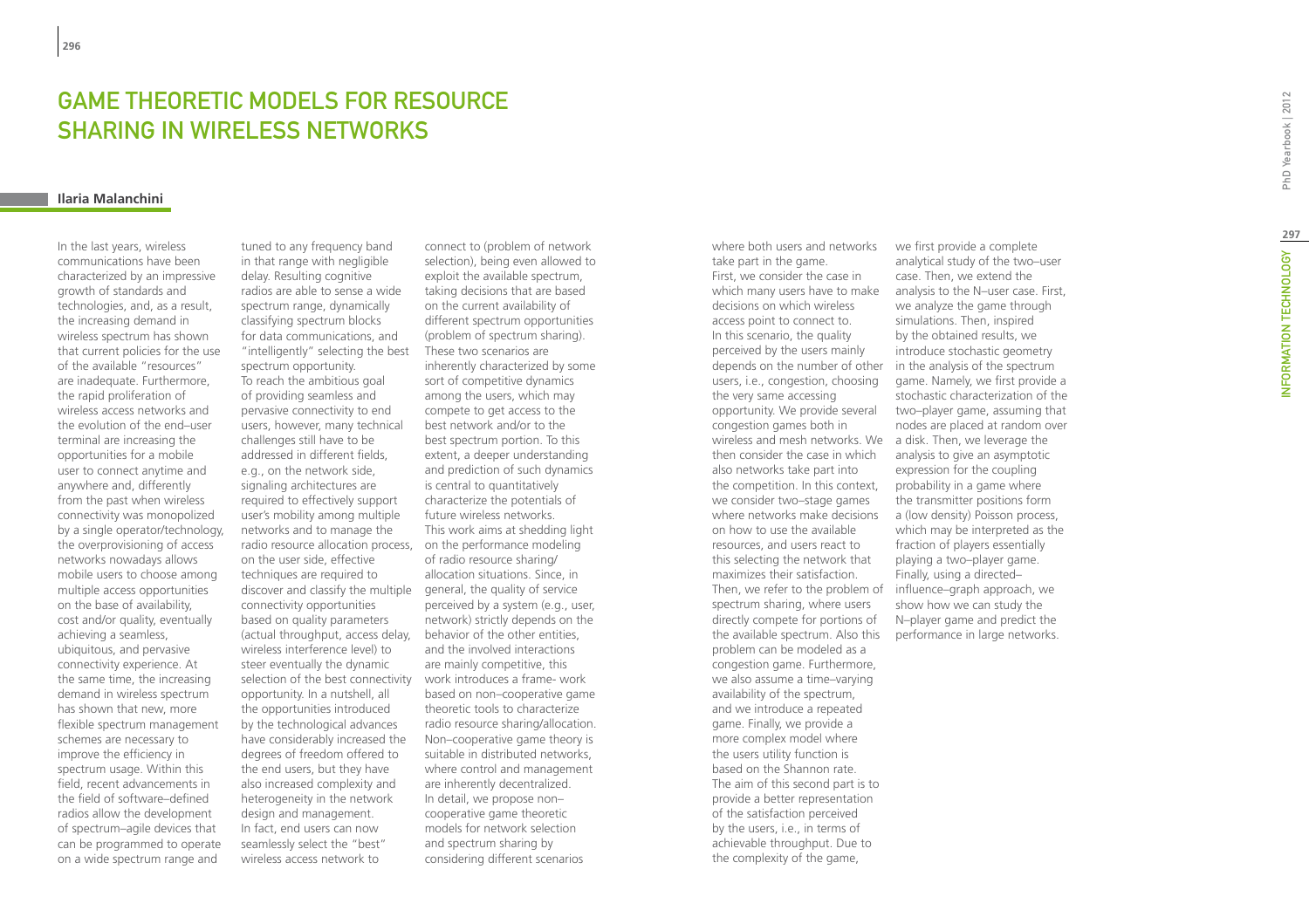## COMBINING EXPRESSIVENESS AND FEFICIENCY in a Complex Event Processing Middleware

## **Alessandro Margara**

Several complex systems operate by observing a set of primitive events that happen in the external environments, interpreting and combining them to identify higher level composite events, and finally sending the notifications about these events to the components in charge of reacting to them. thus determining the overall system's behavior. Examples of systems that operate this way are sensor networks for environmental monitoring, financial applications, fraud detection tools, and RFID-based inventory management. More in general, the information system of every complex company can and should be organized around an event-based core that realizes a sort of nervous system to guide and control the operation of the

other sub-systems. The task of identifying composite events from primitive ones is performed by the Complex Event Processing (CEP) Engine. It operates by interpreting a set of event definition rules that describe how composite events are defined from primitive ones. The CEP engine is usually part of a CEP system or middleware which also handles the communication with local and remote clients. To capture all the requirements of the aforementioned applications, a CEP engine has

to face several challenges. First, it has to provide a suitable language for rule specification, explicitly tailored to model complex temporal relationships that join together primitive events in composite ones. Second, it has to implement efficient processing algorithms, to detect composite events and deliver notifications to interested parties with the lowest possible delay. Finally, it has to support distributed scenarios, in which the communication parties may be deployed over a wide geographical area. This thesis first proposes a modelling framework to compare and analyze not only existing CEP systems, but all the systems developed with the aim of processing continuous flows of information according to predeployed processing rules. This allows us to identify the main advantages and limitations of existing approaches, by looking at a wide range of proposals. Moreover, our modelling framework draws a common ground for comparing efforts coming from different research communities, with different background, expertise, and vocabulary. We believe that our work can bridge the gap between different worlds, promoting the communication and reducing the effort required to compare and merge the results produced so far.

Moving from the issues identified while analyzing existing works, we introduce T-Rex, a new CEP system explicitly designed to combine expressiveness and efficiency. In particular, we first present TESLA, the new event definition language used by T-Rex. TESLA is explicitly designed to model in an easy and natural way the complex relationships that join primitive events and the actions required to aggregate them to obtain composite events. Then we discuss in details the implementation of T-Rex, studied to efficiently process TESLA rules. First of all we focus on the problem of matching, i.e., selecting relevant (primitive) events based on their content, which is one of the fundamental actions present in every eventbased system. We propose a novel matching algorithm explicitly designed to take advantage of parallel hardware, including modern Graphical Processing Units (GPUs). This is the first solution that analyzed the adoption of parallel hardware to speed up matching and our evaluation shows impressive results with respect to existing sequential solutions. Afterward, we focus on complete TESLA rules, and we discuss and compare two different processing algorithms that take two opposite approaches to process

incoming events. A comparison with existing products shows the effectiveness of both our proposals and the differences among them.

Independently from the adopted algorithm, T-Rex leverages the presence of multiple processing cores to efficiently evaluate different rules in parallel. To further reduce the time required to handle the most complex number of primitive events, we present and evaluate a third algorithm to process TESLA rules on GPUs.

Our contribution goes beyond the implementation of T-Rex, indeed this is the first work that describes in details how CEP can leverage off-the-shelf parallel hardware: multi-core CPUs and GPUs. Since our analysis is organized around the basic language constructs provided by TESLA, but also present in most of existing CEP languages, our work represents an important contribution to determine how CEP can take advantage of currently available parallel hardware architectures and which processing algorithms are best suited to exploit their processing power. The last aspect examined by this thesis is how to take advantage of the availability of multiple processing nodes, distributing the processing load over different machines, to better

support large-scale distributed scenarios, reducing the delay required to receive results, or the occupation of network resources. To this extent, we present and compare different solutions for a distributed T-Rex, extracting the advantages and limitations of each of them. They include the protocols to organize available nodes into an overlay network, to partition and rules, i.e., those involving a large distribute event definition rules, and to cooperatively handle event processing and delivery.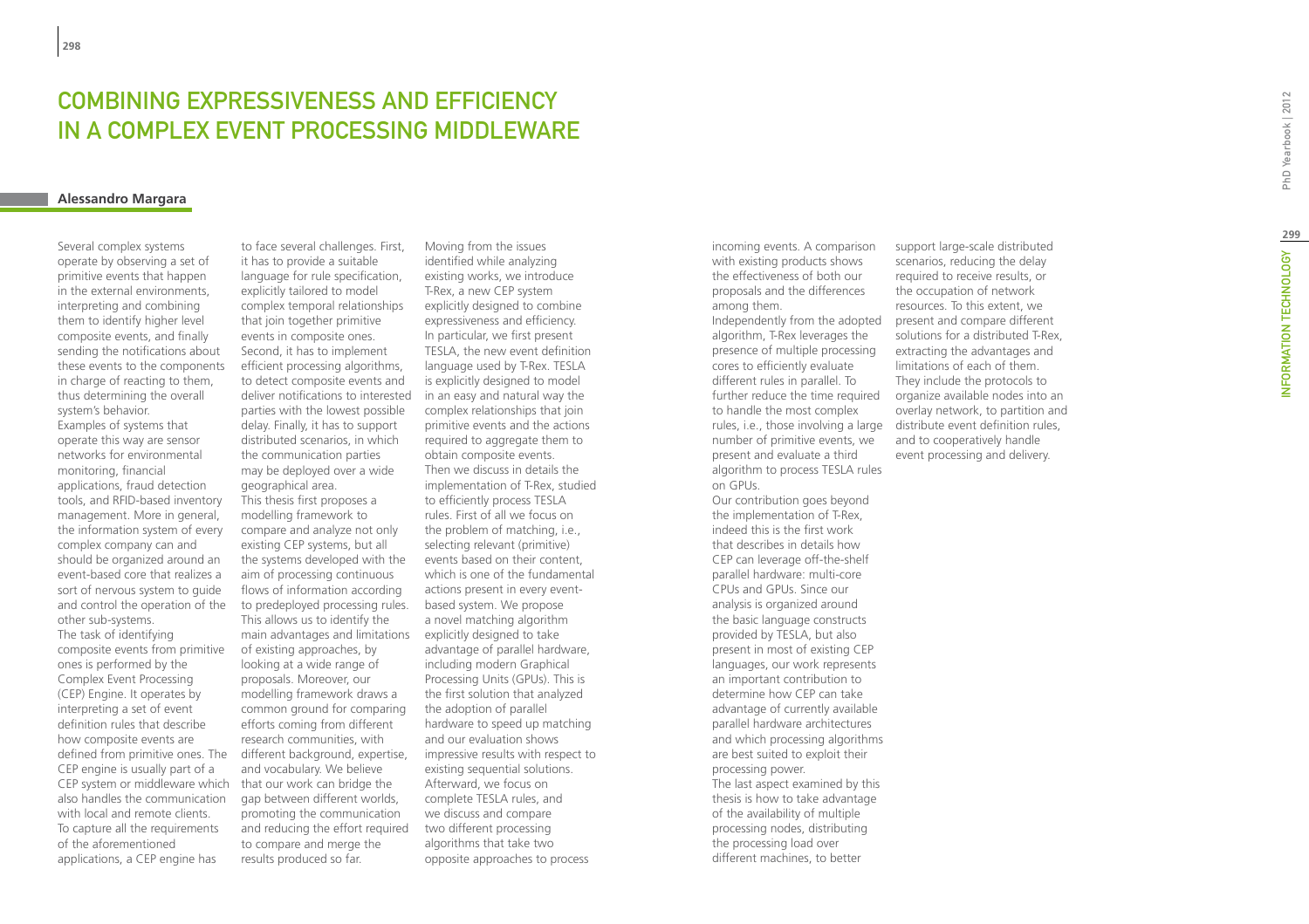## **ADVANCEE<br>FOR FLEXI<br><sup>Mirjana Mazuran**</sup> t **ECHNIQUES contract of the contract of the contract of the contract of the contract of the contract of the contract of the contract of the contract of the contract of the contract of the contract of the contract of the contract of t** for f lexible database queries

In this thesis we will tackle the problem of Big Data Analytics by focusing on how to extract synopsis from it, that is find recurring patterns in the data. We will show how these patterns can be used to get the gist out of data, that is, to represent in a succinct way the data's most frequent properties. These properties are in their turn a valuable source of knowledge that gives an idea of what "goes on" inside the data. They can be used as a compact representation of data as well as a basis for making efficient decisions. Moreover, we will see how the use of aggregates is decisive in Big Data because it allows for better analysis of data itself. The introduction of aggregates broadens the range of applications of Big Data Analytics.

The first aim of the thesis is to propose novel applications of data mining techniques to provide advanced database functionalities. In particular we focus on extracting frequent information from a dataset in order to use it for query answering, that is allowing users to query the frequent patterns rather than the data. We consider such patterns as intensional information because they represent a dataset in terms of a set of properties rather than in terms of the data

(which is called extensional information). Intuitively, intensional information is a summary of the data contained in the document. Our goal is to propose a methodology for the XML scenario that uses association rules to represent intensional knowledge and provides an automatic strategy for translating user queries over the original dataset to queries over the mined association rules. In fact, intensional knowledge provides (often hidden) information about the actual data contained in the database. Such information is particularly valuable when the original documents are not available or reachable anymore or when the user prefers to obtain a synthetic, possibly faster but partial, answer. Moreover, frequent patterns can provide initial knowledge about vast datasets and help the refinement of more specific investigation. Several issues are tackled to achieve our goal. First of all, while data mining techniques are mostly supported in relational databases, XML databases still lack appropriate ways to extract intensional knowledge. In particular, there is no agreed upon definition of association rule in the XML context. In fact, inthe literature, the extraction of association rules from XML documents is done by first translating

the document into relational format and then applying well established algorithms. However, in such a way the information about the structure of the data in the XML document is lost and to take it into account, a native definition of association rule for XML is required. Therefore, one of the aims of this work is the definition of a method for extracting, storing and using structure-preserving XML-association rules. A second problem, once we are able to represent intensional knowledge in both the relational and XML context, concerns the automatic translation of user queries formulated over the original dataset into queries over the XML association rules.

From the XML tree-based scenario we take a step further into analyzing a similar but more complex representation, that is, graph-based data. We present DatalogFS, an extension of Datalog that allows to introduce more flexibility into the querying process by using count-based aggregates. Our approach allows users to write queries in terms of programs in DatalogFS, which are considered synopsis of expanded Datalog programs. We provide a rewriting of DatalogFS programs into Datalog and a semantics that allows us to keep the simple and elegant least-fixpoint semantics of Datalog and all of its optimizations, such as the differential fixpoint and magic sets. Our approach provides a way of efficiently querying massive graph-based datasets using count-based aggregates. This feature introduces more flexibility into the querving process because it allows a better analysis of data. In fact, aggregates are one of the most commonly used features in the support of massive analytics and web mining. The introduction of aggregates in Datalog broadens the range of its applications. We will show how this new feature is suitable to support flexible queries in massive databases containing web-based data, social network data and so on. In particular, we will see how to write DatalogFS programs that implement Apriori and PageRank, making our proposal helpful in the process of analyzing both relational and web-based data. Moreover, we will also focus on the application of DatalogFS programs for the analysis of data coming from social networks. For example, using the Markov Chains and Diffusion Models we will show how DatalogFS can be efficiently used to analyze the role of retweets in the Twitter network.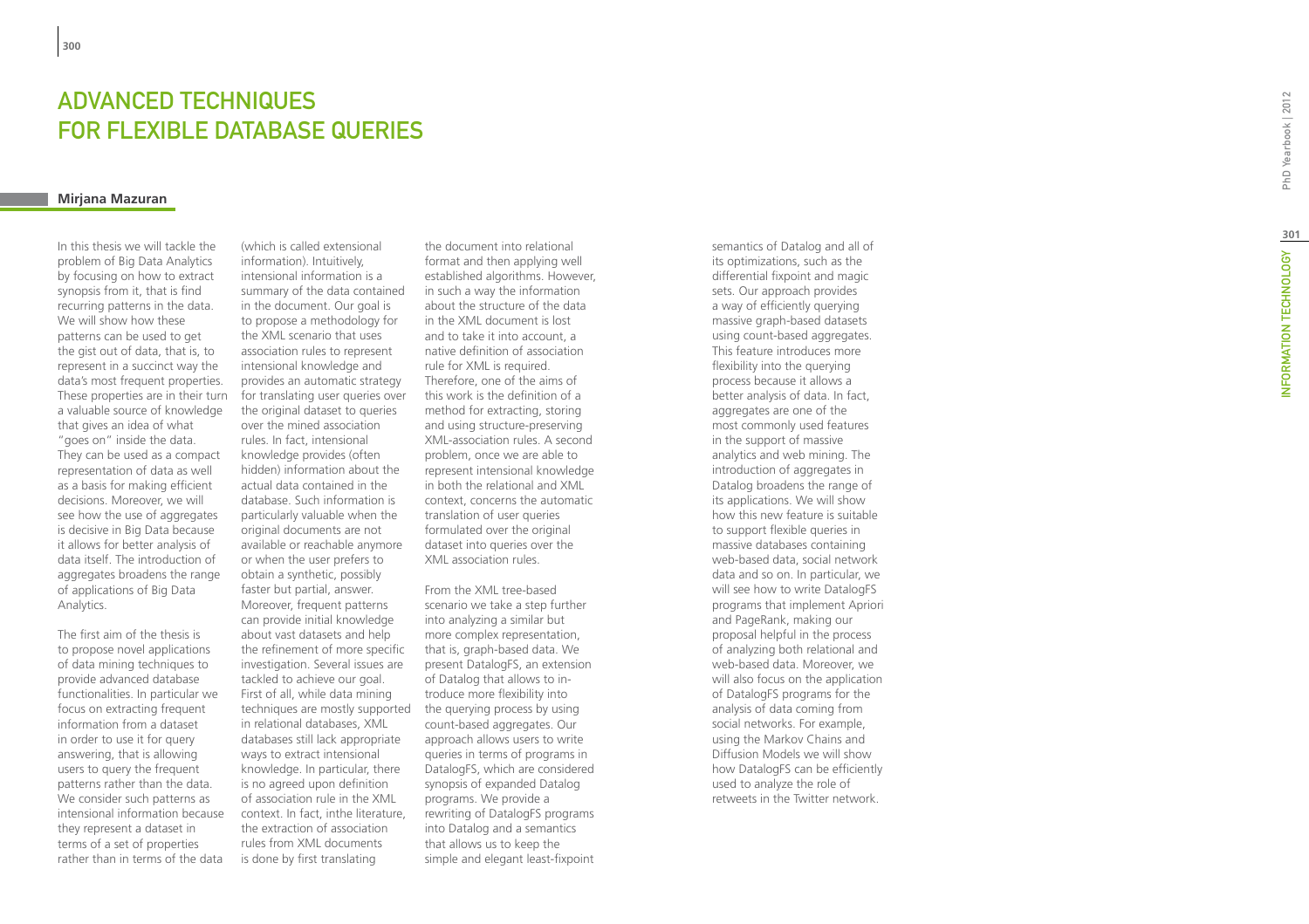## GEOPHYSICAL INVERSION FOR HYDROCARBON RESERVOIR CHARACTERIZATION

## **Fabio Marco Miotti**

The reservoir characterization is a delicate and challenging activity which provides the description of a reservoir model that incorporates all the characteristics related to its ability to store hydrocarbons and also to produce them. The problem of reservoir characterization is of significant economic nature to the oil companies, since the capability of estimating the oil and gas saturations allows to reduce the costly drilling of un-productive reservoir. The reservoir characterization can be performed by using various exploration techniques such as: seismic, electromagnetic sounding and well log data, depending on the peculiarity of the sediment lithology, and the cost of the exploration campaign. The present study faces the problem of the reservoir characterization through an original formulation of the inverse problem. The thesis is structured into two parts since two different geophysical exploration techniques are employed in the characterization of the subsurface media. First, I study the petrophysical properties of the reservoir insitu, through the integration of heterogeneous well log data for improving the estimation of

the petrophysical properties of the reservoir. On this framework

measurements, makes it possible of the reservoir. I formulate the joint inversion of well log data, p-velocity, electrical conductivity and density, for estimating porosity, water, oil and gas saturation. This approach allows recovering complementary information for improving the estimation of the petrophysical model, exploiting the strengths of each different geophysical data types. The analyses involves the joint inversion of experimental constitutive equations, also called rock physic models, which represent a proper link between the rock parameters and the geophysical measurements. I firstly investigate the rock parameter observability through a visual analysis of the constitutive equations. Then I explain that the existence of a common set of rock properties, (cross-properties), that influence different geophysical to reduce the ambiguities of the interpretation. The rock crossproperty concept represents the kernel of the inversion algorithm that I propose to estimate the petrophysical model of the reservoir. I formulate a Bayesian joint inversion procedure starting from the well known nonlinear relation *d=g(m)*, where well log measurements represent the input data while the fluid saturation levels and porosity represent the model parameters. Prior to perform the

model estimation it is furnished a sensitivity analysis of the model parameters based on the analysis of the Jacobian matrix through the Singular Value Decomposition technique (SVD). Finally I show that the iterative joint inversion procedure is able to control the conditioning problem, to efficiently take into account input data and model uncertainty, and to provide a confidence interval for the solution. Moreover, the inverse analysis offers a clear view of the regularization effect due to the setting of the model covariance matrix. Finally, the inversion procedure is validated on a real well log dataset. Results obtained highlight the importance of integrating heterogeneous dataset, in a systematic Bayesian joint inversion procedure, for improving the characterization The second part of the study

aims to characterize the reservoir by formulating the inverse problem of Controlled Source Electromagnetic (CSEM) data for 2.5D geometry. The CSEMmethod is an emerging offshore geophysical technique which employs the electromagnetic remotesensing technology, based on the induction principle. Since that CSEM data are sensitive to the variations of the electrical resistivity of the

subsurface media I focus on the characterization of the reservoir in terms of electrical resistivity. I firstly investigate the electromagnetic propagation into the subsurface medium in order to comprehend the peculiarity of the technique in terms of resolution, data sensitivity and system noise. The parameterization of the CSEM system entails the discretization of the subseafloor through the introduction of a regular grid. This straightforward approach consists of defining the electrical macroregions needed to cover the entire subsurface medium. The problem formulation is based on the nonlinear relation *d=g(m)*, where the input data are represented by the electromagnetic components *Ex, Ez, Hy* in magnitude and phase, while the model parameters consist of the set of the electrical resistivity values which are associated to the macroregions. Since electric and magnetic fields have a wide dynamic range, regularization strategies have been applied on data input for reducing the ill conditioning of the problem. The driving forward model consists of an ad-hoc electromagnetic simulator based on the Finite Element Method (FEM). As in the previous part, the inversion procedure is based on the Bayesian approach.

The sensitivity analysis is performed through the SVD decomposition of the Jacobian matrix. The inversion procedure is then tested on a realistic synthetic scenario in order to investigate the robustness of the algorithm. The iterative inversion algorithm provides the estimation of the model with a measure of the uncertainty associated to their parameters. Results show how the use of the Bayesian inversion can be applied to CSEM data in order to characterize the reservoir in terms of electrical resistivity allowing the discrimination of oil form water. To notice the novelty represented by the FEM forward involved in the inversion of the CSEM data. The entire study presents useful applications for performing the characterization of the subsurface media through the Bayesian inversion of well log and CSEM data. Finally, in this study is explained how to analyse the multidimensional residuals, with a one-dimensional 'distance' functional, in order to depict their topology and to appreciate visually the effect of the regularization.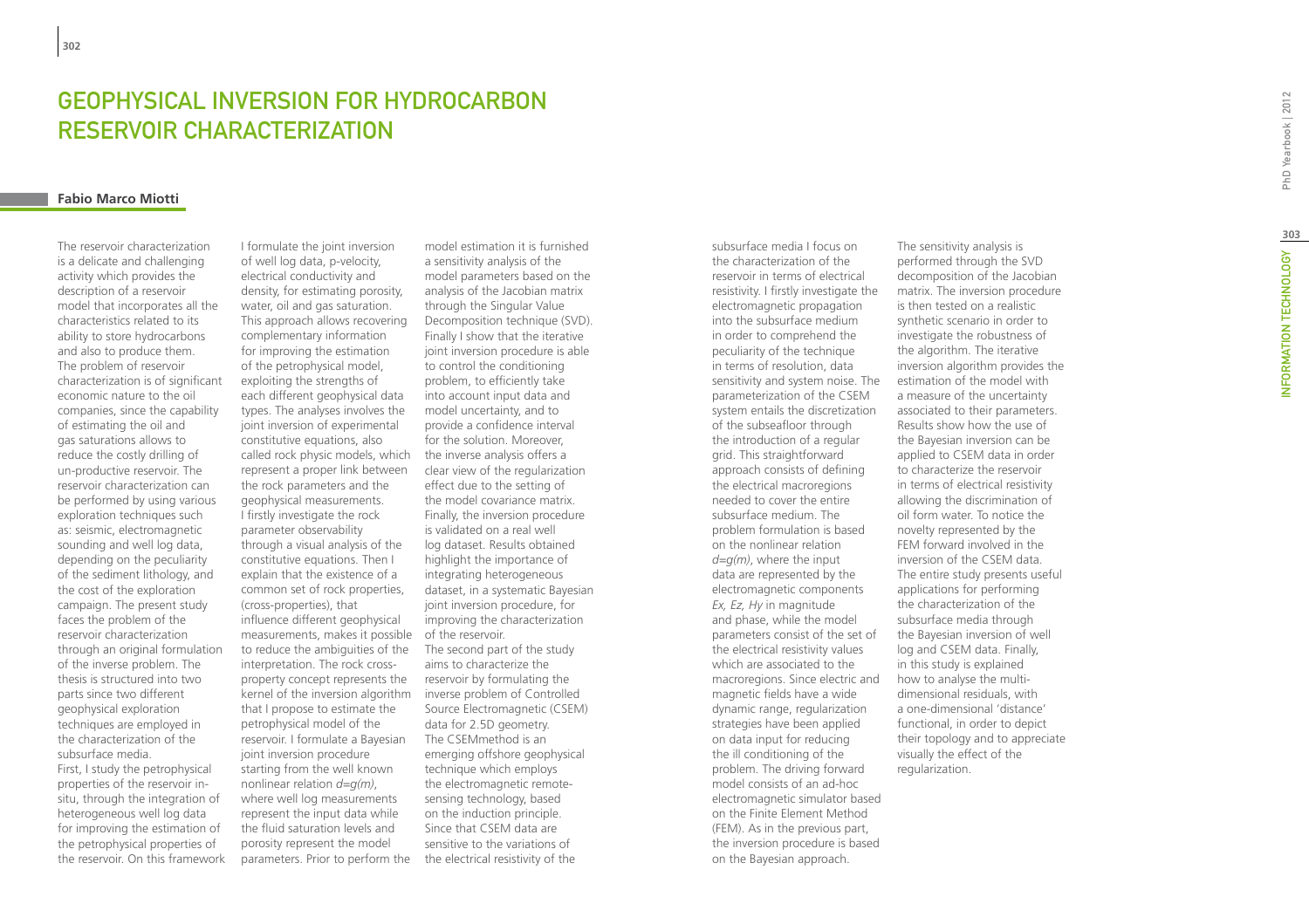## ELECTRICAL CHARACTERIZATION AND PHYSICAL MODELING OF UNIPOLAR/BIPOLAR RESISTIVE SWITCHING MATERIALS

## **Federico Nardi**

In recent years the technology has marked the deepest changes in our lives and culture. The impressive development of new electronic devices is by far the fastest progress that human kind has ever experienced. The continuous demand of new portable, low-cost, low-power devices has forced a huge effort in R&D, pushing the limits of the current technology. The demand of memory supports represents an excellent example of such rush toward the limits of our technology. Flash memory, representing the main stream memory technology, experienced an impressive development being, at the time of writing, at the 25 nm node. The foresee of the intrinsic limit of Flash scalability, is also driving a tremendous amount of research in completely new memory technologies. This research is yielding to an exciting activity directed to a deeper physical understanding and, at the same time, to a fast technology development.

This Doctoral Dissertation has been focused on Nickel Oxidebased and Hafnium Oxidebased Resistive-switching RAM (RRAM). The work describes working principles, physical/ numerical modeling, reliability issues and innovative memory structures of RRAM technology. Experimental characterization has been a crucial step in this

task, being the starting point of physical understanding and thus modeling.

The working principle of RRAM is based on the capability of the material to switch reversibly between two different resistance values. The build-up of a thin conductive filament is responsible of the low resistance that characterizes the so-called set state. There are several experimental evidences that support this hypothesis, but still the actual nature of the conductive filament is unknown. By the use of particular program algorithm we characterized carefully both set and reset states, showing in particular that there is a continuous transition between the set state, that is characterized by a metallic conduction, to the reset state that is, on the contrary, semiconductor-like with a certain activation energy for conduction. This change in resistance can be related to a modulation of defect doping and a consequent shift in the Fermi level. Thanks to this characterization we were able to extract an important microscopic parameter, namely the effective diameter of the conductive filament. Starting from electrical characterization on NiO (unipolar) RRAM we developed physical models for the set

(formation) and the reset

(rupture) of conductive filaments, and their dependence on filament size/resistance. A Joule heating thermal model for reset accounts for the reset voltage and current as a function of filament size, taking into account size-dependent heat conduction mechanisms and size-dependent diffusion/ oxidation effects. Set transition is modeled by threshold switching while the resistance-dependent set voltage and current are well reproduced by a change in doping concentration and

activation energy. The unipolar reset switching model was extended to the case of HfO (bipolar) RRAM by considering field driven ion migration. The physical comprehension of these switching mechanisms lead us to evidence a universal unipolar/bipolar reset model with negligible dependence on materials. Physical-based numerical models for reset and retention of unipolar/ bipolar RRAM have been presented. These models have been validated on electrical characterization results and can be used for numerical simulations of programming, reliability and scaling predictions. For the first time we demonstrated complementary switching in single stack nonpolar-RRAM devices, based on simulations and DC/pulsed

Finally, complementary switching retention time and reset current, experiments in symmetric HfObased RRAM. The introduction of this new operation mode, which intrinsically solves the sneak-path problem in crossbar arrays, seems to be very promising for the development of future high-density memory. allowed us to explain the coexistence of unipolar and bipolar through vertical ion displacement by field-driven migration and electromigration/ diffusion.

Reset current reduction has been accessed by the control of the dimension of the conductive filament. This can be done limiting the current drained by the cell during its growth, by mean of an integrated MOSFET. We characterized 1T1R structures, showing that there is a linear relationship between the current compliance imposed by the MOSFET during set, and the reset current. By the use of CAFM techniques we were able to direct manipulate single conductive filaments showing reset currents below 1 μA. These results are in line with the expected dependence on the size of the conductive filament thus supporting area scaling as a powerful method for program power reduction which is crucial for device scaling itself. In particular, since unipolar-RRAM may be utilized in cross-point array with dedicated selector diode, reset scaling is necessary to assure that the integrated diode may carry sufficient current.

We statistically studied data retention issues, showing that the time to failure for the set state (the reset state is on the contrary stable) depends on temperature with an Arrhenius-

like behavior, and on the initial resistance, i.e., the diameter of the conductive filament and the activation energy. As can be qualitatively expected the failure time decreases for increasing resistances. This fact in turn yield to an intrinsic trade-off between since the lower is the resistance, the higher is the current drained by the cell during reset. Power reduction was addressed in in unipolar RRAMs by the use of pulsed program operation. Minimum reset current requires controlled set to avoid overshoot effects. Set-reset instability and set due to threshold switching in semiconductor-like conductive filament affect both DC and pulsed reset and appear as main issues in preventing low-current, stable and fast reset. This issue may be suppressed by careful set algorithms or material engineering aimed at obtaining metallic-like filaments with sufficiently high resistance. To better assess reliability issues, arrays without lithographic limits. Here we demonstrated the working principle of a NiO RRAM constituted by the two NWs in a cross-bar structure. The contact point of the two NWs has in fact a Ni/NiO/Ni stack. For the first time we showed resistive switching at the crosspoint of two nanowires. Set and reset parameters were shown to be compatible with typical values for planar structures. The missing encapsulation of these devices are probably responsible for their low endurance, that was evidenced during the characterization. Eventually we showed that better endurance can be achieved with hybrid devices made by a single coreshell NW, crossed by an EBL deposited metal strip.

we showed data and discussed RTN affecting the reset state. We developed a simple model based on trapping/ detrapping of a single localized state that is able to reproduce data of relative resistance fluctuation as a function of the resistance. RTN however may hardly cause read mistakes or other issues. The last part of this thesis was instead dedicated to the description of the synthesis and characterization of a novel device, based on the selfassembly of Ni-NiO core-shell nanowires. The assembly of complex architectures, starting from simple nanometric building

blocks, possesses

strong potentials since it may lead to the production of large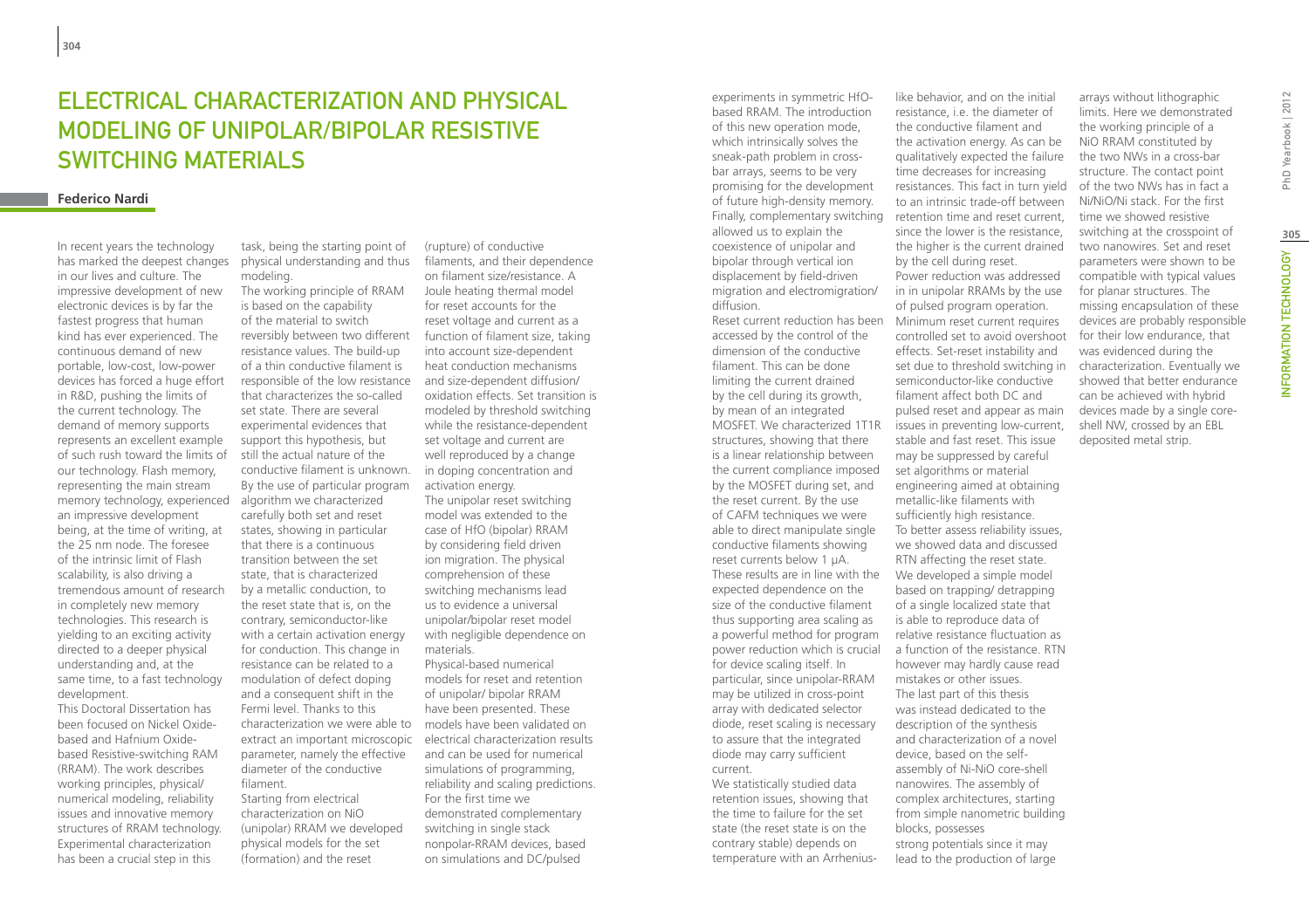## Safety and performance slip control design for tilting vehicles

#### **Giulio Panzani**

#### **Summary**

The control of vehicle longitudinal dynamics constituted by braking and traction control - has been one of the first topics that have been the successful employment of system control theory applied in the automotive areas. However, the diffusion of electronic control system in two-wheeled vehicles has started with several decades of delay, if compared to four-wheeled vehicle vehicles. There are several reasons that motivate this lag. Firstly, it is unquestionable that, especially in the Western countries, two-wheeled market is little compared to the four-wheeled one: investment in developing advanced electronic systems have been thus less available. Moreover, two-wheeled dynamics are substantially different from four-wheeled ones; front or rear wheel lift from the ground, for example, but above all the static instability of these vehicles are phenomena that are completely absent in the traditional cars. Unfortunately these events are potentially dangerous for the driver, and their dynamic complexity has slowed down the technical progress in this field. The growth of traffic, especially in the big urban areas, has induced motorcycle companies to develop safetyoriented electronic systems to

encounter the request of the everyday drivers. An important contribution in the development of such systems is also coming by the racing community: in the last years, many moto-GP teams have been successfully employing traction control systems and other electronic control systems to push twowheeled vehicle performances further. Actually, this motivation has become fundamental in the two-wheeled vehicle market: electronic devices are always exhibited to the public as performances-oriented rather than safety-oriented systems. Nevertheless, it is clear how performance and safety are tightly bounded in two wheeledvehicle, thus actually both aims are pursued in the development of such control systems. This Thesis has been developed in this challenging and interesting and evolving context with the aim of providing a thorough analysis of the issues involved in designing longitudinal control systems for road vehicles. The goal of this work is to provide analysis and solutions to the several problems that are encountered, showing their effectiveness from the application viewpoint but even their theoretically interest from a methodological perspective.

This Thesis is divided in three parts:

1. Motorcycle dynamics

- 2. Longitudinal control in twowheeled vehicles
- 3. Actuation and estimation issues in two-wheeled vehicles

In the first part the motorcycle dynamics are inquired: detailed modeling is discussed and the vehicle dynamic is studied. This part has first of all to introduce the reader to the topics and the problems that longitudinal dynamics involves, by analyzing characteristics and criticality of two-wheeled vehicle longitudinal dynamics. The second part describes the highlevel control layer of longitudinal dynamic control, with particular focus on the development of an advanced, state of art traction control system for two wheeled vehicles. Finally, in the third part, estimation and actuation problems which arise in the longitudinal control context are discussed.

#### **Main Contributions**

The main contributions of this Thesis can be summarized as follows:

∙ Longitudinal dynamic modeling and analysis, oriented to the development of longitudinal control systems applied to twowheeled vehicles. To the best of the author's knowledge, no analytic model of the in plane motorcycle dynamics, that account for suspension,

longitudinal, wheel slip and transmission dynamic are present in literature. The availability of comprehensive although treatable analytic models proves useful for future research and application in traction and braking control and estimation problems.

∙ Advanced and original traction control, wheelie control and launch control systems. The proposed, experimentally validated, traction control system prevents rear wheel slippage without impeding performances through an advanced slip target generation. The wheelie control system prevents the lift of the front wheel of the vehicle, allowing to achieve the maximum performances through a longitudinal acceleration control. The launch control system simplifies the zero speed vehicle acceleration (called launch maneuver) allowing the driver to concentrate only on the clutch release, since engine is controlled in order to keep an adequate rotational speed. ∙ An experimentally validated electronic throttle control. The proposed controller represents one of the first applications of electronic throttle control to motorbikes. In particular,

the control oriented dynamic identification, that allows to easily tune a high bandwidth position regulator, and the control law adaptive extension are the main innovative contributions.

∙ The rear wheel slip estimation, oriented to traction control with the analysis of the external disturbances that makes difficult the estimate of this quantity. Moreover

the detailed signal processing procedure, based on Kalman filtering techniques and on advanced adaptive notch filters proves practically effective. Beside practical interest, the theoretical analysis bring original contributions to the estimation method proposed. ∙ An innovative methodology to estimate wheelie in twowheeled vehicle. The proposed method is based on fault detection techniques and proves effective in detecting wheelie during standard but even in track vehicle usage.

∙ The analysis of the principal measurement axes in vehicle roll angle estimation. The aim of the analysis proposed is to identify which are the inertial measurements (accelerations and angular rates) that are strongly related to the lean angle and that can be used to estimate it in a urban path. ∙ The problem of forward speed estimation in two-wheeled vehicles is solved by means of an extended Kalman filter. It is shown that combined use of a nonlinear model derived on straight-running and a timevarying longitudinal friction coefficient of the road allows us to get a reliable estimation of the forward speed.

#### **Open Issues and Topics of Future Research**

In the development of traction control system, there are several issues that can be tackled to improve the performance of such systems. Dealing with the Traction Control, an interesting research path could be the design of more advanced regulators, for example with variable structure can be exploited to give an

important improvement to closed loop performances. Even though strongly related with the considered phenomenon, the vehicle pitch angle is not exploited in Wheelie control; its usage could be significantly improve closed loop performances, and opening several new control solution for this problem. In this perspective, the first step is to inquire estimation techniques for this variable that actually is not an available signal, with the nowadays standard vehicle equipment. Launch control future research could combine the engine control with an electronically controlled clutch release, that nowadays is not possible since typically clutch can be controlled only by the driver. The most interesting open research path, deals with the braking control of motorcycle. Although being the dual problem of traction control (meaning that some solution adopted for this problem can be easily translated from a field to the other), it shows peculiarities that requires ad hoc solutions and studies.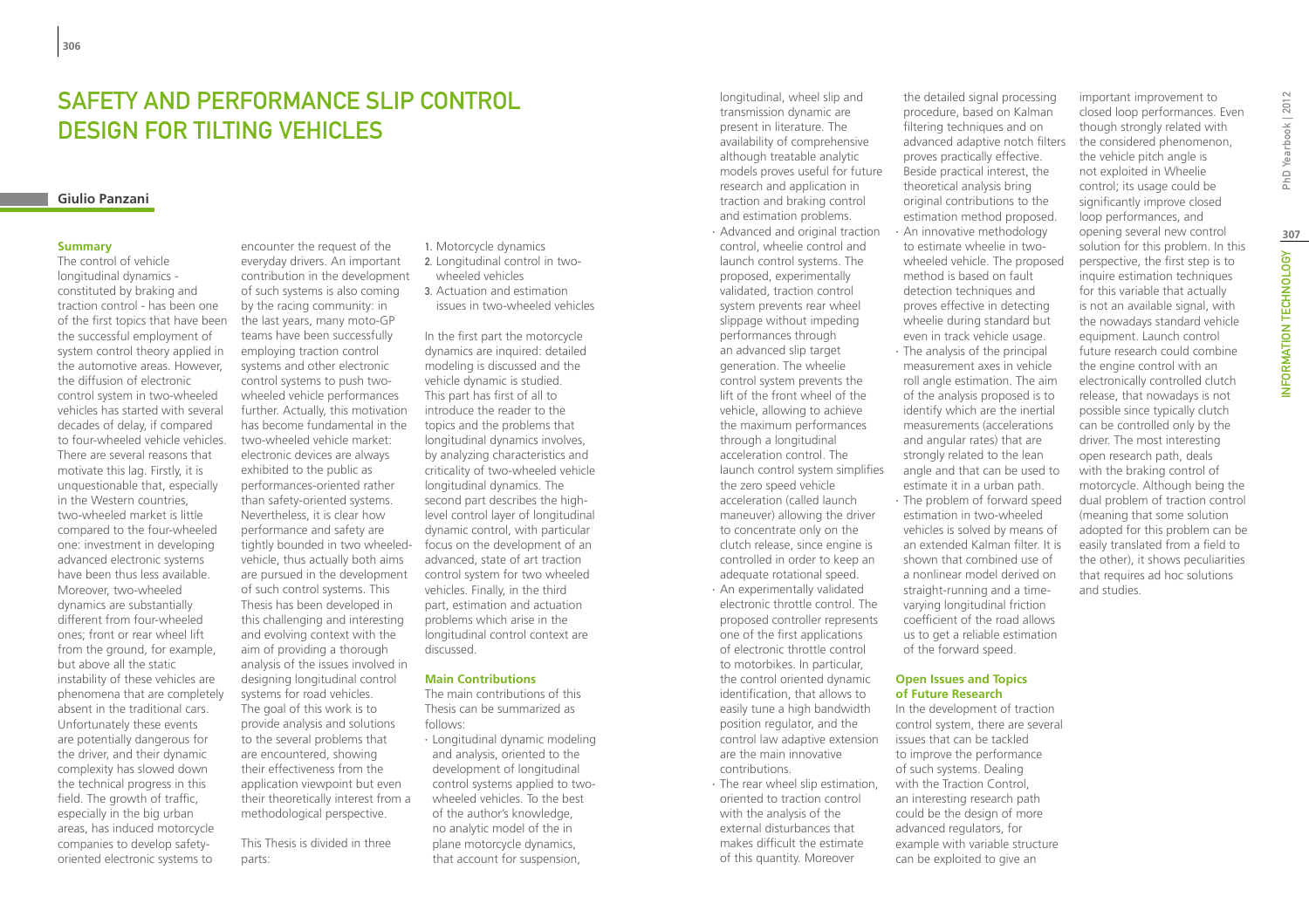# ASSESSING AND OPTIMIZING THE OP<br>OF THE HOABINH RESERVOIR IN VIET<br>MULTI-OBJECTIVE OPTIMAL CONTROI<br><sub>Xuan Quach</sub> ASSESSING AND OPTIMIZING THE OPERATION OF THE HOABINH RESERVOIR IN VIETNAM BY MULTI-OBJECTIVE OPTIMAL CONTROL TECHNIQU

The purpose of this study was to investigate the operation of the Hoabinh reservoir in the Red River Basin of Vietnam, and assess the room for its improvement by application of system analysis and optimal control techniques. The study aimed at establishing a foundation for further research on inter-reservoir regulation of the Basin. Finally, this study provided a testing ground for developing and comparing different reservoir optimization methods.

Chapter 1 and 2 provide a general and mathematical description of the socio-economic and physical system of the Red River Basin, including the three main objectives of hydropower production, flood control, and water supply. Conceptual and data-driven modeling tools were used to this purpose. In Chapter 3, the potential of the current infrastructure was assessed by application of Deterministic Dynamic Programming, which provides the upper bound of system performance under the ideal assumption of perfect information about future inflows to the system. Results proved that, in fact, there exists a large room for improvement of the historical regulation, although the existing storage capacity is not fully adequate for flood control.

new operating policies, including information or increasing the the standard Stochastic Dynamic model complexity significantly In Chapter 4 and 5 several different optimal control methods were applied to design Programming and Implicit Stochastic Optimization, and a novel method that combines Evolutionary Multi-Objective optimization and Artificial Neural Networks.

However, while the improvement and the computing time Results of this work showed that there are a lot of operating policies that prove Paretodominant over the historical one, that is, they can improve all three objectives simultaneously. is rather significant with respect to hydropower production and water supply, it is much more limited in terms of flood control. To overcome this limitation, the value of hydrometeorological information for anticipatory management was explored by a novel Input Variable Selection technique combined with Evolutionary Multi-Objective optimization (EMO). Figure 1 shows different operating policies found by different optimization methods on the objective space. The horizontal axis represents the objective value of water deficit ( $[m<sup>3</sup>/s]<sup>2</sup>$ ), the vertical axis represents the objective value of flood exceedence ([cm] 2 ), and the objective value of hydropower production is shown by the size of the cirle. In

general, the results of EMO are comparable to those of SDP. For both methods, using additional improve the performances of reservoir optimization. However, while in SDP the use of more and more sophisticated models for the upstream catchments is subject to the limits imposed by the so called curses of modelling and of complexity (all the input variables of the decision rule must be regarded as state variables, i.e. modeled by state transition functions, increases exponentially with the number of state variables), in the EMO approach any exogenous information can be potentially included in the decision rule at low modeling and computing costs (no further model identification is needed because historical time series are directly used in the optimization; computing time stays almost the same). And it is seen that the policies found by EMO using exogenous information are closet to the Utopia point.

The last Chapter of the thesis compares the results obtained by the different optimization techniques in terms of their effectiveness and significance to the Hoabinh water management. With the proposed operating policy it is



**1.**

estimated that the maximum flood level of the 1996 flood will reduces from 12.22 m to 11.90 m, the water deficit will be only 7 Mm 3 /year compared to 66 Mm 3 /year of the history, the annual energy production increases from 7.82 TWh to about 8 TWh, corresponding to a saving of about USD 9 million per year, given that the import price of electicity from China is about 0.051 USD/kWh. The thesis also discusses the limits of the study and topics for future research. Since, in the Red River Basin there are several other reservoirs and some new more under construction, optimizing the Hoabinh operation may constitute a preliminary exercise for future research on the coordinate management of this multireservoir network. If future research will enlarge the system domain to cover the whole interreservoir system and consider

a larger number of objectives, the EMO approach appears to be the most promising because of its relative simplicity of application to problems with many objectives and high dimensional system.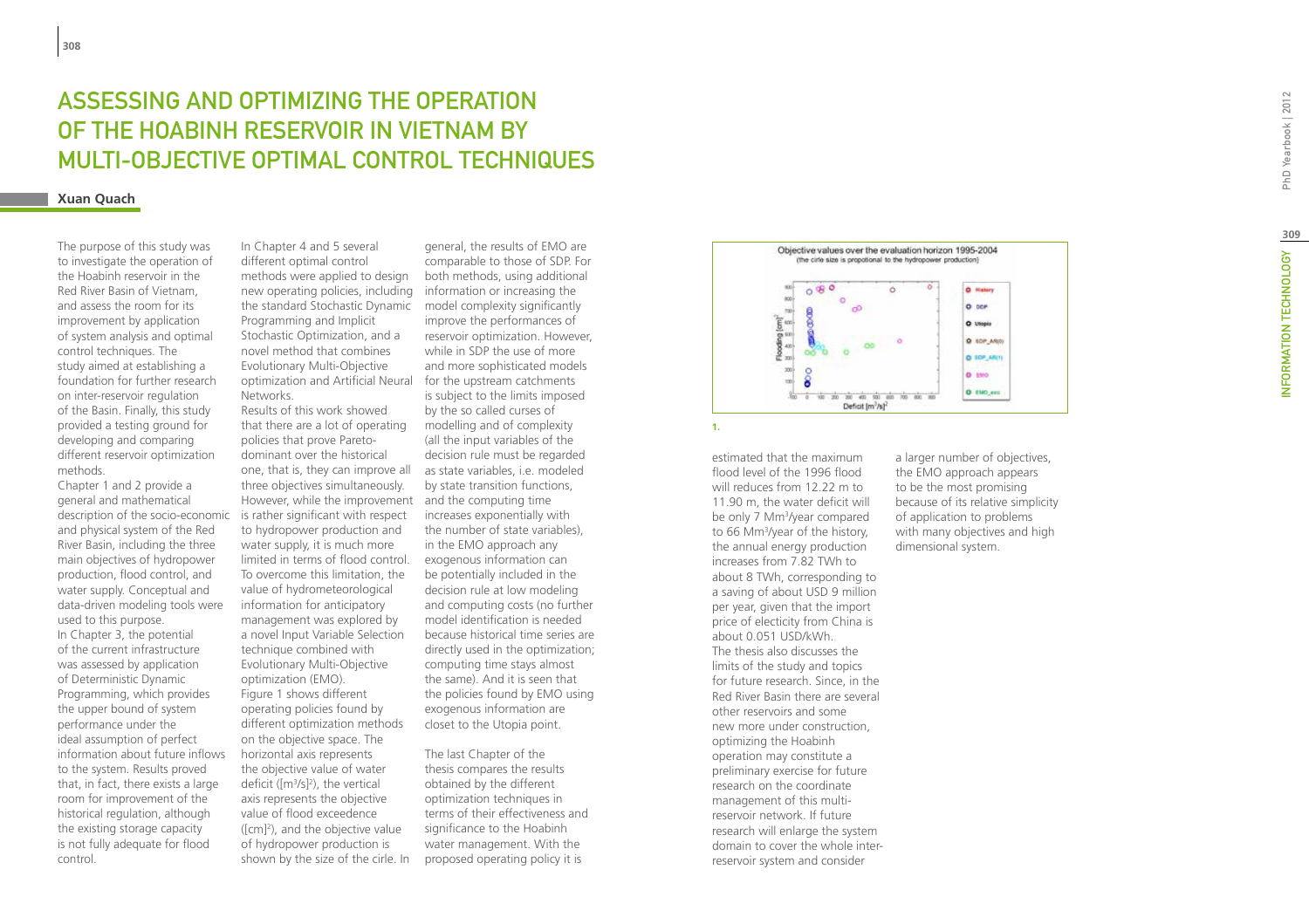## ELECTRONICAL INSTRUMENTATION FO EDANCE MEASUREMENT ON BIOSAMPLES

## **Angelo Rottigni**

In the last years electronical systems entered with great importance in the measurement of biological quantities, granting access to information from electrical cellular characteristics: it is in fact possible to measure capacitance or conductance that are dependent on the health state of cells and can be used to perform drug testing. In addition, lab-on-a-chip systems are attracting a growing attention for the possibility of parallelization and portability of bio- logical assays, but they require sensitive and compact electronic measurement systems to be developed, in order to realize instruments that can be utilized also by people outside a biological laboratory, reaching what is called point- of-care diagnostic.

To support on-chip electrobiological measurements, during this research, the development of highly sensitive, economical and compact instruments to detect impedance of biological samples has been explored. A first part of the research dealt with discrete systems development, with the focus of obtaining high sensitivity, while keeping the system compact, low-cost and low-power. These constraints have been considered while designing an handheld impedance based cell counter, that has been used to replace fluorescence-based detection in a dielectrophoretic separation experiment. The need for increased flexibility and compactness, then, lead to the design of a fully

integrated chip for impedance measurement with two phases lock-in to obtain magnitude and phase information about the impedance. The challenges in this kind of design are to obtain good performances even with standard, low-voltage and low-cost technology; the design techniques used to solve them are presented in this work. Finally a new circuital topology has been explored to increase the impedance measurement bandwidth over the usual range of operational-amplifier based transimpedance amplifiers. Exploiting modulation and demodulation, together with feedback we can achieve bandwidth bigger than 100MHz with good linearity.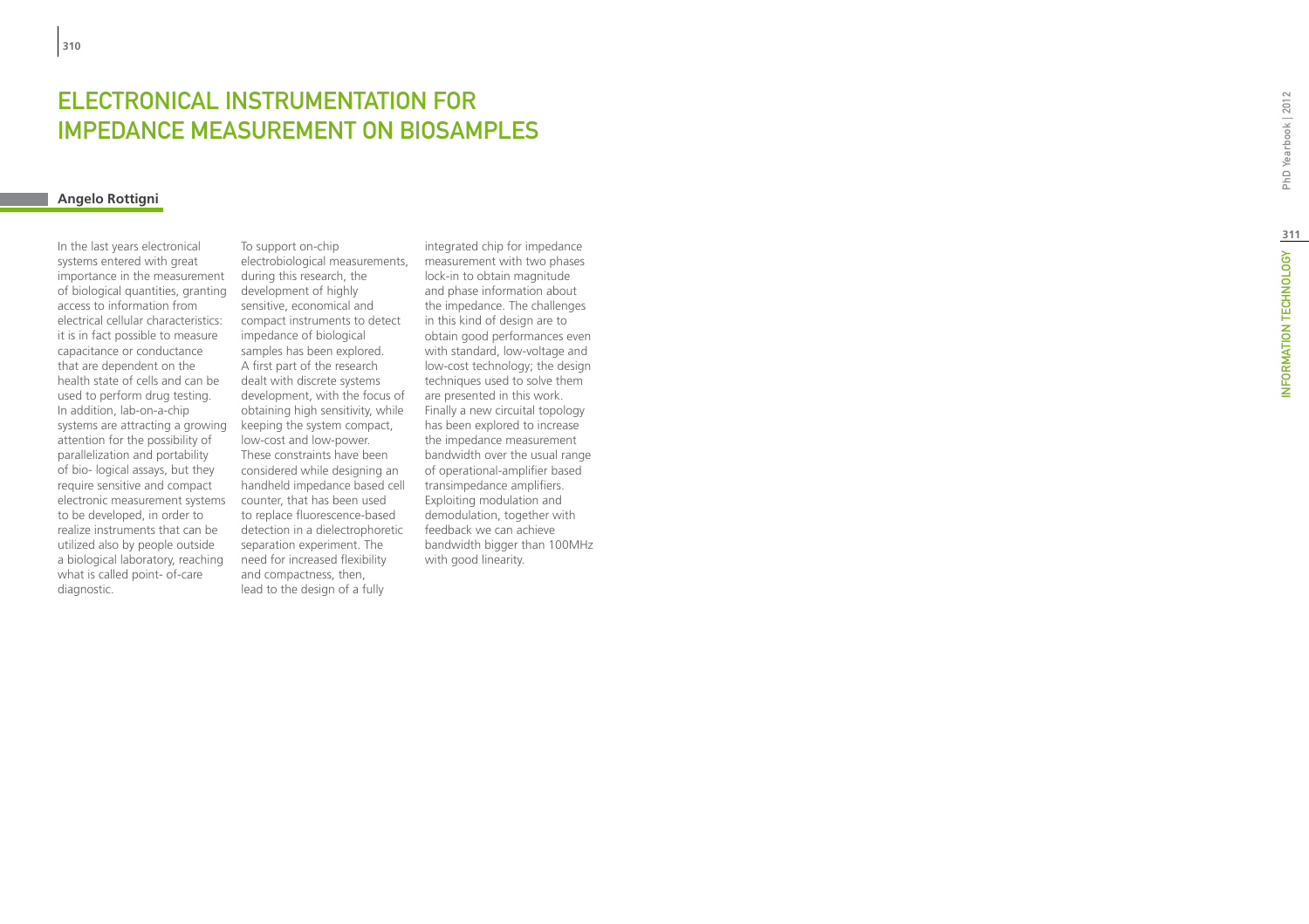## A language-level approach to self-adaptive software

#### **Guido Salvaneschi**

Over the last few years, selfadaptive software became increasingly important to design complex systems which require less human intervention and to manage devices, such as smartphones, which are naturally subject to context changes. Traditional approaches to self-adaptation encompass software architectures, middleware and design patterns. In this research we explore the use of ad-hoc programming language abstractions to support self-adaptive software.

The importance of this research field is mainly due to a gradual change in the landscape of computer science. Two phenomena can be recognized as the key factors of this change: the increasing complexity of computing systems and the introduction of new electronic devices, tightly coupled with the surrounding environment. In the course of years, software systems complexity has been growing, increasing the effort and the cost of management and maintenance. As a result, avoiding human intervention and ensuring continuous operations in changing conditions has become a primary issue. This motivated the research on systems capable of managing themselves autonomously, with minimal intervention time and with

resource savings. The practical impact of this studies convinced companies to invest considerable effort in this vision. For example, IBM proposed Autonomic Computing, an initiative to reduce the barrier to further system growing, leveraging autonomous decisions and self optimization.

interaction with the environment main modularization directions On the other hand, a great variety of new devices has become very popular, such as smartphones, netbooks, palmtop computers and tablets. Portable devices have in common a tight in which they operate. For example, they are connected to different data sources, such as WiFi, Bluetooth or 3G connections, they can collect information from sensors, such as the GPS or the accelerometer and they can interact with sensor networks and other electronic systems. Since these devices are immersed in a the changing environment, software executing on them must adapt to the external circumstances to maintain effective. For example, they must with variations in network bandwidth, battery power, presence of connectivity and changing reachability of services and hosts. Self-adaptation becomes fundamental to deal with this variability and to guarantee high levels of reliability.

From a software engineering perspective, the design and the implementation of contextadaptable applications is challenging for several reasons. Since adaptation must be performed at run time, the implementation mechanism must support dynamic activation of behavioral variations. Behavioral variations must be properly modularized. This increases maintainability and makes easier to add new variations. Context-specific behaviors typically crosscut the of the application. Behavioral variations can be designed to respond to potentially unpredictable environmental conditions, so dynamic combination is needed. Some combinations of behavioral variations must be avoided. For example the adaptation to the "online" and to the "offline" conditions should not coexist. Since variations combine dynamically, it should be enforced that prohibited combinations do not arise at run time. Supporting unforeseen adaptation is required. For example, it should be possible to remotely provide the required behavioral variations to the application nodes incapable of properly adapt to the current conditions. Finally, the proposed solutions should be integrated with existing tools and methodologies.

The problem of properly supporting the development of self-adaptive software has been faced with a variety of solutions leveraging reconfigurable architectures, component-based design, middleware and design patterns. Other approaches tackled the problem at the programming language level. Language-level approaches are of special interest because they push the adaptation down to the elementary components of software, allowing for extremely fine-grain adaptability. Previous approaches have been focusing on computational reflection, aspect-oriented programming (AOP) to enforce separation of concerns in adaptable systems at development time and dynamic aspect-oriented programming (DAOP) to support run-time adaptation. Starting from the pioneering work of Costanza and Hirschfeld, COP emerged as

additional dimension to standard In the second part of the thesis a promising paradigm for developing applications whose behavior can automatically adapt to changes of the context in which the application is embedded and running. COP provides specific languagelevel abstractions to define and activate behavioral variations that allow the application to dynamically adapt to changes in the execution context. Thanks to the abstract notion of context assumed by COP, all the conditions to which self-adapting software must respond (e.g. bandwidth availability, presence of wifi or data connection, battery level, current system workload) can be expressed as context. The COP paradigm provides an programming techniques to

dynamically switch among the behaviors associated with each context. Therefore not only it allows to design context-aware applications for some restricted idea of environmental context but is effective in general to support the development of self-adaptive software. In addition to this, COP provides means to dynamically combine different behaviors when all the associated contexts are active at the same time and properly modularize the code for each behavior.

The first chapters of the thesis include a comprehensive analysis of the existing implementation techniques for self-adaptive software. Since the focus of this work is on language-level solutions, we increase the details of the analysis while moving from architecture-level solutions to ad-hoc language paradigms. The highest level of detail is devoted to COP languages. Following a different approach from the one adopted in literature so far, we compare COP approaches in the perspective of a software engineer committed to the design of a self-adaptive system. A final analysis effort is devoted to the study of the adaptation features in existing mainstream languages. We setup a conceptual framework which is capable of describing all the significant aspects of language-level adaptation including COP approaches. This work completes the background for the dissertation, discussing the use of traditional languages for the implementation of selfadaptive systems.

we address several issues in

programming for self-adaptive systems. A first effort addresses the issue of the integration with the tool ecosystem which usually supports the development process. In fact, many current COP languages come as ad-hoc compilers which hardly fit in the existing toolchain and easily break the compatibility with tools like IDEs, debuggers, performance profiles and test coverage analyzers. With JavaCtx we propose a lightweight approach to COP which leverages coding conventions to introduce COP in Java and tries to minimize the impact on the development process and the tool usability. With ContextErlang, a COP extension to the Erlang language, we introduce new programming model for contextual applications. This programming model allows to address the issue of asynchronous context provisioning by integrating COP abstractions with the actor concurrency model. Moreover, through dynamic variations loading, ContextErlang also supports unforeseen adaptation. COP is promising to implement autonomic applications, while current approaches mainly involve libraries, middleware and architectural solutions. We propose a conceptual framework which integrates COP and the MAPE-K autonomic loop on which autonomic applications are shaped. We validate our work with an adaptable web application capable of reacting to the bandwidth availability of the application server.

the field of context-oriented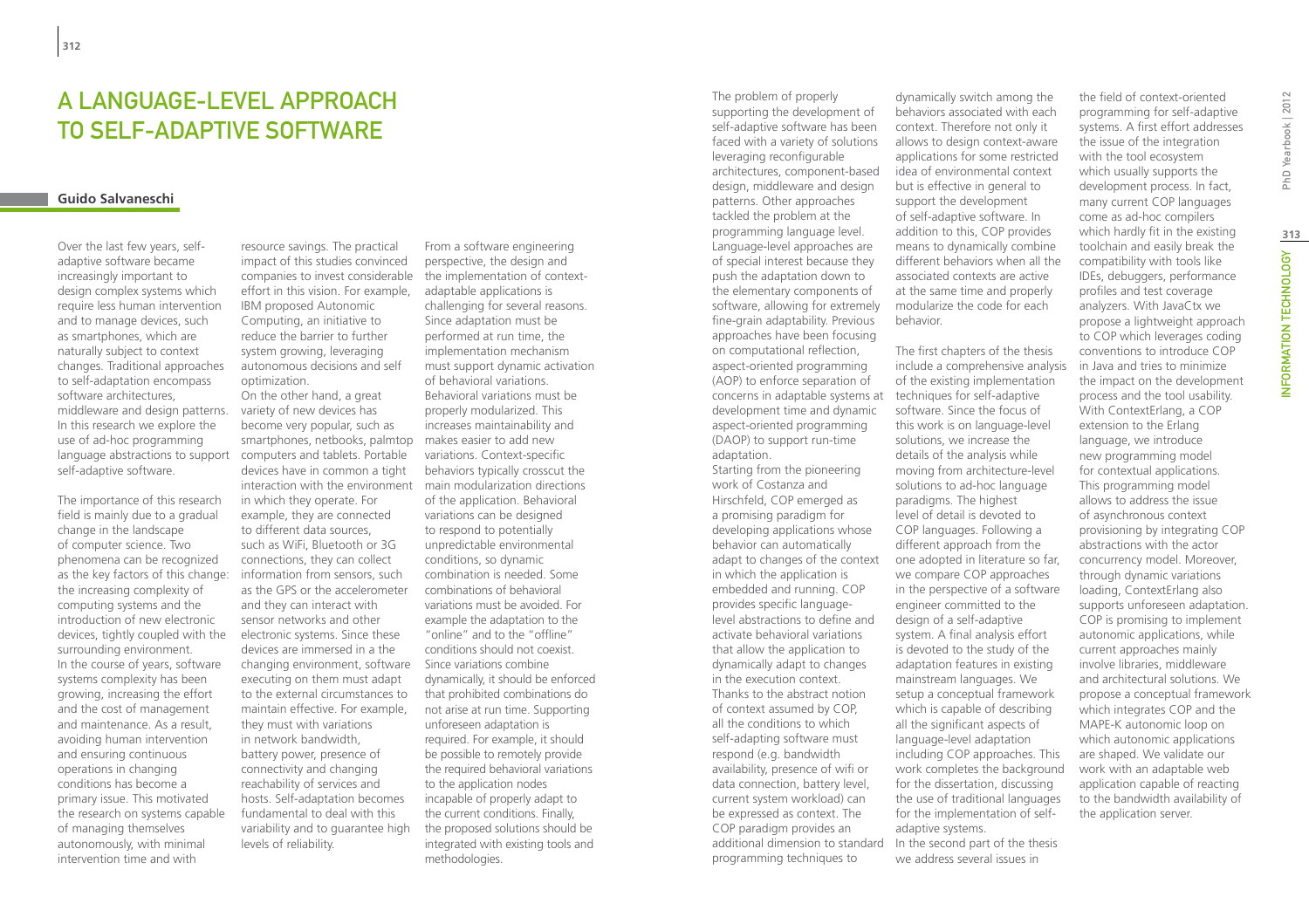## A reliability-aware design methodology for embedded systems on multi-FPGA platforms

## **Chiara Sandionigi**

This PhD thesis proposes a methodology for the design of reliable embedded systems on multi-FPGA platforms. The objective is the exploitation of commercial SRAM-based FPGAs in mission-critical scenarios. Embedded systems and applications for space missions, where maintenance and system's lifetime are critical aspects, constitute the driving application scenario of the thesis, that has been partially supported by European Space Agency. The idea is to achieve fault tolerance by exploiting the reconfigurable properties of the devices. We identify two categories of faults based on the possibility to recover from them by reconfiguration; *recoverable* and *non-recoverable* faults. Recoverable faults can be mitigated by reconfiguring the system, and possibly only the faulty sub-system portion, with the same configuration used before fault occurrence. Nonrecoverable faults permanently compromise part or all of the device, such that further use of the corrupted portion of the device must be avoided and the logic hosted must be moved in a different location.

The proposed reliabilityaware methodology realizes autonomous fault tolerant systems implemented on multi-FPGA platforms. While some



**1. Reliability-aware design methodology.**

three main activities, each of them mask/tolerate, and signal the aspects can be taken from previous solutions available in literature, several open issues for the proposed methodology exist and have been investigated. As shown in Figure 1, the methodology is composed of tackling one of the identified relevant issues; i) *architecture definition*, establishing how to exploit the available SRAM-based FPGAs to build the autonomous fault tolerant system, ii) *design space exploration*, devoted to the hardening of the nominal circuit and its distribution on the multi-FPGA platform, and iii) *fault management definition*, identifying how to classify the faults and cope with their occurrence.

The proposed autonomous fault tolerant system is hosted on a

platform with multiple SRAMbased FPGAs connected to each other in a mesh topology. Each FPGA hosts i) a hardened portion of the entire circuit, organized in *independently recoverable areas* that autonomously detect, occurrence of a fault, and ii) a *Reconfiguration Controller*, that is the engine in charge of monitoring the error signals to trigger, when needed, the reconfiguration of the faulty part of the circuit. An overview of the system architecture is shown in Figure 2.

Rather than making each FPGA an independent fault tolerant sub-system, able to locally detect and recover from faults, we have envisioned a distributed solution, where the Reconfiguration Controller hosted on an FPGA is in charge of reconfiguring the



#### **2. System's architecture. 3. Design flow.**

fault and to localize the corrupted offering the most convenient areas hosted on a neighbor FPGA. Fault detection and tolerance techniques, e.g., by means of spatial redundancy, are used to identify the occurrence of the portion of the FPGA, the independently recoverable area. Each area generates error signals, monitored by a Reconfiguration FPGA. Reliability requirements are expressed for the Reconfiguration Controller also, in case a fault occurs in the area hosting it, and such that no undesired and/or erroneous reconfigurations take place. Therefore, the module has been designed to be able to autonomously detect the occurrence of a fault and to mitigate its effects while waiting for recovery handled by another controller hosted onto another FPGA.

Indeed, in designing the autonomous fault tolerant system, we are not just pursuing a working solution, rather the approach identifies the solution trade-off with respect to the designer's selected metrics. Thus, the design space exploration is the core of the proposed Controller hosted on the neighbor methodology. The resulting design flow for the implementation of a hardened system onto the multi-FPGA platform is reported in Figure 3. The input of the design flow

is the structural description of the system to be implemented, described in terms of interconnected components. The flow consists of three main steps, each one performing an exploration of the possible alternatives; i) *hardening*, that selects and applies fault

# INFORMATION TECHNOLOGY PhD Yearbook | 2012 **315**NFORMATION TECHNOLOGY

PhD Yearbook | 2012

platform model

*unfeasible*

detection/tolerance techniques, ii) *partitioning*, that distributes the obtained reliable circuit among the available FPGAs, and iii) *floorplanning*, that positions each sub-circuit within the related device. When a feasible solution is identified, the implementation phase integrates the Reconfiguration Controllers, one for each FPGA, with the reliable circuit, building the proposed overall reliable system. The obtained system can continue working even if faults occur, thus increasing both reliability and lifetime.

REFINEMENT

*hardened circuit*

mapping component-FPGA

mapping area-FPG.

*internal circuit model*

FLOORPLANNING

BITs<br>BITs

IMPLEMENTATION

*UCFs*

VHDL *nominal circuit (structural description)*

> PRELIMINARY PARTITIONING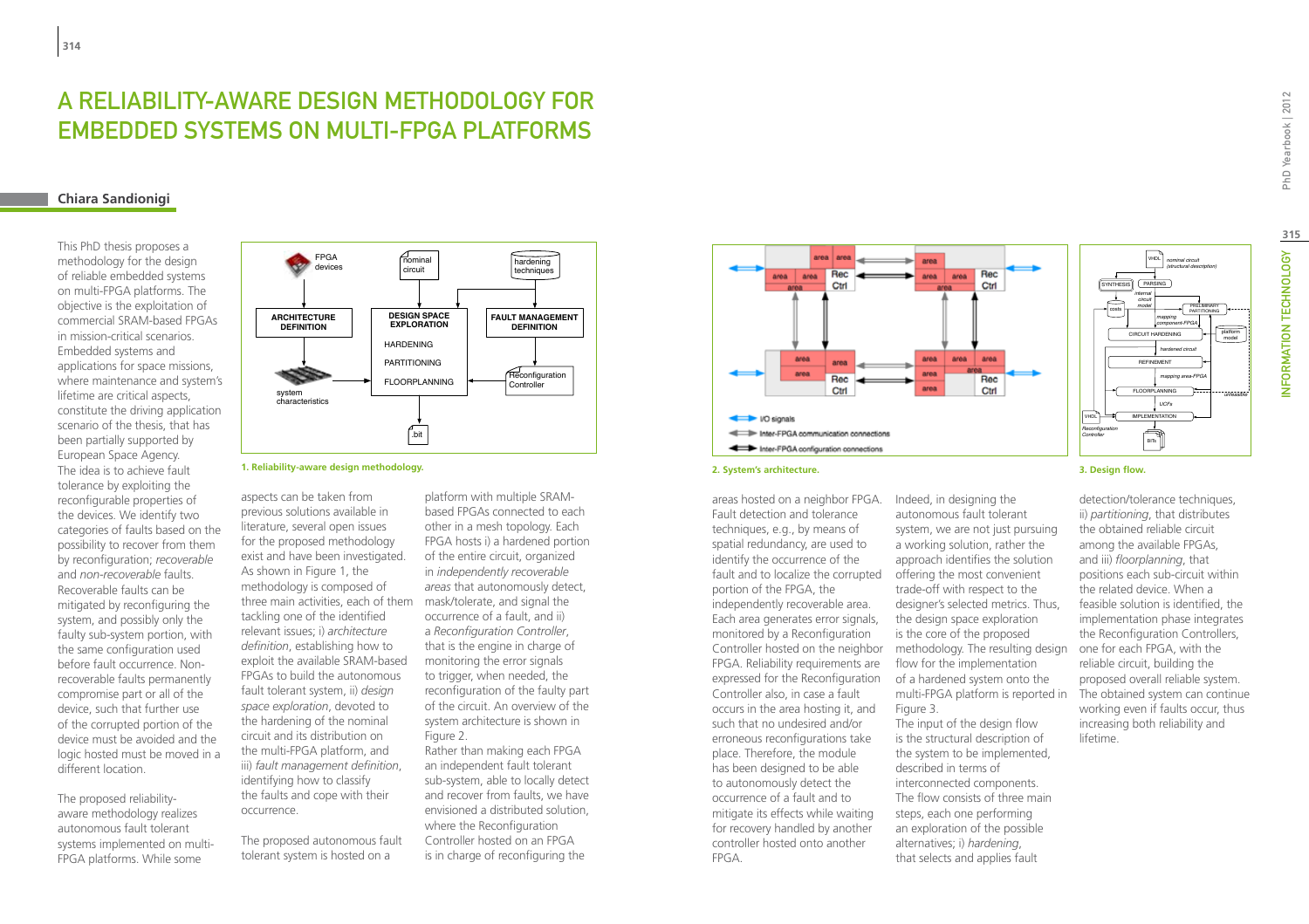## A Soft Approach for QoS-Aware Service **ADAPTATION**

## **Seyed Hossein Siadat**

The performance of Service-Based Applications (SBAs) is relies upon providing a Service Level Agreement (SLA). SLA is a mutually agreed contract between a service provider and consumer that describes non-functional properties of web services. However, QoS parameters are often changing due to dynamic and volatile service environment. In such environment, Web Services need to be able to adapt dynamically trying to respect the SLA. Changes are required to be captured, evaluated and proper actions need to be taken accordingly. Therefore, adaptation and evolution of Web services are of great importance in order to guarantee the quality of service (QoS) defined in a contract. We intend to address the following key issues.

#### ∙ **Quality of Service Management**. An SBA

has some very non-linear characteristics from the QoS perspective. However, current approaches mostly use precise methods for QoS property description and quality measurement. This means that QoS parameters are defined using crisp values and their evaluation is based on precise measurement of defined ranges in the contract. Therefore, any deviation from quality ranges is considered a violation, albeit minor, and thus

an adaptation action (mostly service substitution) takes place regardless to its consequences. Moreover, partial satisfaction of QoS parameters cannot be supported by applying precise methods. However, applying precise methods are not suitable for all circumstances due to uncertainty issues. For example, large number of QoS parameters and unclear relation between parameters makes it difficult and complex to formulate an analytical optimization model for QoS management in SBAs.

## ∙ **Selecting Service Adaptation**

**Strategies.** Depending on the adaptation triggers, there exist a set of adaptation strategies. However, selection of the most suitable adaptation strategies is a complex task due to the multiple criteria involved in the process of decision making. For example different recovery/adaptation actions have different time and computation complexity. Impact and scope of change should also be considered as adaptation requirements. Moreover, adaptation cost needs to be taken into account for economical reason. Therefore, understanding the adaptation triggers that may produce a faulty situation and adaptation requirements is necessary to make an appropriate decision for adaptation and it has to

be done with a special care. We argue what is missing here is an appropriate decision making process for selecting adaptation strategies that takes into consideration different adaptation requirements.

**Soft computing** is an alternative when the above problems occur by providing inexact solutions for computationally-hard tasks and relaxing parameters. Applying a soft computing approach is beneficial for defining QoS description and measuring quality parameters in order to compute the overall QoS. Inference methods are used when the input-output relation can be expressed in the form of if-then rules. Fuzzy logic is used in this category and describes the system behavior by using simple rules. In general, fuzzy logic is particularly suitable among other techniques in dealing with uncertainty and using imprecise parameters. The definition of quality parameters such as dependability, security and reputation has a high degree of unclarity and ambiguity that makes it difficult to define them in a precise approach using crisp values. Furthermore, mapping such quality parameters to the overall QoS is difficult to be defined using mathematical expression. In this context, linguistic variables can be used to define QoS parameters. The main contribution of this thesis is twofold as follows:

Inference System (FIS) that works within given value ranges in a ∙ **Quality factor analysis for adaptation requirements**  is aimed to evaluate state of overall QoS as adaptation requirement that triggers adaptation strategies. Various quality parameters are given as inputs into a QoS assessment engine which is a Fuzzy based on if-then fuzzy rules. The output of the FIS shows the overall degree of QoS.

priorities of adaptation strategies defined by experts. Adaptive ∙ **Decision making for adaptation strategies** that has two stages. The first stage is when we consider QoS as the only adaptation requirement. The output of the FIS, the overall QoS, is taken as adaptation requirement. An algorithm evaluates which adaptation strategy to take regarding to the predefined threshold degree for QoS satisfaction. In the second stage, we consider more adaptation requirements for decision making between alternatives adaptation strategies. A decision making engine that is a FIS system is placed in the architecture for selecting adaptation strategies. The engine uses the overall degree of QoS received from the QoS assessment engine together with other adaptation factors, such as cost of service substitution and importance of QoS, to infer a decision for adaptation strategy selection. Information about adaptation requirements are kept in an adaptation rule base. The output of the engine, after defuzzification, represents that need to be taken.

We briefly explain the specific contributions of the thesis as follows:

## **Flexible Fuzzy QoS Specification for Service**

**Adaptation.** We propose a flexible approach to deal with QoS parameters formulated contract. We applied a fuzzy approach to define quality parameters so that their degree of satisfaction could be estimated. For that purpose, we introduced satisfaction functions by means of fuzzy membership functions. Specifically, we propose an algorithm for selecting adaptation strategies that works based on satisfaction levels.

**Contracting Issues and QoS Compatibility.** The approach addresses contracting issues and the problem of negotiating an agreement on SLAs. The approach presents formal definitions for the formation and evolution of contracts based on subtyping relation. For that purpose, we extend standard WS-Policy by value ranges and propose some functionality to work with those ranges which are necessary to perform flexible evolution of services. In particular, we apply Allen's Interval Algebra (AIA) to specify ordering and inclusion relations between QoS parameters and their value ranges. **Adaptive Evaluation of QoS.**

## We propose a fuzzy adaptive

system based on learning techniques that can adjust the membership functions initially Neuro Fuzzy Inference System (ANFIS) is used to tune QoS parameters adaptively according to a given data set. The difference

between predicted and desired QoS is minimized during the learning process. The trained FIS can be used in decision making process for QoS-aware adaptation. The main aim of the study is to address how service providers can model appropriate membership functions for quality parameters to predict overall QoS in SBAs. Experimental results demonstrate the ability of the proposed approach in finding relationship between the quality variables and predicting the overall QoS values.

## **Selection of Adaptation**

**Strategies.** We propose a service adaptation technique that uses fuzzy logic and particularly we use a hierarchical approach to avoid the rule-explosion issue. Two fuzzy inference engines are used, one for calculating and analyzing the aggregated QoS and another one for the decision making of adaptation strategies. In the analyzing step, quality parameters (i.e. response time, availability, reputation, and security) defined by linguistic variable are mapped to aggregated QoS. In the adaptation step, adaptation requirements (i.e. QoS, importance, and cost) are mapped to one of the three adaptation actions (nothing, negotiation, and substitution). The main contribution of the evaluation is a comparison of a fuzzy to a non-fuzzy approach. The comparison counts the number of substitutions and shows that the fuzzy-approach results in fewer substitutions. Taking into account different adaptation requirements, the fuzzy-based approach has been used for trade-off analysis.

# PhD Yearbook | 2012

# INFORMATION TECHNOLOGY PhD Yearbook | 2012 **317**INFORMATION TECHNOLOGY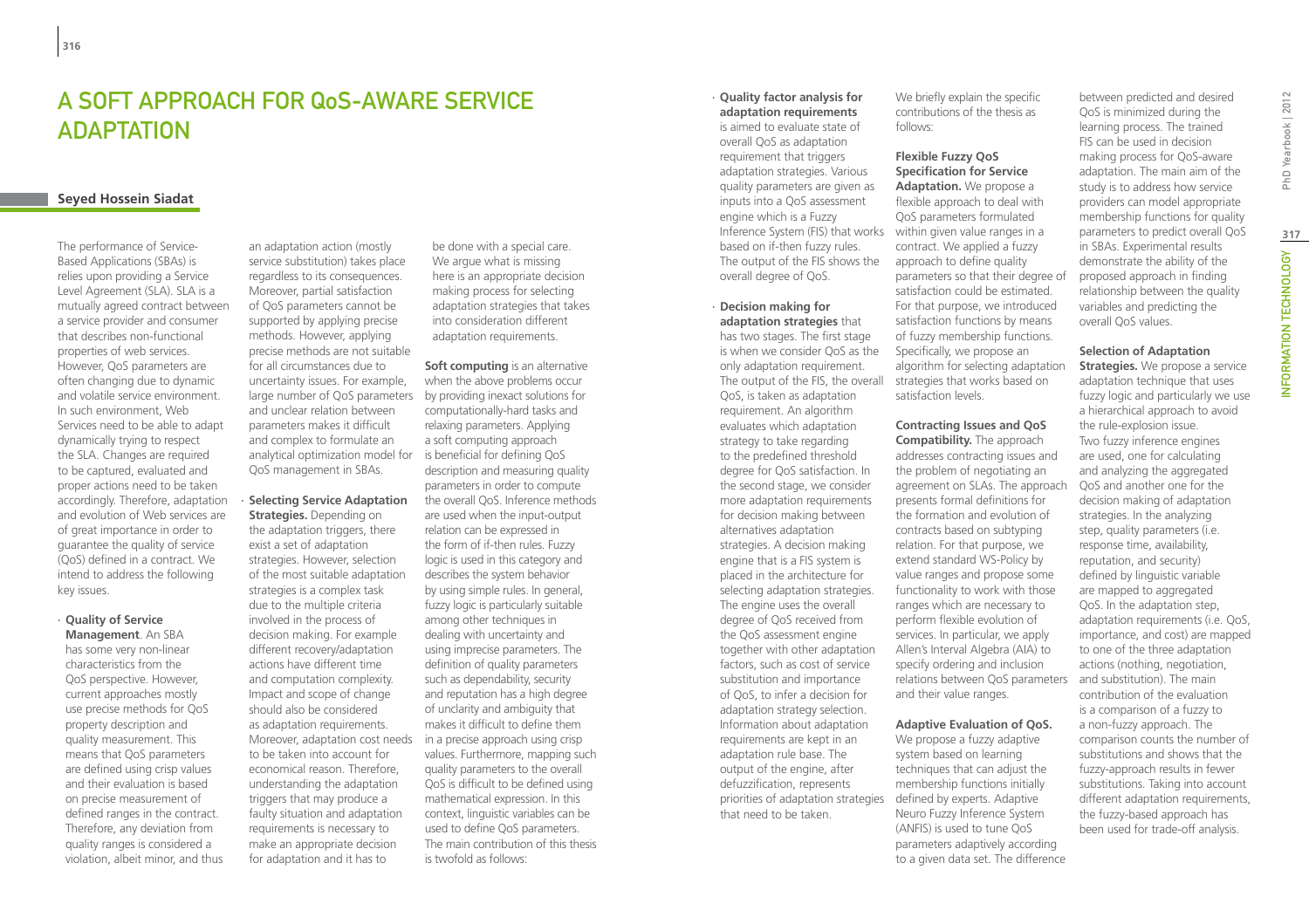# **ARCHITECTU<br>TO CONTROL<br><sub>Domenico Siracusa**</sub> RES, METHODS AND ALGORITHMS t to Control Switc hing in Optical Networks

Internet traffic has been growing quickly for many years and it is expected to follow this trend in the future as well. The services offered by providers, and in particular Carrier Ethernet services, require not only a huge amount of bandwidth, but also a more flexible access to bandwidth that the traditional transport networks, based on circuitswitching, can hardly provide. An important question is whether the migration to packet switching is cost effective. In addition, network performance should be improved while energy consumption and network complexity should be reduced. This objective can be achieved by using optics instead of electronics in all the network elements, whenever possible. In this context, future interconnection subsystems for switches and routers must overcome the physical limitations of current electronic backplanes in order to achieve an aggregate bandwidth much greater than today's. Furthermore, once the transport network is designed and the nodes are deployed, it is necessary to define a multidomain end-to-end control structure that allows different technologies and domains to inter-work efficiently. Based on this rationale, the main goal of this thesis work is to investigate (*i*) planning *methods* to design

exploiting different *algorithms* to design procedure of the a high-capacity Carrier Ethernet multi-layer transport network, (*ii*) Optical Interconnection (OI) *architectures* to improve the performance of the deployed nodes and (*iii*) *architectures* provide these nodes with endto-end Quality of Service (QoS) capabilities.

The first outcome of the thesis is to provide both a single-layer and a multi-layer design of a Carrier Ethernet based network. The proposed design solutions aim at minimizing the Capital Expenditure of the network. In the single layer design a set of fundamental parameters to evaluate the pros and cons of migrating from legacy circuitswitched technologies to innovative packet-switched ones are identified and presented. In the multi-layer design of a packet-switched CE network both the electronic and the physical layer impairments are jointly taken into account. Two different procedures are proposed to optimize the network resources deployment. As second outcome of the thesis three OI architectures are presented and analyzed. For each of the proposed architectures a preliminary study to assess the impact of the physical layer impairments on the fabrics is carried out. The performance of the investigated OI architectures is evaluated in

terms of scalability (maximum achievable throughput) and in terms of power consumption. The first architecture is based on the Arrayed Waveguide Grating (AWG) devices. The devices and the evaluation of the crosstalk impairment are detailed. Moreover, two crosstalk reduction techniques are presented and their impact on the performance of the architecture is studied. The second proposed OI architecture is based on a structure composed by fixed Micro Ring Resonators (MRRs). The design of the structure components and the optimization of the MRRs parameters are presented. The third architecture is hybrid since its building blocks are both fixed and tunable MRRs. Finally, the third main contribution of the thesis is the definition of a control plane solution based on the cooperation between the Path Computation Element (PCE) architecture and the proposed Domain Sequence Protocol (DSP). Different schemes to provide QoS are presented and their effectiveness is evaluated by means of simulations.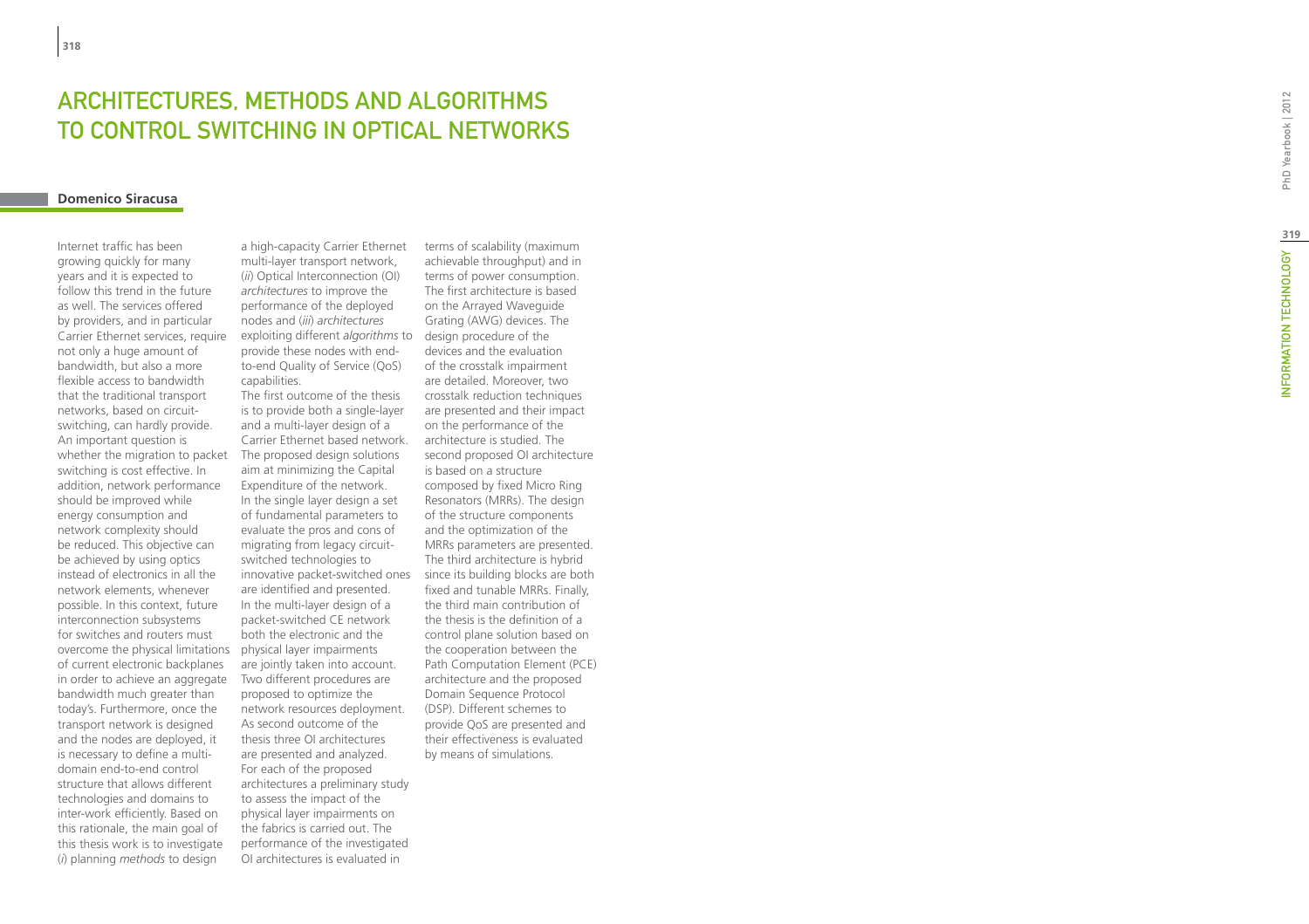## Low-Power Low-Jitter Fractional-N Frequency Synthesizer Using Bang Bang PHASE DETECTION

## **Davide Tasca**

The advent of ultra-scaled CMOS technologies is leading to the digital imple- mentation of critical subsystems, which traditionally belonged to the realm of analog circuits. This process is sustained by CMOS device scaling which offers both high-performance digital signal processing at very low cost and better device matching for non-minimum-size devices. As an example, the trade-offs among resolution, conversion rate and power dissipation in analog- to-digital and digitalto-analog converters (ADCs and DACs) improve with device scaling. Digitization not only entails the clear advantages of repeata- bility and portability to new scaled processes, but it also paves the way to the extensive application of powerful techniques for correcting the vari- able analog impairments. The frequency synthesizer, conventionally used for coherent demodulation/modulation in wireless transceivers, is one of the building blocks most involved in this evolution. A wealth of literature has been devoted to this topic, since the first digital phase-locked loop (PLL) for those applications was presented in 2004, less than one decade ago. The interest in this class of circuits is expected to increase with the introduction of fourth-generation high-datarate communication standards,

roughly speaking, the RMS value  $\;$  existing between integer-N frequency synthesizer in terms of power trade-off, in this circuit, in particular LTE or WiMAX, that require wideband radios with high signal-to-noise ra- tio and may demand a local oscillator with integral phase noise lower than −35 dB. This requirement is sometimes expressed by means of the absolute jitter that is, of the difference between the zero-crossing instants of the PLL output with respect to an ideal noiseless clock. As an example, at 3.6 GHz the specification of integral noise less than −35 dB translates into a jitter lower than 790 fs. stringent requirement poses limitations to both tolerable phase noise and spurs level. The im- provement of noise and spurs performance always costs an increase in power dissipation; therefore, an important challenge is designing a high-efficiency frequency synthesizer, which in other words has low jitter at low power. A figure-of-merit (FoM), which can characterize a this jitter-power trade-off as the product of the jitter variance  $\sigma_2^t$ and the power consumption P expressed in milliwatts.

FoM = 10  $\cdot \log \left[ \left( \frac{\sigma_t}{1 \text{ sec}} \right)^2 \cdot \left( \frac{P}{1 \text{ mW}} \right) \right]$ 

State-of-the-art analog and digital fractional-N synthesizers are limited to a FoM of about −233 dB. This

value becomes higher when in-band fractional spurs are taken into account. By comparing those values to the best FoM of −251 dB obtained for an integer-N synthesizer, we can realize how large is the efficiency gap still and fractional-N synthesiz- ers. The main goal of the present work is to reduce this gap and to design a fractional-N digital synthesizer with a FoM closer to the one of the best integer-N synthesizer, but with finer frequency resolution (below 100 Hz). A digital PLL can be directly derived from the fractional-N analog PLL. In this topology, the quantization noise is subtracted from the output of the time-todigital converter (TDC), acting as a phase detector (PD). This cancellation technique has been also applied to analog PLLs, but the digital version al- lows easy and accurate implementation of this algorithm. The jitteris mainly set by the TDC, which is analogous to an ADC. The TDC finite resolution may represent the ultimate limit to the PLL in-band noise, but more often, it causes concentrated fractional spurs. As an example, a TDC having 1 ps resolution and employed in a 3.6 GHz PLL with a 40MHz reference clock should produce a −120 dB/Hz in-band noise at the



**1. Layout of the new photodiodes front-end ASIC prototype – single channel version.**

within the PLL bandwidth, when all high-performance TDCs digital topology typically referred Compared to a TDC based on a output, under the assumption of uniform distribution of the TDC quantization noise. In fact, this figure has not been achieved in digital PLLs yet. The problem is that the finite resolution of TDCs gives rise to spurious tones in PLLs. Such tones typically fall a near-integer channel must be synthesized, and substantially increase the output jitter. This justifies the current research effort in realizing TDCs with sub-picosecond res- olution for these applications. In addition to res- olution, the design of TDCs for digital PLLs must focus on the linearity of its characteristic, since nonlinearity is another source of fractional spur generation. All TDCs based on flash conversion trades resolution and linearity against power dissipation. The companion as "phase-domain" all-digital PLL (ADPLL) presents similar issues and the same jitter-power trade-off. Several attempts have been done in recent lit- erature to increase TDC resolution at low power. Improvements have been obtained by employing the subranging approach by exploiting the metastability phenomenon for time

PLL based on a single-bit TDC, achiev- ing an integrated jitter of 560 fs. (from 3 kHz to 30 MHz) at 4.5 mW power consumption, even in the worstcase of fractional spur falling within the PLL bandwidth. A prototype circuit, realized in 65 nm CMOS technol- ogy, synthesizes frequencies between 2.9 GHz and 4.05 GHz with 70 Hz of frequency resolution. These performances lead to a Figure-of-Merit (calcu- lated as the product of jitter and power) of −238.3 dB, that represents the state-of-the-art for digital fractional-N PLLs (see Figure 1).

Single-bit (also called bang-bang or lead-lag) PDs are employed in specific applications of PLLs, such as clock and data recovery (CDR), and they have recently drawn new interest in the field of frequency synthesis. This thesis introduces a fractional-N

amplification. However, this approach complicates the design and makes performance sensitive to voltage supply. Other works have faced the other important issue in TDCs, i.e. the linearity, by shuf- fling randomly the TDC elements. In practice, dissipate a large part of the whole power budget, worsening the jitter-power trade-off and complicating greatly the synthesizer design. In this work, a different approach is proposed, which consists in adopting a single-bit TDC as phase detector. With respect to the standard structure of a digital PLL, a high-resolution controllable delay, i.e. a digital-to-time converter (DTC), is used in place of a high-resolution TDC. This choice leads to easier design and better jitter-power compromise. delay line with flip-flops, a DTC is obtained by using a delay line or a delay-varying element. The elimination of flip-flops leads to lower power consumption and lower nonlinearity, since the latter is mainly caused by the mismatches in the delay elements and not by the additional mismatches contributed by the flip-flops.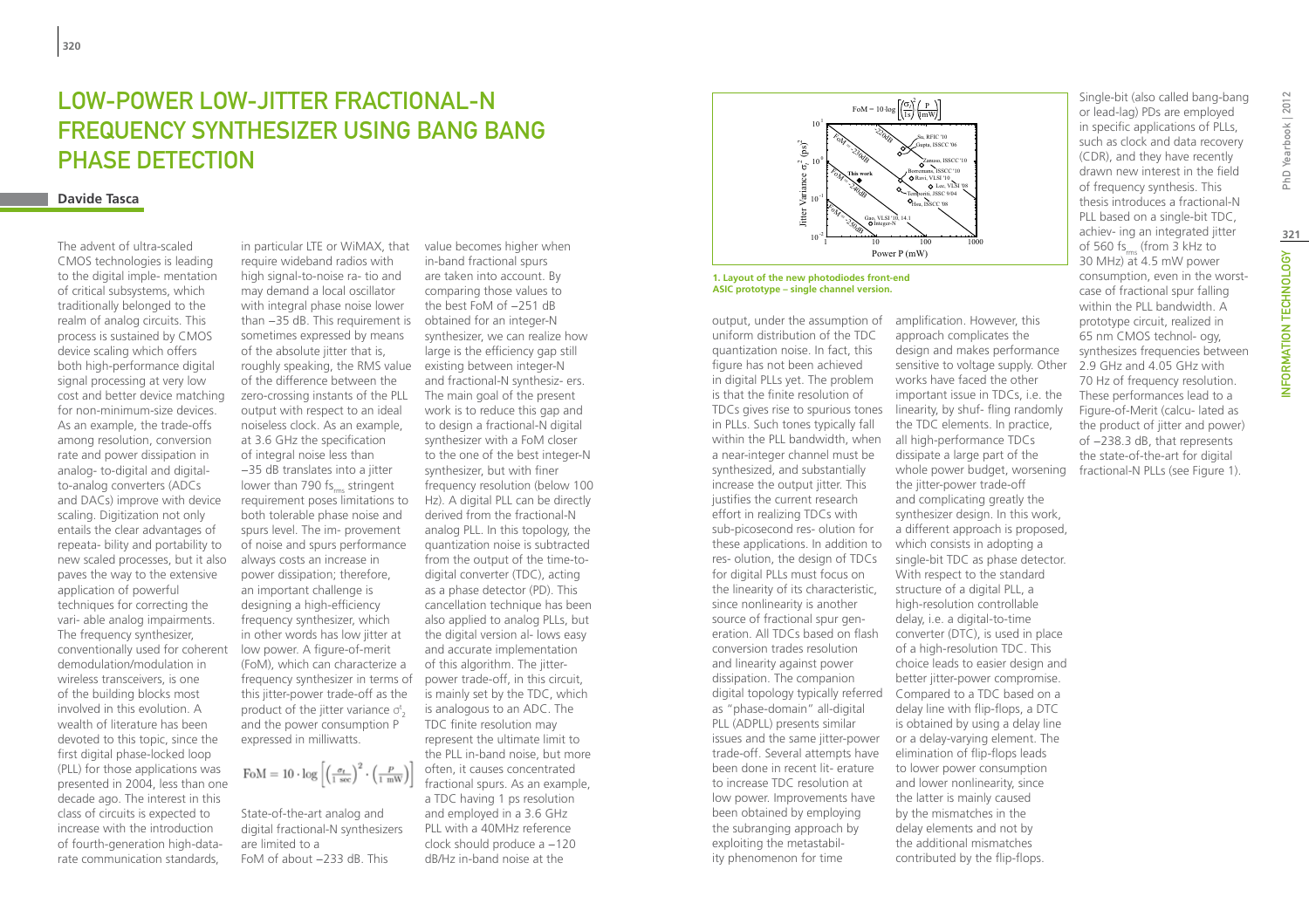## NEW PATH TOWARDS LOW-POWE LOW-NOISE MEMS ACCELEROMETERS t

## **Alessandro Tocchio**

#### **Abstract**

In this work, new solutions for the realization of low-power and low-noise MEMS accelerometers, are presented. As a part of a collaboration between the Department of Electronics and Information Technology and the Department of Structural Engineering of Politecnico di Milano with the industrial partner STMicroelectronics, two novel device architectures, both tailored for consumer market applications, have been developed. Therefore, the present doctoral dissertation has been organized in two parts, one for each of the two devices. The first part, deals with the design, the characterization and the modeling of new highsensitivity uniaxial and bi-axial MEMS resonant accelerometers. The development of the suitable low-power readout electronics is also discussed. The original geometrical setting of the proposed devices allows to achieve a measured sensitivity of 455Hz/g for the uniaxial version (considerably high with respect to the previous implementations reported in the literature), for an in-plane area occupation of  $(400 \mu m)^2$  (considerably smaller than previously proposed architectures). A sensitivity performance of 201Hz/g/axis has been obtained for a biaxial version of the same device for nearly the same occupied

based oscillator circuit, and it has acceleration, intercepts some area, representing to the author's knowledge the first biaxial resonant accelerometer presented in the literature. The design of the devices together with the characterization methodologies adopted are described and the obtained experimental measurements critically analysed. A great effort has been invested into the development of lowpower and low-noise readout circuits suitable for these kind of devices. Two readout circuits have been studied, implemented in 150nm CMOS technology and finally tested: (i) a transimpedance based oscillator; (ii) a Pierce oscillator. The transimpedance circuit represents one of the most common solution for the realization of MEMS resonator been therefore the first solution pursued. Good performance in terms of resolution were obtained by coupling this circuit to the uniaxial resonant device, achieving an acceleration noise density of 550 μg/√Hz in differential mode, for a current consumption of 80µA/axis for 1.8V supply. The second circuit, based on the Pierce topology, known for its lowpower capabilities, allowed to decrease the current dissipation of a 6.6 factor, requiring a DC bias current of 12µA/ axis, while ensuring better

noise performance achieving 360 μg/√Hz. In the second part of the dissertation, a novel MEMS accelerometer device based on the variation of the fringe capacitance between co-planar electrodes is presented. The main advantage of this device, with respect to conventional parallel-plates capacitive accelerometers, is its intrinsic immunity to pull-in instability. The device is constituted by co-planar electrodes fabricated, isolated by a dielectric layer, on top of a grounded silicon substrate. The capacitance between these electrodes is mainly formed by the fringe capacitance between the electrodes edges. A grounded seismic mass, moving over the fringe field volume by means of an external of the fringe field streamlines changing their configuration and thus the value of the capacitance between the electrodes. The idea beyond this device, is to decouple the sensing direction from the moving direction, obtaining a device in which no movable structures is moved towards a fixed structure polarized at a different voltage potential, minimizing the possibility of pull-in issue. Based on this concept, a first single-ended prototype of an in-plane fringe field accelerometer has been

first studied through analytical and FEM simulation, CAD designed, fabricated and tested. In the present work, two test devices of the first prototype are presented, showing sensitivities between 0.4fF/g and 0.9fF/g. A model for the sensitivity optimization, developed through FEM simulations, suggests that dimensional scaling helps to increase the device sensitivity. Thus, based on this results a differential fringe field accelerometer with an improved sensitivity of 3fF/g has been designed and successfully tested. The advantages of the fringe approach on the standard parallel-plates are finally discussed.